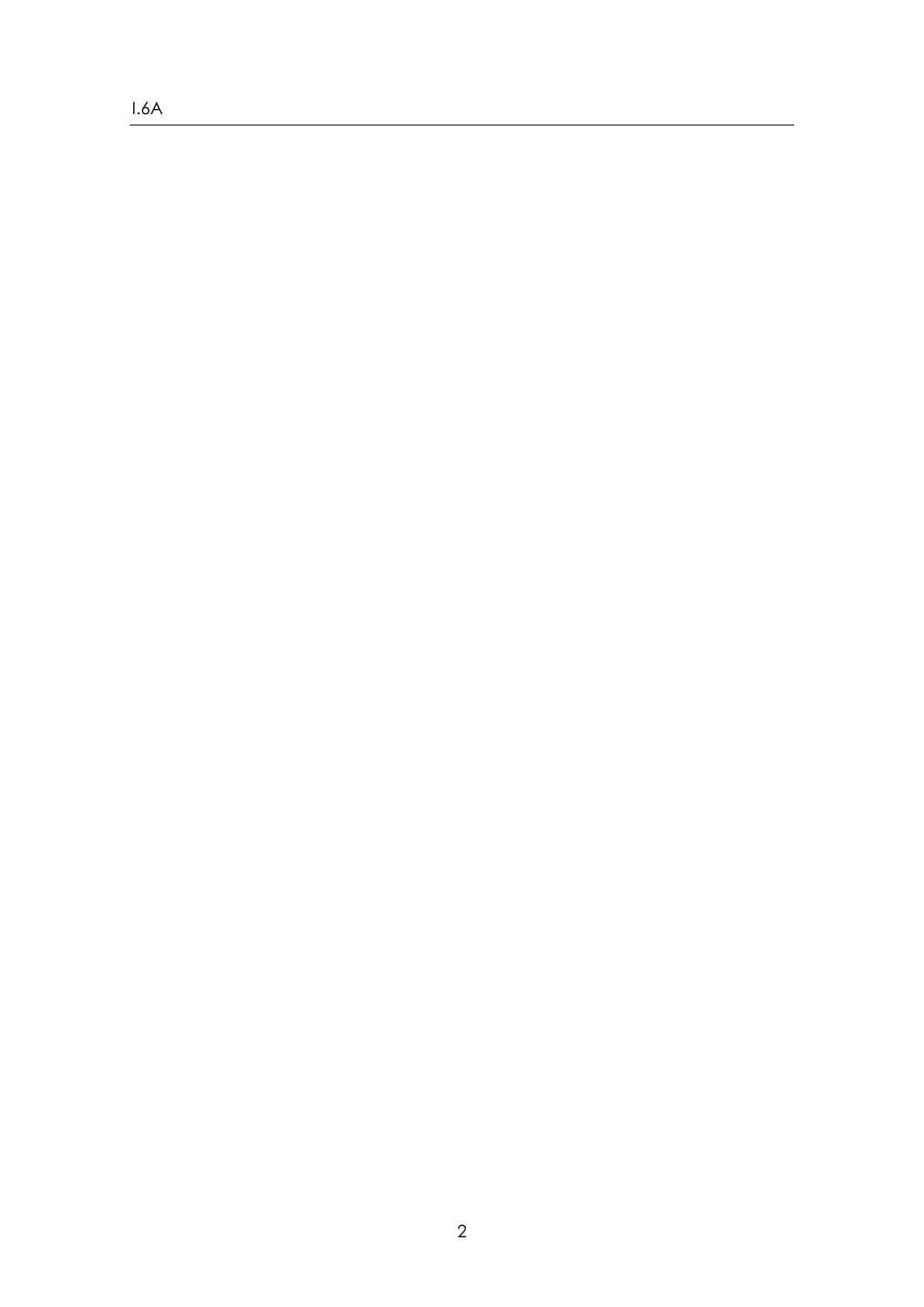| Introduction<br>1                                                    | 5  |  |
|----------------------------------------------------------------------|----|--|
| Background                                                           |    |  |
| What does New Zealand legislation allow?<br>2                        | 8  |  |
| What is not considered euthanasia or assisted dying?                 |    |  |
| Advance directives                                                   |    |  |
| Crimes Act 1961                                                      |    |  |
| Prosecutions for assisted dying under the Crimes Act                 |    |  |
| Seales v Attorney-General [2015] NZHC 1239                           | 9  |  |
| Submission from the petitioner<br>3                                  | 12 |  |
| Factors contributing to a desire to end one's life                   | 12 |  |
| Safeguards                                                           |    |  |
| Effect on palliative care of allowing assisted dying                 | 14 |  |
| Public views                                                         | 14 |  |
| Public attitudes towards assisted dying<br>4                         | 15 |  |
| Public attitudes towards assisted dying                              |    |  |
| Submitters' attitudes towards assisted dying                         |    |  |
| Dignity and independence                                             |    |  |
| Pain and suffering                                                   |    |  |
| Autonomy                                                             |    |  |
| Effect on families                                                   |    |  |
| Effect on vulnerable populations                                     |    |  |
| Risk of coercion                                                     |    |  |
| Discretion within sentencing                                         |    |  |
| Widening of scope: the slippery slope                                |    |  |
| Adverse events                                                       |    |  |
| Other matters                                                        | 24 |  |
| Jurisdictions that have voted for assisted dying and euthanasia<br>5 | 26 |  |
| Switzerland                                                          | 26 |  |
| Oregon                                                               |    |  |
| Netherlands                                                          |    |  |
| Belgium                                                              |    |  |
| Luxembourg                                                           |    |  |
| United States of America other than Oregon                           |    |  |
| Colombia                                                             |    |  |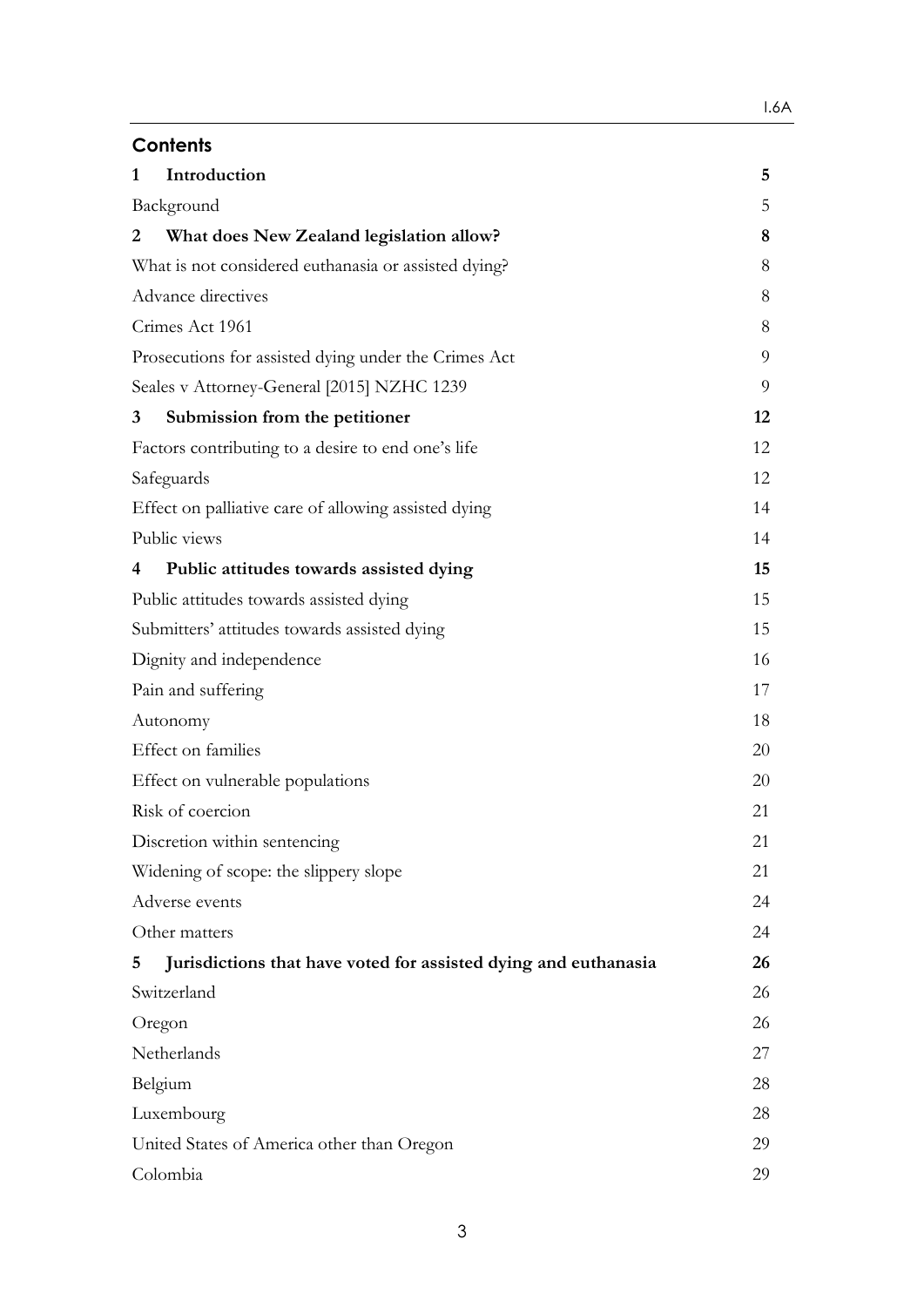|           | Canada                                                                                 | 29 |
|-----------|----------------------------------------------------------------------------------------|----|
| 6         | Jurisdictions that have voted against assisted dying and euthanasia in<br>recent years | 31 |
|           | United Kingdom                                                                         | 31 |
| Australia |                                                                                        | 32 |
|           | United States of America                                                               | 32 |
| 7         | Health professionals and assisted dying                                                | 34 |
|           | Medical ethics                                                                         | 34 |
|           | Other health professionals                                                             | 34 |
|           | Would assisted dying affect the public's confidence in doctors?                        | 35 |
|           | Euthanasia and veterinarians                                                           | 35 |
| 8         | Criteria and safeguards                                                                | 37 |
| 9         | Palliative care                                                                        | 38 |
|           | What is palliative care?                                                               | 38 |
|           | Palliative care in New Zealand                                                         | 38 |
|           | Funding for palliative care                                                            | 39 |
|           | Review of adult palliative care services                                               |    |
|           | Palliative care action plan                                                            | 40 |
|           | Submitters' views on palliative care                                                   | 40 |
|           | Our response                                                                           | 42 |
| 10        | Suicide                                                                                | 43 |
|           | Assisted dying, euthanasia, and ending one's life                                      | 43 |
|           | Rates of suicide where assisted dying is legal                                         | 44 |
|           | Suicide prevention support services                                                    | 44 |
|           | Our response                                                                           | 45 |
| 11        | Conclusion                                                                             | 47 |
|           | New Zealand First minority view                                                        | 48 |
|           | Appendix                                                                               | 49 |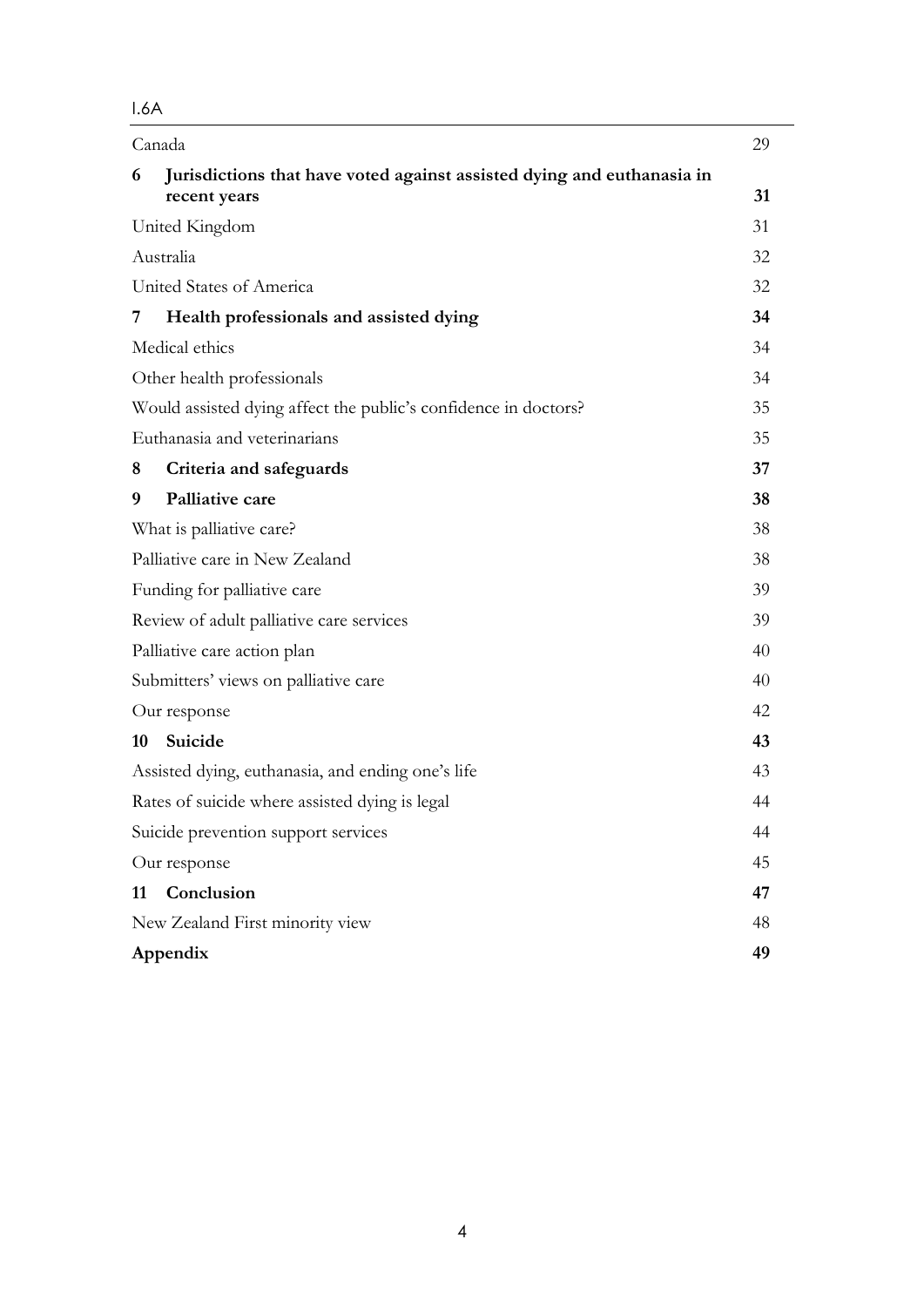# <span id="page-4-0"></span>**1 Introduction**

#### **Recommendation**

The Health Committee has considered Petition 2014/18 of Hon Maryan Street and 8,974 others and recommends that the House take note of its report.

This report gives us the opportunity to summarise, for the benefit of the House and the public, what we heard and considered during our review of more than 21,000 submissions from the petitioner and others. This issue is clearly very complicated, very divisive, and extremely contentious. We therefore encourage everyone with an interest in the subject to read the report in full, and to draw their own conclusions based on the evidence presented in it.

## <span id="page-4-1"></span>**Background**

On 23 June 2015, we received Petition 2014/18 of Hon Maryan Street and 8,974 others requesting:

That the House of Representatives investigate fully public attitudes towards the introduction of legislation which would permit medically-assisted dying in the event of a terminal illness or an irreversible condition which makes life unbearable.

The petitioner, Hon Maryan Street, was a member of Parliament between 2005 and 2014. While a member, she sought to introduce the End of Life Options Bill as a member's bill. 1 The purpose of this bill was to provide individuals with a choice about how they end their life and allow them to receive assistance from a medical practitioner to die under certain circumstances. The petition originated with the Voluntary Euthanasia Society of New Zealand (VES) before being adopted formally by Hon Maryan Street. Since leaving Parliament, Ms Street has become the President of VES.

There have been two first reading debates in Parliament on similar bills. Both were unsuccessful. In 1995, members voted 61 to 29 against Michael Laws' Death with Dignity Bill. In 2003, members voted 60 to 58 against Peter Brown's Death with Dignity Bill.

The petitioner's bill was formally removed from the members' bill ballot in December 2014.

#### **Submission process and terms of reference**

To fully investigate public attitudes, we agreed to seek submissions from the public. Submissions were open between 27 August 2015 and 1 February 2016. The long submission period allowed time for anyone with an interest in the subject, in New Zealand or overseas, to make a submission.

<sup>-</sup><sup>1</sup> Members' bills are introduced by members who are not Ministers. There must be at least eight members' bills awaiting first reading on the Order Paper each Members' Day (every second Wednesday). Members' bills are drawn by ballot. Members enter bills in the ballot by lodging notices of proposal with the Table Office and providing a copy of the proposed bill. Further information is available at [https://www.parliament.nz/en/pb/bills-and-laws/proposed](http://bit.ly/2g05ono)[members-bills/](http://bit.ly/2g05ono)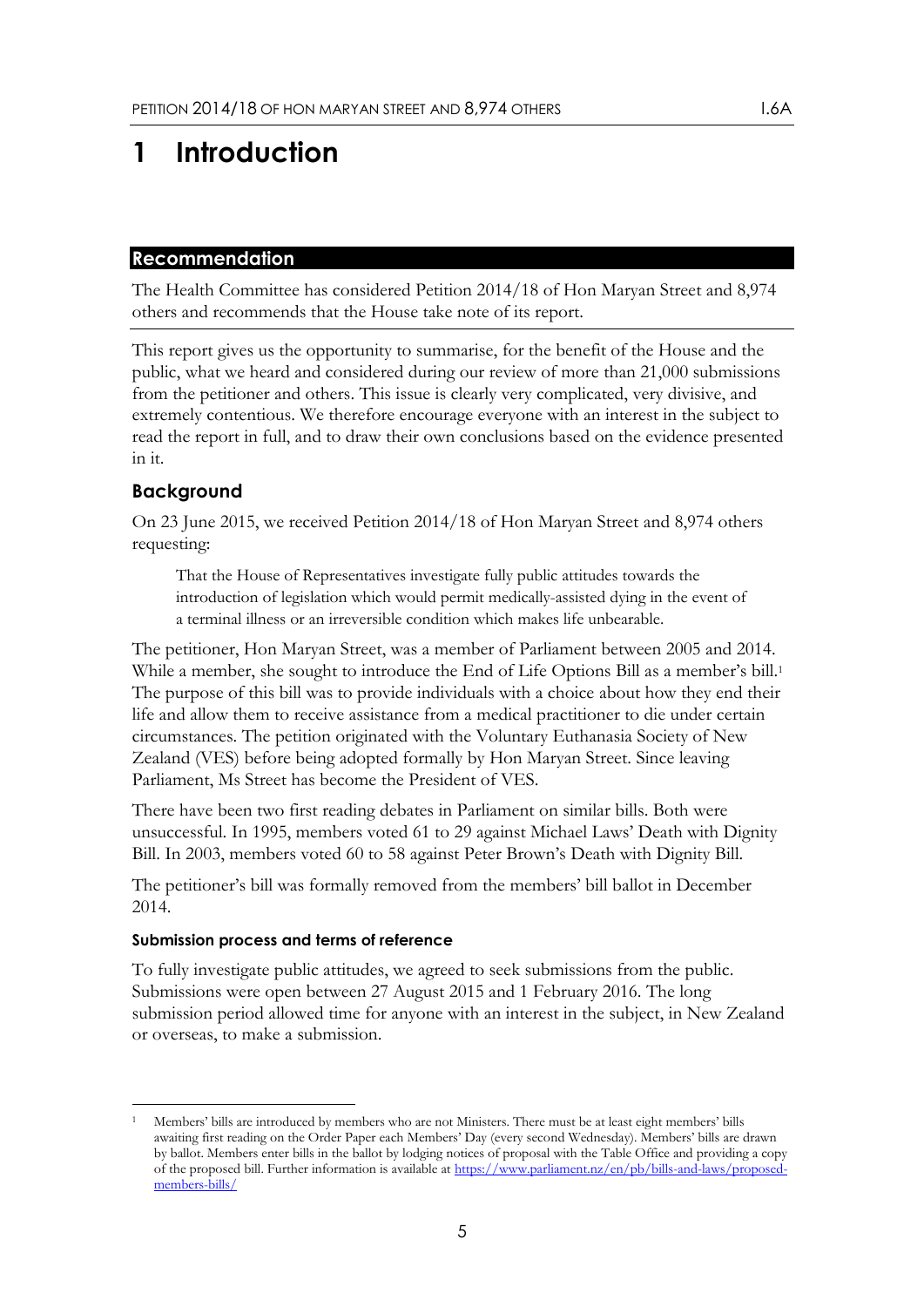To help our consideration of the petition, we formulated our own terms of reference. The terms of reference for considering the petition were:

The petition asks for a change to existing law. Therefore the committee will undertake an investigation into ending one's life in New Zealand. In order to fully understand public attitudes the committee will consider all the various aspects of the issue, including the social, legal, medical, cultural, financial, ethical, and philosophical implications. The committee will investigate:

- 1. The factors that contribute to the desire to end one's life.
- 2. The effectiveness of services and support available to those who desire to end their own lives.
- 3. The attitudes of New Zealanders towards the ending of one's life and the current legal situation.
- 4. International experiences.

The committee will seek to hear from all interested groups and individuals.

We received more than 21,000 unique written submissions from individuals and organisations. Copies of these submissions can be found on the Parliament website [www.parliament.nz.](http://www.parliament.nz/)

We heard from the petitioner on 14 October 2015.

We agreed to hear from the more than 1,800 submitters who had initially indicated that they wished to appear before the committee. These submitters were invited to meetings in Wellington, Christchurch, and Auckland. Submitters who were unable to make it to these locations were heard by teleconference. A number of submitters were not available for a variety of reasons, often due to scheduling conflicts, and some submitters declined to appear once invited. We eventually heard from 944 submitters over 108 hours of hearings. We began hearing from submitters on 24 August 2016 and concluded our oral hearings on 5 April 2017.

#### **Structure of this report**

We have structured the chapters of our report in the following way:

- An overview of what New Zealand's legislation does and does not allow in relation to assisted dying.
- The petitioner's submission.
- Attitudes to assisted dying raised by submitters during the submission process.
- An overview of legislation in international jurisdictions that allow assisted dying and/or euthanasia.
- Information about jurisdictions that have voted against euthanasia in recent years.
- Individual chapters about health professionals and assisted dying, proposed safeguards, palliative care, and suicide. These matters were raised by submitters throughout the submission process. We have given them separate chapters because these topics covered several issues.
- Our concluding remarks.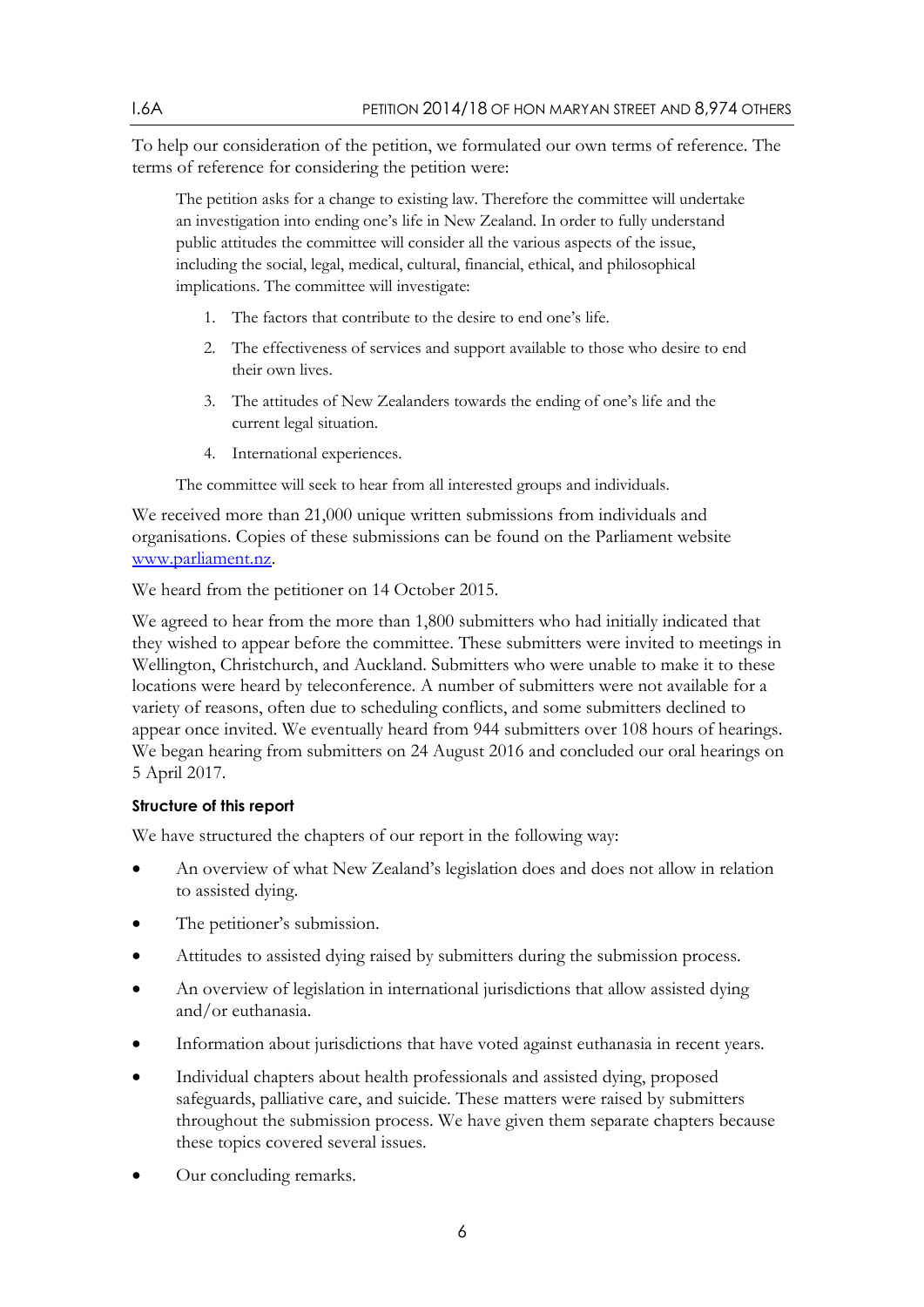#### **Petition vs legislation**

Because of the amount of public attention around the issue, there was a need to differentiate this process from a separate process which was David Seymour of the ACT Party's End of Life Choice Bill. This bill was entered into the ballot in October 2015 and was drawn from the ballot on 8 June 2017. At the time of this report, the bill had not had its first reading. We were therefore not considering any legislation throughout this process.

#### **Terms used in this report**

Submitters held different views on the language used for the subject of assisted dying. Throughout this report, we have used the terms that the petitioner used in her submission.

**Assisted dying** refers to a patient receiving lethal drugs at their request, which they take by themselves.

**Euthanasia** refers to a patient being administered a lethal drug. This can be voluntary or involuntary.

Submitters used a variety of terms. They included suicide; assisted suicide; euthanasia; voluntary euthanasia; physician-assisted suicide; medically assisted dying; and medical aid in dying.

As can be seen, there was a wide range of terms used within this debate—from the technical to the colloquial. Medical professionals, lawyers, and ethicists preferred the technical terms such as physician-assisted suicide and euthanasia.

The public's terminology was much more varied. This frequently depended on the submitter's position. Submitters wanting a law change used terms such as medically assisted dying. Those opposed tended to use the technical terms including suicide, assisted suicide, and euthanasia.

We noted that palliative care professionals were very reluctant to use terms such as "assisted dying" because they view their current work as already assisting people to die without it being euthanasia or physician-assisted suicide. For those arguing for euthanasia, there was concern around the use of the technical terms of suicide and assisted suicide because they did not consider the actions equivalent.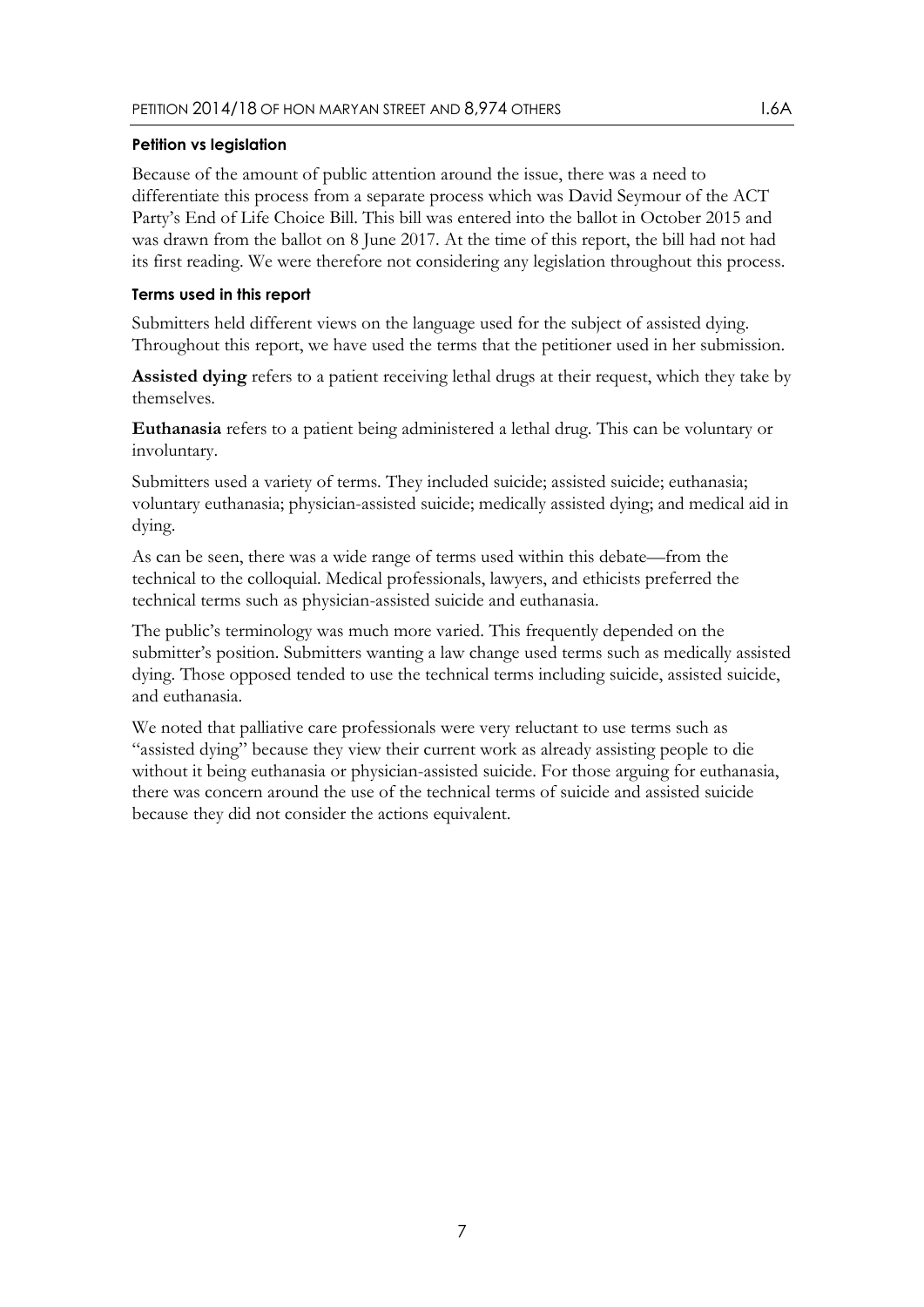# <span id="page-7-0"></span>**2 What does New Zealand legislation allow?**

# <span id="page-7-1"></span>**What is not considered euthanasia or assisted dying?**

There is general consensus that it is ethically and legally permissible to withdraw treatment at a patient's request or because treatment is not working. This is not euthanasia and section 11 of the New Zealand Bill of Rights Act 1990 provides that everyone has the right to refuse to undergo any medical treatment.

Some submitters believe that euthanasia is commonly practised in New Zealand. This stems from the idea that dying patients are given increased amounts of morphine, which results in their deaths. However, we heard from palliative care physicians and the New Zealand Medical Association (NZMA) that this view is inaccurate. They said that opioids delivered in the appropriate concentration are unlikely to hasten a patient's death. Doses of opioids may increase over time as needed by the patient to manage pain.

It was acknowledged that opioids could have the side effect of hastening death. This is because opioids are powerful drugs, which have risks like any other medicine. However, there is an important distinction between giving pain relief that may shorten a person's life and deliberately causing death.

# <span id="page-7-2"></span>**Advance directives**

An advance directive is a written or oral directive by which a person makes choices about future health care procedures. The Code of Health and Disability Services Consumers' Rights allows health consumers to use an advance directive.

Advance directives give individuals the chance to state what they would like to happen if their mental capacity becomes impaired. They are used when a person is no longer mentally competent, is unconscious, or is no longer able to communicate.

Individuals cannot ask for anything in an advance directive that they cannot ask for while conscious or mentally competent. This means that patients cannot request euthanasia or assisted dying in an advance directive.

# <span id="page-7-3"></span>**Crimes Act 1961**

It is an offence under section 179 of the Crimes Act (Aiding or abetting suicide) for a person to incite, counsel, or procure any person to commit suicide, if that person commits or attempts to commit suicide as a result, or to aid or abet any person in the commission of suicide. Any person convicted of this offence is liable to a prison term not exceeding 14 years.

Section 63 of the Crimes Act (Consent to death) provides that a person cannot consent to have death inflicted upon themselves. If a person is killed, their consent shall not affect the criminal responsibility of any person who was party to the killing.

Section 160(2)(a) of the Crimes Act (Culpable homicide) states that homicide is culpable when it consists in the killing of any person by an unlawful act. Section 160(3) states that culpable homicide is either murder or manslaughter.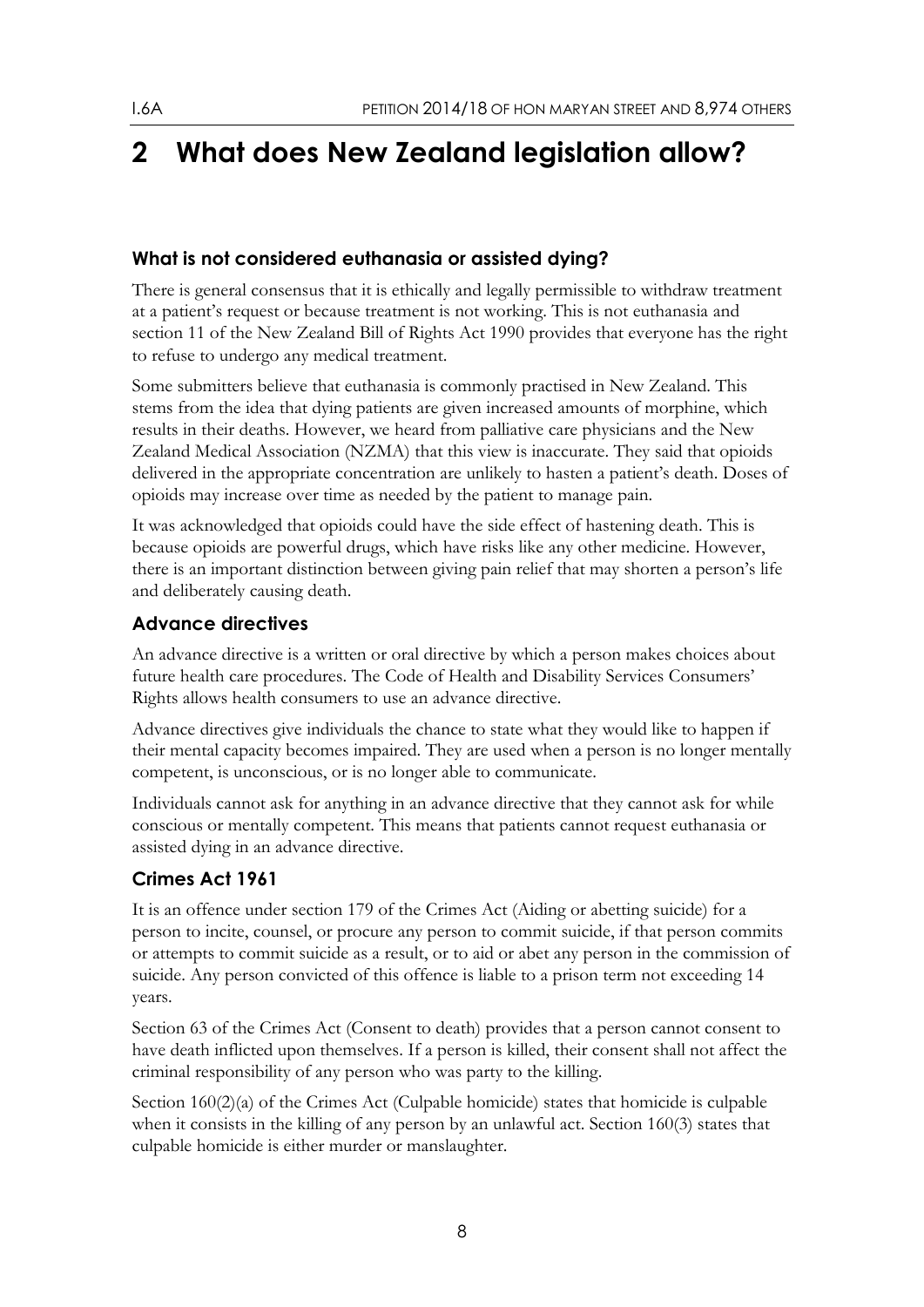Section 164 (Acceleration of death) provides

that everyone who by an act of omission causes the death of another person kills that person, although the effect of the bodily injury caused to that person was merely to hasten his death while labouring under some disorder or disease arising from some other cause.

The Crimes Act 1961 repealed the previous offence of attempting suicide. However, the offence had been largely superseded by changes in practice formalised by the Health Amendment Act 1960. This Act provided for courts to refer attempted suicides to treatment services.

### <span id="page-8-0"></span>**Prosecutions for assisted dying under the Crimes Act**

There have been several high profile cases in New Zealand involving prosecutions for assisted dying and euthanasia. The current law provides for the investigation of these incidents and permits discretion in sentencing. In 2004, Lesley Martin, a former intensive care nurse, was convicted of attempting to murder her mother, Joy Martin. This was done by administering a 60 milligram dose of morphine in 1999. She was released from prison in December 2004 after serving half her 15 month term.

In 2011 Sean Davison was convicted for assisting his 85 year old mother, Pat Davison, to end her life. His mother, who was terminally ill with cancer, was on her 33rd day of a hunger strike. Mr Davison was sentenced to five months' home detention.

In 2012, Evan James Mott was discharged without conviction. He had pleaded guilty to assisting his wife, Rosemary Mott, to commit suicide. Ms Mott was in pain, losing the ability to walk and take care of herself, hated the perceived indignity of her condition, and made the decision to end her life.

### <span id="page-8-1"></span>**Seales v Attorney-General [2015] NZHC 1239**

In 2015, a 42 year old Wellington woman, Lecretia Seales, sought declarations that sections 179 and 160 of the Crimes Act (the offence provisions) were inconsistent with sections 8 and 9 of the Bill of Rights Act.

Section 8 (Right not to be deprived of life) states that no one shall be deprived of life, except on such grounds as are established by law and are consistent with the principles of fundamental justice. Section 9 (Right not to be subjected to torture or cruel treatment) states that everyone has the right not to be subjected to torture or to cruel, degrading, or disproportionately severe treatment, or punishment.

Ms Seales was dying from a brain tumour and wanted the legal ability to end her life. Her doctor was willing to administer or provide a lethal drug to Ms Seales to enable her to end her life by herself. However, her doctor was unwilling to do so unless she could be assured that she was not breaching either:

- section  $160(2)(a)$  and  $(3)$  (Culpable homicide) of the Crimes Act, if she administered medication to Ms Seales that caused her death, or
- section 179(b) (Aiding and abetting suicide) of the Crimes Act, by giving Ms Seales medication that Ms Seales could take to cause her own death.

Justice Collins did not issue the requested declarations. This was because the changes to the law sought by Ms Seales could only be made by Parliament. Justice Collins stated, "I would be trespassing on the role of Parliament and departing from the constitutional role of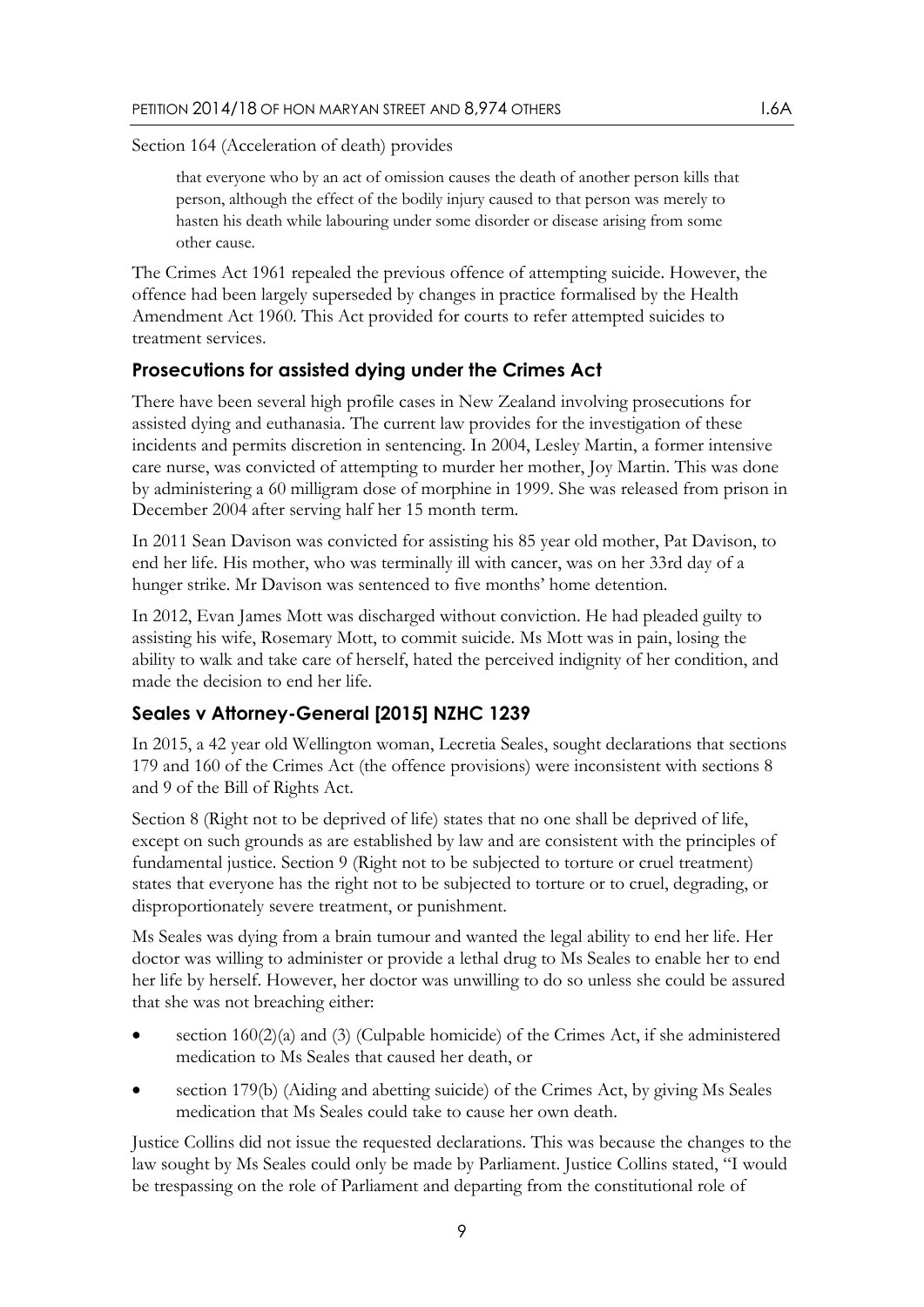Judges in New Zealand if I were to issue the criminal law declarations sought by Ms Seales".

In his judgment, Justice Collins analysed the offence provisions of the Crimes Act. These were:

- section  $160(2)(a)$  (Culpable homicide)
- section 179(b) (Aiding and abetting suicide)
- section 63 (Consent to death)
- section 164 (Acceleration of death).

Justice Collins concluded that:

- Ms Seales' consent would not provide a lawful excuse to Ms Seales' doctor if she administered aid in dying to Ms Seales (Section 63 of the Crimes Act).
- If Ms Seales' doctor were to administer a lethal dose of pain relief to Ms Seales, this may not be an unlawful act within the meaning of Section 160(2)(a) of the Crimes Act if the doctor intended to provide Ms Seales with palliative relief. This would be on the condition that what was done was reasonable and proper for that purpose even though Ms Seales' life would be shortened as an indirect but foreseeable consequence (Section 164 of the Crimes Act).
- If Ms Seales' doctor were to administer a fatal drug to Ms Seales with the intention of terminating her life, two offences may be committed. By administering a lethal drug, Ms Seales' doctor would intentionally apply force to Ms Seales by the lethal drug being inserted into Ms Seales or through the pharmacological effects of the lethal drug on Ms Seales' body. This could be considered committing an assault, which is an offence under Section 196 of the Crimes Act. In this circumstance, Ms Seales' doctor would also likely have breached Section 200 of the Crimes Act. This makes it an offence to administer a poison or other noxious substance to another person intending to cause him or her grievous bodily harm (Section 160(2)(a) and (3) of the Crimes Act).
- Ms Seales would die by suicide if she took a fatal drug supplied to her by her doctor and died from that drug. This was because Ms Seales would intend to bring about her own death, would be acting voluntarily, not altruistically or subject to coercion, and the immediate cause of her death would be the fatal drug, not natural causes. Therefore Ms Seales' doctor would be exposed to prosecution under Section 179 of the Crimes Act if she supplied Ms Seales with a fatal drug knowing that Ms Seales would use that drug to take her own life, and Ms Seales did so.

Ms Seales then asked for a declaration that sections 160 and 179 of the Crimes Act interfered with section 8 of the Bill of Rights Act. Ms Seales believed that the offence provisions in the Crimes Act, under which her doctor could be charged, meant that she would be forced to take her own life prematurely before her condition deteriorated to the extent that she was no longer able to do so.

Justice Collins' starting point was that section 8 of the Bill of Rights Act does not guarantee that a State will never deprive a person of life. A State will do so only on grounds established by law and where it is consistent with principles of fundamental justice.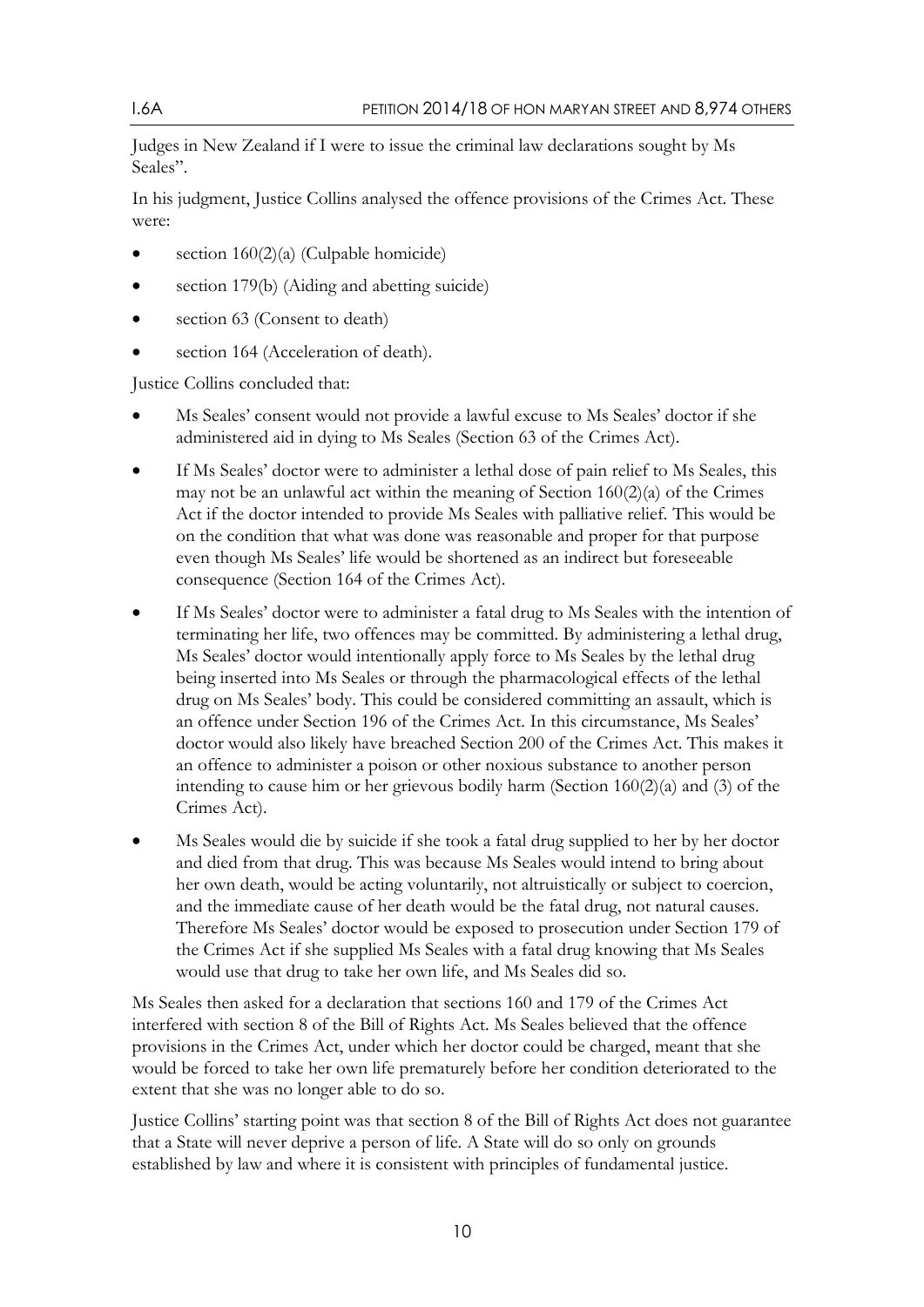Justice Collins found that the offence provisions in the Crimes Act constituted grounds established by law because they were enacted by Parliament.

Justice Collins found that the phrase "consistent with the principles of fundamental justice" had not been determined in New Zealand. Therefore, he relied on Canadian case law, which identified the following three tests in considering whether the principles of fundamental justice were breached:

- The law must not be arbitrary (there must be a rational connection between the objective and the law).
- The law must not be overly broad (it must not go further than necessary to achieve the objective).
- The impact of the law on an individual's life must not be grossly disproportionate to the relevant objective (protection of human life).

Justice Collins ruled that the offence provisions were not arbitrary, overly broad, or grossly disproportionate to the relevant objective.

Ms Seales also argued that her right under section 9 of the Bill of Rights Act was engaged—not subjecting her to torture or cruel treatment—because:

- Her suffering was preventable.
- The State (through the offence provisions) was depriving her of an opportunity to end her suffering.

To reach his decision, Justice Collins reviewed Canadian and United Kingdom case law which dealt with similar arguments. He concluded that Ms Seales' right under section 9 of the Bill of Rights Act was not engaged because:

- Ms Seales' distressing circumstances were a direct consequence of her tumour, not her treatment.
- Ms Seales' treatment was designed to alleviate, to the extent that it was possible, the worst effects of her tumour.
- The State's obligation under section 9 of the Bill of Rights Act was a positive obligation. That positive obligation was not engaged when the criminal law prevents culpable homicide.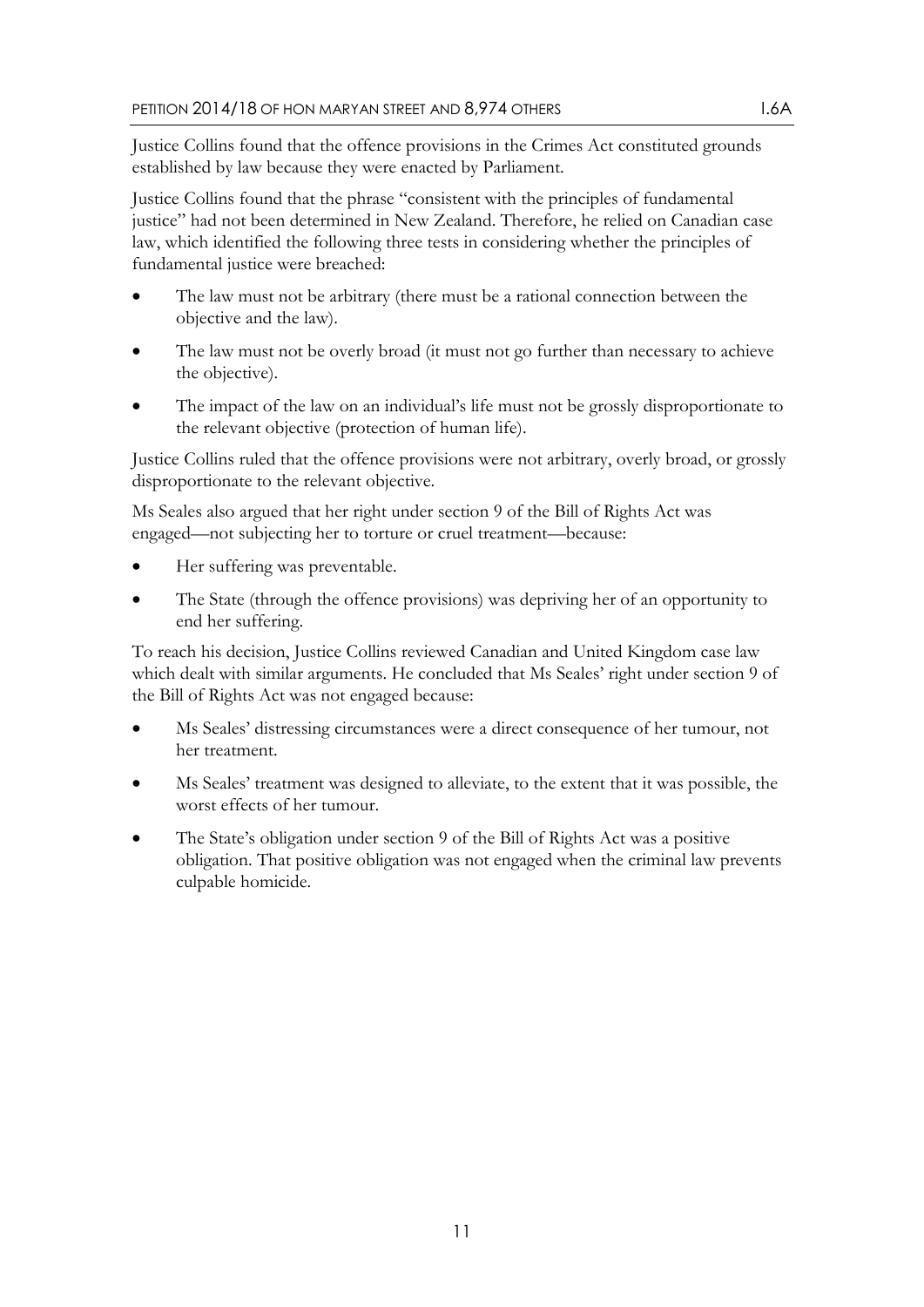# <span id="page-11-0"></span>**3 Submission from the petitioner**

The petition originated from the Voluntary Euthanasia Society of New Zealand but was subsequently adopted in the name of Hon Maryan Street and supported by the Voluntary Euthanasia Society of New Zealand. The petitioner told us that the petition was worded to encourage us to consider more than our own views about the subject and to investigate how New Zealanders, regardless of their background, feel about the right to determine their own end-of-life choices.

# <span id="page-11-1"></span>**Factors contributing to a desire to end one's life**

In her work as an MP the petitioner stated that she regularly spoke about physician-assisted dying to audiences of 300 to 400 in urban settings and between 50 and 150 in provincial and rural settings. These audiences often consisted of older people.

The petitioner told us that the primary reason people she spoke to gave for supporting assisted dying is a desire for autonomy. Having considered themselves autonomous, selfdetermining adults throughout their life, supporters believe that they should continue to be autonomous, self-determining adults at the end. The petitioner supports physician-assisted dying when a mentally competent person has one, or both, of the following:

- a terminal illness which is likely to end their life within the next six months
- constant and unbearable physical or psychological suffering which cannot be relieved in a manner that the patient deems tolerable.

The petitioner believes that a mentally competent person should be allowed to make an end of life directive to carry out their wishes should they subsequently become mentally incompetent. End of life directives would be refreshed every five years and could be cancelled or changed at any time. A person registering an end of life directive could appoint one or more persons to advocate for them, should they become mentally incompetent.

The petitioner stated that supporters of assisted dying also cite the fear of dementia and attempting to take their own life unsuccessfully as reasons for their views. The petitioner does not believe that these people are suicidal in the clinically understood use of the word, or suffering from depression that can be treated.

The petitioner told us that these people have decided that they wish to die before they become a different person in the eyes of themselves or their loved ones, or become violent, unpredictable, or a danger to themselves because of dementia. These people wish to die free from pain, surrounded by their loved ones, and without their loved ones breaking any law by assisting them in their death.

# <span id="page-11-2"></span>**Safeguards**

The petitioner stressed that safeguards are essential in any assisted-dying legislation. Suggested safeguards include that an individual:

- is a New Zealand resident or citizen
- is aged 18 years or over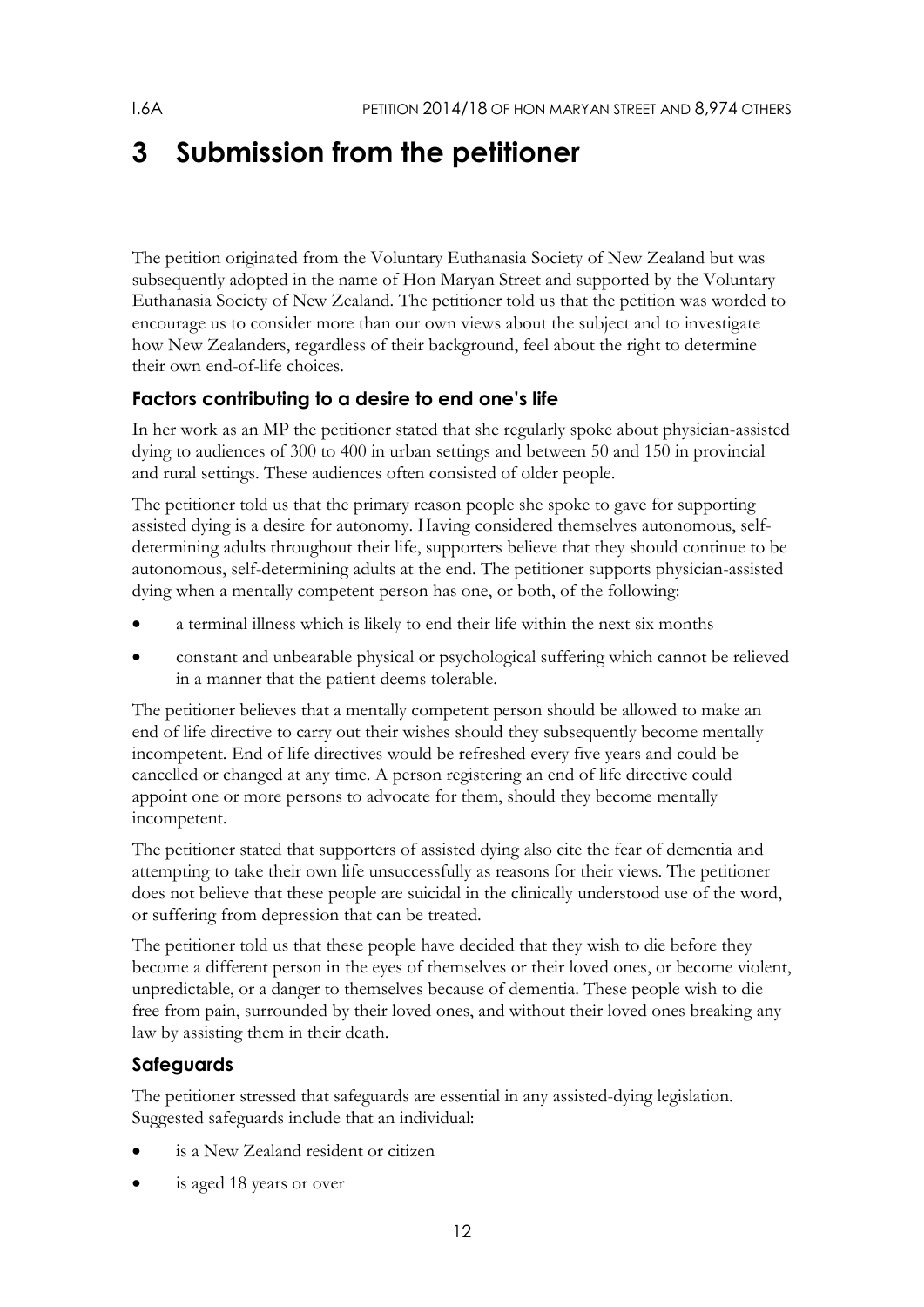- has had two medical practitioners assess that they are mentally competent to decide to end their life and that they fully understand the implications of the decision
- has not been coerced
- has been given 7 days to reflect before taking any drug that will end their life
- has been offered, but not compelled, to have counselling
- has been encouraged, but not compelled, to talk with their family and loved ones
- has not had another person prevent their explicit end-of-life wishes.

#### **Effect of assisted dying on suicide rates**

The petitioner told us that people are often concerned that assisted-dying legislation will encourage suicide by others who do not meet the criteria for assisted dying. She noted that people claim that rates of youth suicide in Oregon, where physician-assisted dying is legal, have increased. The petitioner encouraged us to scrutinise these assertions in our consideration of this petition.

#### **Living wills**

The petitioner stated that the idea of a living will is a good one and an important part of her draft bill. The petitioner's contention is that a living will should be allowed to incorporate an end of life directive; that is, that the person should have an assisted death given certain pre-agreed conditions, triggered by a nominated person. An end of life directive should not be stopped by someone else at a person's death bed.

#### **Definition of suffering**

One of the criteria the petitioner suggests for assisted dying is constant and unbearable physical or psychological suffering which cannot be relieved in a manner that the patient deems tolerable. We asked the petitioner how suffering and tolerability should be defined. The petitioner told us that legislators need to introduce safeguards that provide assurance that people are making their own choices and that choices are not being made for them by other people. The petitioner believes that people need to establish their own threshold of what suffering and dignity are when establishing end of life directives. She said that there should be a protected provision for the person's own definition in any legislation.

We were interested in the situation of people with life-limiting or life-threatening diseases, where death may be more than six months away. We asked about people choosing assisted dying because their quality of life had diminished. The petitioner agreed that, in her proposal, an individual could choose assisted dying if they considered their quality of life had slipped below the level that they could tolerate with dignity or without pain.

### **New Zealand Bill of Rights Act 1990**

The petitioner is concerned that New Zealand's legislative framework does not criminalise suicide but does prohibit assisted suicide. The Bill of Rights Act explicitly allows people to refuse medical intervention. The petitioner told us that she believes people with unbearable suffering often opt to refuse food and water. This can be distressing for the individual and their loved ones. The petitioner believes that it usually takes between 17 and 19 days for an unwell person to die of malnutrition and dehydration.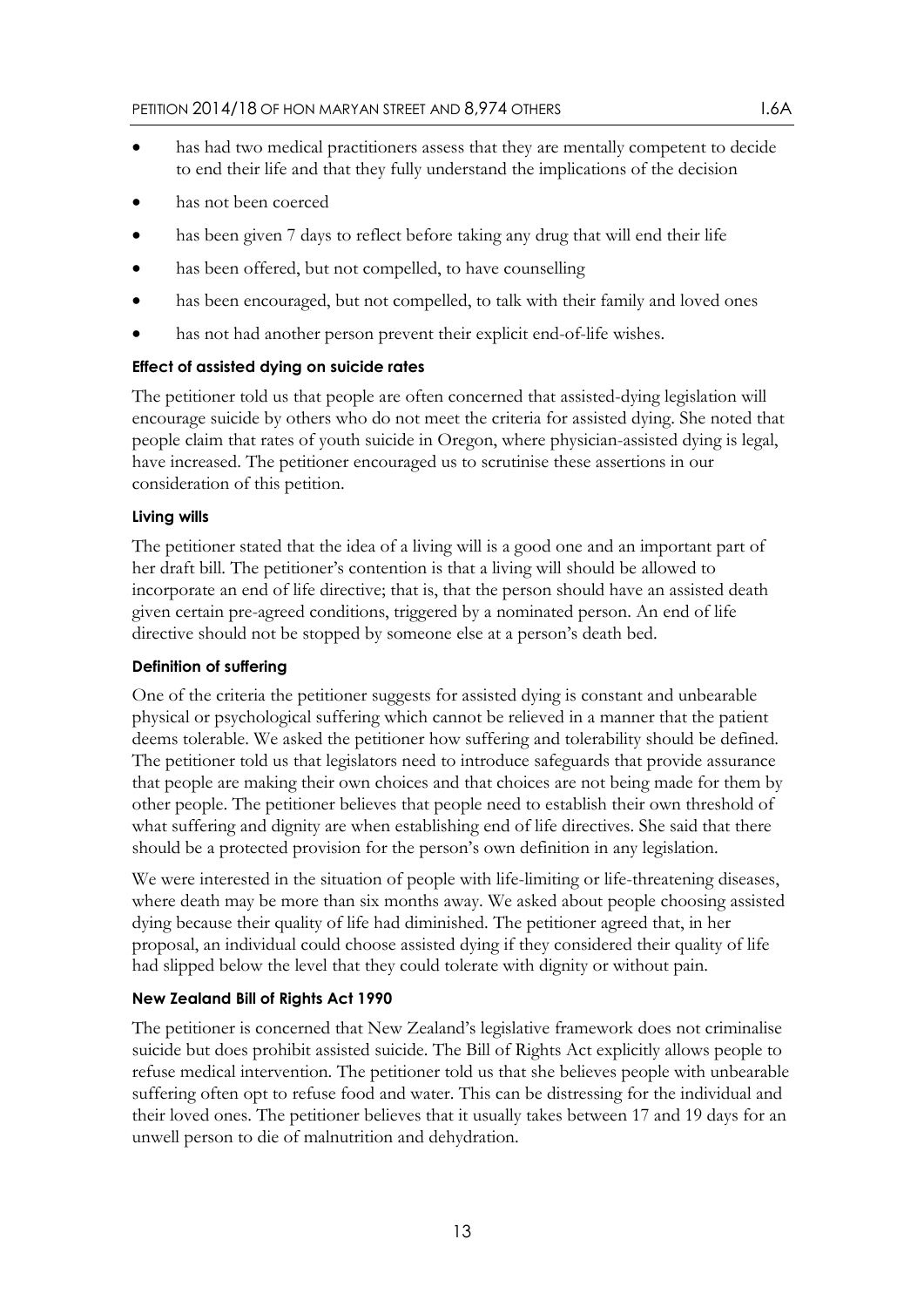The petitioner asserted that there are no safeguards when a person exercises their right to refuse medical intervention, food, or water. A person does not have to be assessed by two physicians for mental competence, have any period of reflection, talk to family or loved ones, or seek counselling.

The petitioner emphasised that legislation to allow assisted dying would not directly compel anyone who disagrees with it to choose assisted dying. However, it would make assisted dying available, in certain circumstances and under certain conditions, to those who wish to lawfully choose to end their life.

# <span id="page-13-0"></span>**Effect on palliative care of allowing assisted dying**

The petitioner said that opponents of assisted dying have expressed concern that any legislation would compromise and undermine palliative care in New Zealand. She does not view assisted dying as a replacement for palliative care. However, she told us that palliative care is not universally accessible across New Zealand and is not consistent in quality. The petitioner supports additional funding for palliative care and hospices.

# <span id="page-13-1"></span>**Public views**

In 2012, when developing her original bill in consultation with the Voluntary Euthanasia Society, the petitioner was contacted by Horizon Research Ltd. It asked for a copy of the bill to conduct a detailed survey on its contents. Horizon sampled 2,969 people online, weighted by age, gender, income, ethnicity, and region to reflect the population. It also weighted by party vote at the 2011 General Election.

The survey found that:

- 62.9 percent of people supported or strongly supported the availability of medical assistance to end one's life in specific medical circumstances
- 12.3 percent of people were opposed or strongly opposed
- 15.8 percent of people were neutral
- 9 percent of people were unsure
- men and women were equally likely to support it (62.6 percent of men and 63.1 percent of women)
- 65 percent of Europeans and Māori, 61.5 percent of Pasifika peoples, 55.3 percent of Asians, and 65 percent of Indians supported it
- slightly fewer Māori (10.2 percent) opposed it
- slightly more Pasifika peoples than average (13.9 percent) opposed it
- support was high amongst the 45 to 54 age group, at 71.6 percent.

We asked about those who are worried about the "slippery slope" argument. Those arguing a "slippery slope" are concerned that any initial restrictions around assisted dying will gradually be removed or abused and an ever-increasing number of people will seek to end their life. The petitioner told us that those who are concerned about widening the scope of assisted dying tend to be more in the middle (that is, not strongly committed to one side of the debate or the other) and need some reassurance about the safeguards.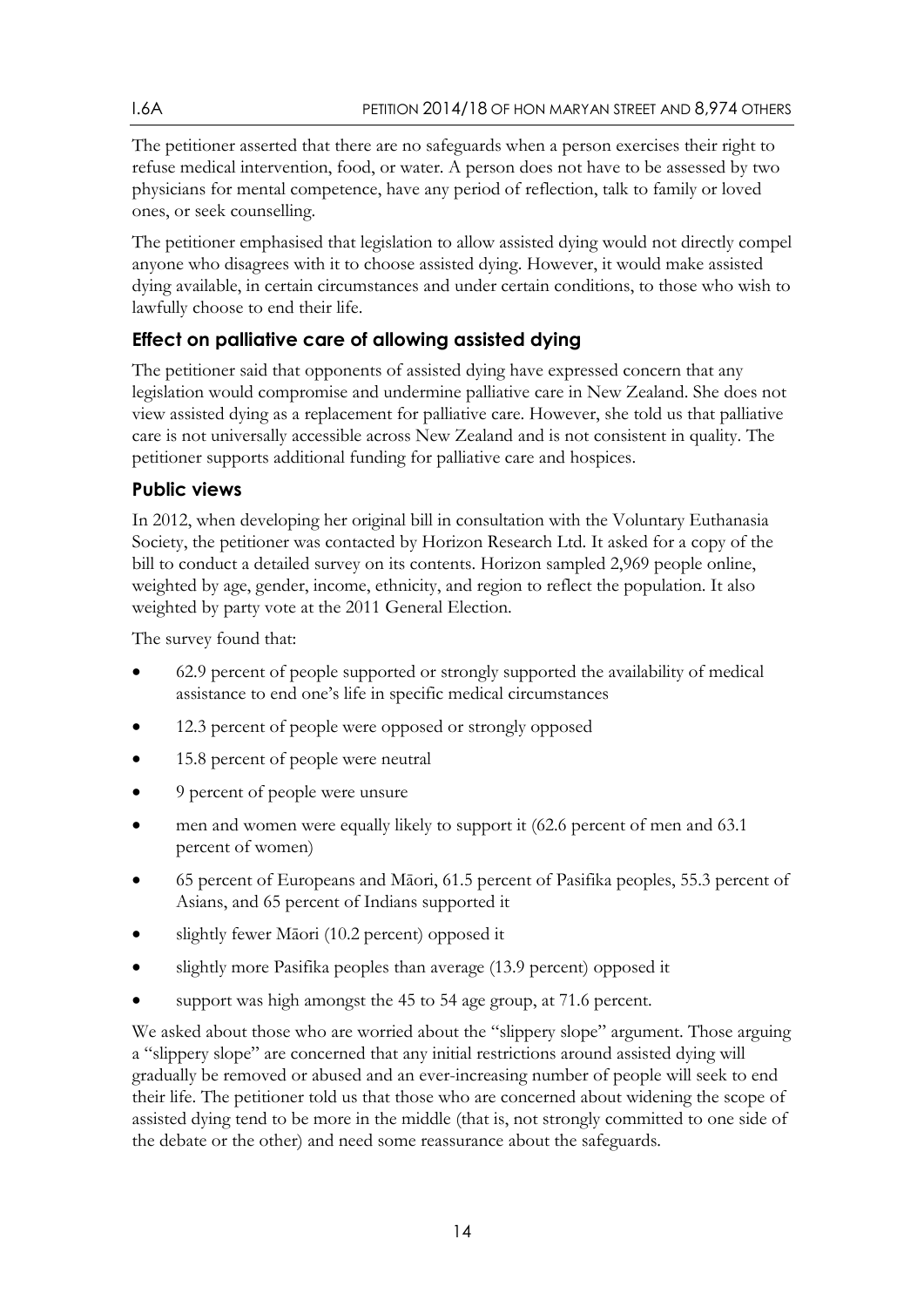# <span id="page-14-0"></span>**4 Public attitudes towards assisted dying**

## <span id="page-14-1"></span>**Public attitudes towards assisted dying**

There are many ways of measuring public attitudes towards assisted dying. One of these is by surveying randomly selected samples of the population (polls). Several recent polls of New Zealanders have shown high levels of support for euthanasia.

### **Curia Market Research poll**

A Curia Market Research poll conducted during the period 14 to 30 June and 7 September to 6 October 2015 stated that "some people believe that the law should be changed to allow doctors to assist in ending the life of a person with an incurable illness, if the patient requests it" and asked, "what is your view on whether voluntary euthanasia should be legal – strongly oppose, somewhat oppose, somewhat favour, strongly favour?"

There were 2,800 responses. The poll found that:

- 66 percent of respondents supported a law change to allow euthanasia
- 20 percent were opposed
- 10 percent were neutral
- 2 percent were unsure.

### **TV3 news/Reid Research poll**

A July 2015 Reid Research poll conducted for TV3 news asked "should law be changed to allow 'assisted dying' or euthanasia?" A total of 71 percent of respondents said yes, 24 percent said no, and 5 percent were undecided.

### **One News/Colmar Brunton poll**

A July 2015 Colmar Brunton poll conducted for TVNZ's One News asked 1,000 people "should a patient be able to request a doctor's assistance to end their life?" A total of 75 percent of respondents said yes, 21 percent said no, and 5 percent were unsure.

These polls were taken around the time of Lecretia Seales' case.<sup>2</sup>

## <span id="page-14-2"></span>**Submitters' attitudes towards assisted dying**

Another way to measure public opinion on assisted dying and euthanasia is to analyse the submissions made to this committee in response to this petition. These submissions provided not only a numerical indication of submitters' sentiments, but also allowed them to explain their position in more detail than could be provided in response to a simple question in a poll.

The majority of submitters were opposed to legislation that would allow assisted dying in New Zealand. Advisers reported that 80 percent of submitters opposed any change to assisted dying legislation, while 20 percent favoured a law change to permit assisted dying.

<sup>-</sup>Seales v Attorney-General [2015] NZHC 1239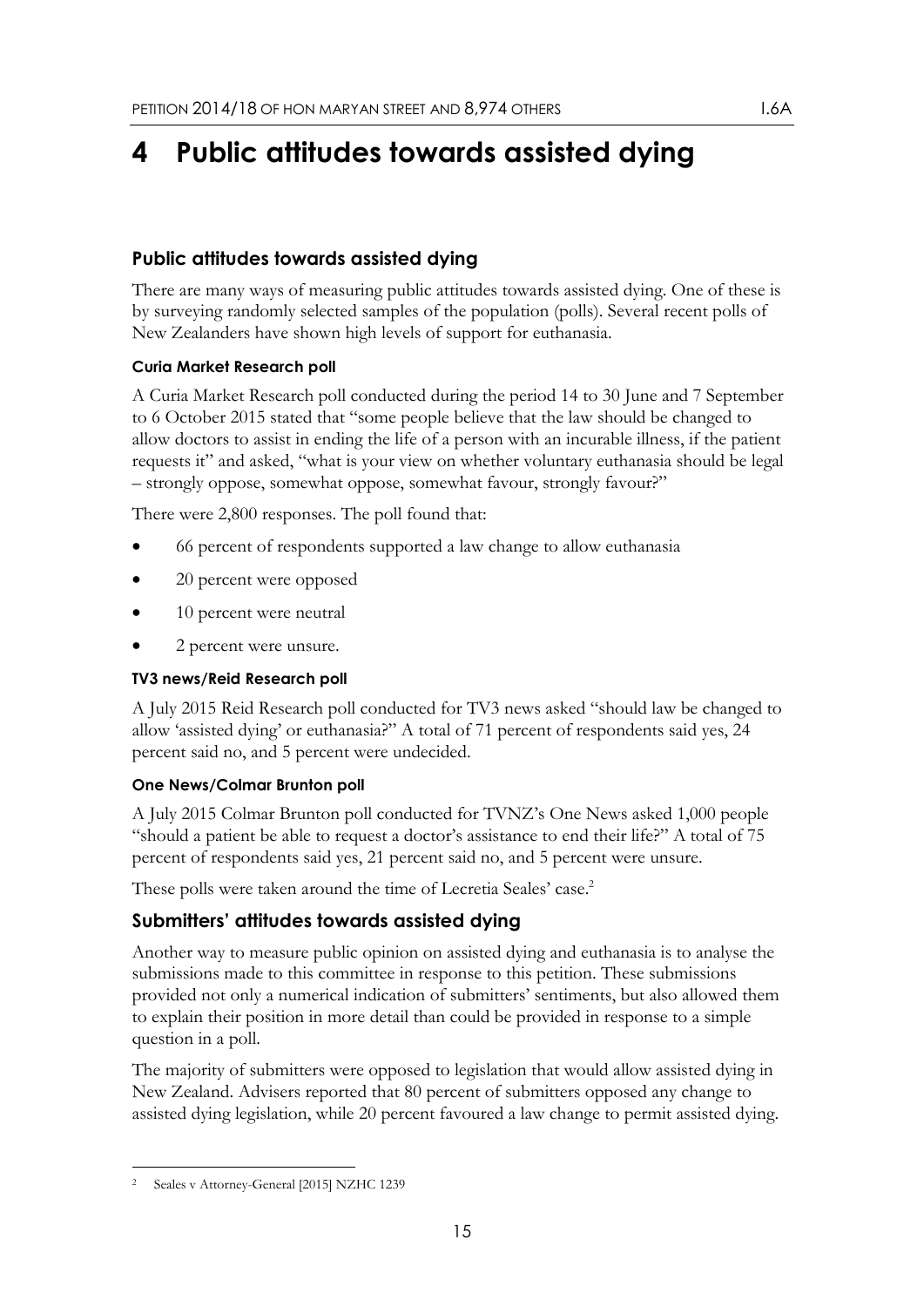We heard from a wide variety of submitters. They included many individuals speaking from personal experience. In some instances it was their own pain or experience of health issues, but more often they recounted the experience of a family member, friend, or loved one. We heard from a range of academics, including lawyers, ethicists, and bioethicists. We also heard from a significant number of medical and health professionals—doctors, nurses, palliative care experts, psychologists and psychiatrists, hospice workers, carers, youth workers, grief counsellors, and social workers. Submitters included representatives from various organisations, including cultural, religious, and professional bodies, as well as advocacy groups from both sides, disability groups, and suicide prevention organisations.

We also took the opportunity to speak with numerous people overseas, often those leading calls for, or opposition to, change in their respective jurisdictions. In respecting the petitioner's request to "investigate fully public attitudes", we were pleased to hear from such a wide cross section of New Zealand society.

A statistical analysis of all submissions was undertaken by one submitter. According to that report, the majority of those writing in support of a law change did so for reasons of choice—both individual freedom and that the law should enable such choices to be made (74 percent of those in favour). The majority of those writing to oppose a law change did so on the basis that human life has an innate value that should be upheld in law (40 percent of those opposed).

Other arguments that predominated among those supporting a law change included the desire to not lose their abilities or a sense of self (41 percent of those in favour), and the desire to not suffer (41 percent of those in favour). Key arguments from those against included the dangers to vulnerable people (38 percent of those opposed) and that modern palliative care is sufficient to treat suffering (31 percent of those opposed).

Another common message in support of a law change was the desire to save families from watching a family member suffer. For those against a law change, a further common issue was concern about sending mixed messages about suicide.

### <span id="page-15-0"></span>**Dignity and independence**

Both supporters and opponents of assisted dying raised the idea of dignity. Proponents often defined dignity on the basis of maintaining independence, and physical and mental capacity. There was a clear desire to maintain bodily functions and not become reliant on others. Submitters often spoke of not wishing to be a burden, either to family or society, and commented that to be a burden would lessen their own self-worth. Submitters would often refer to specific circumstances that, for them, would be undignified and unbearable. They described such limitations as making their life not worth living. Some limitations that were frequently mentioned included requiring a wheelchair, needing assistance with toileting, being unable to fully communicate, and developing dementia. Many often spoke of not wishing to spend their last weeks on large doses of painkillers. While not wishing to experience pain, the concern was that drugs might impair their mental faculties and therefore their dignity. Dignity was acknowledged as being specific to each person, so it was up to each individual to define what dignity meant for them.

Opponents argued that this perspective undermines the idea of human dignity by equating an individual's worth with their ability to contribute to society. Several submitters said that this was a very utilitarian perspective and was a threat to the elderly, disabled, and minorities. Dangers could arise if some lives are considered by others to be not worth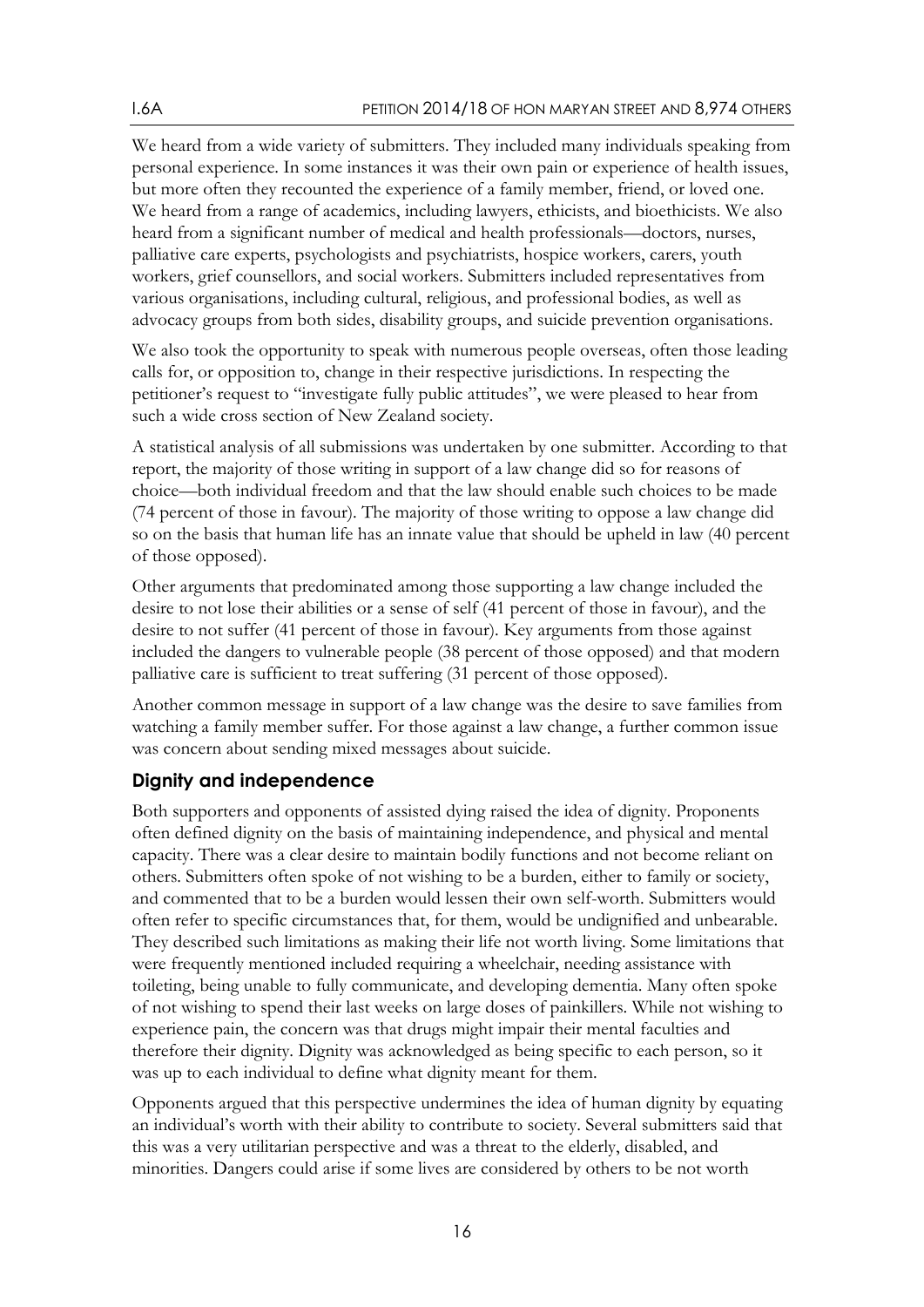living. We heard that assisted-dying legislation would be particularly concerning for disabled people because people could see their lives as being of less value. The view of some supporters of assisted-dying legislation—that needing support to carry out everyday tasks results in a lack of dignity—was seen as inaccurate and demeaning for disabled people. They maintain that, although advocates argue that they are concerned only with perceptions of their own dignity, it would be impossible for their actions not to make an implicit statement about the value of others in similar circumstances.

Some submitters were concerned that disabled people would be pressured to choose assisted dying. However, several submitters who identified as disabled rejected this view, and argued that they should have the right to make end-of-life choices.

Submitters were particularly concerned about dementia, or the loss of independence through another age-related degenerative condition. Several advocates of assisted dying and euthanasia felt that these options should be available to dementia patients, while other advocates felt that such processes should be reserved for those of sound mind. Both groups expressed the belief that the onset of dementia would impinge on their perceptions of dignity. We also heard from many submitters who had cared for parents with dementia and felt that such challenges had enriched their lives. They were concerned that advocating the ending of someone's life is not an appropriate response to serious mental health issues.

The fear of becoming a burden on friends and families—losing one's independence—was also cited as a reason for wanting the option of assisted dying.

Opponents were concerned that the mere perception of being a burden, however that might be defined by individuals, could induce people to end their life. We noted that some submitters spoke of the burden that an ill relative was placing on them and their family. These burdens included physical, mental, and emotional exhaustion, and they commented that they felt relief once that relative had passed.

We also heard from numerous submitters who were concerned that their health issues would place an undue burden on the health system. They often spoke of ending their life so as to free resources for those more in need or younger. An organisation of health professionals spoke in support of euthanasia as an alternative to an increase in funding. It argued that, in the absence of increased funding, assisted dying and euthanasia could play a role in sustaining the health system.

# <span id="page-16-0"></span>**Pain and suffering**

Pain and suffering were common reasons for submitters wanting assisted-dying legislation.

Many submitters recounted stories of family and friends who had died in pain over extended periods of time in hospital. They expressed regret about the suffering and felt that this should not have happened and could have been avoided through assisted-dying laws. Many submitters questioned why anyone would let a loved one suffer a prolonged and undignified death when they would not allow the same for a family pet.

Many others feared that they might experience pain and suffering in the future. To avoid this, they would like to have the option of assisted dying. They viewed pain and suffering as "worse than death" and something to be avoided. Submitters were clear that pain and suffering are subjective, noting that what might be unbearable for one person may not be for another. Some submitters thought that pain and suffering should not be confined to physical pain but also include mental and emotional suffering. Submitters noted that in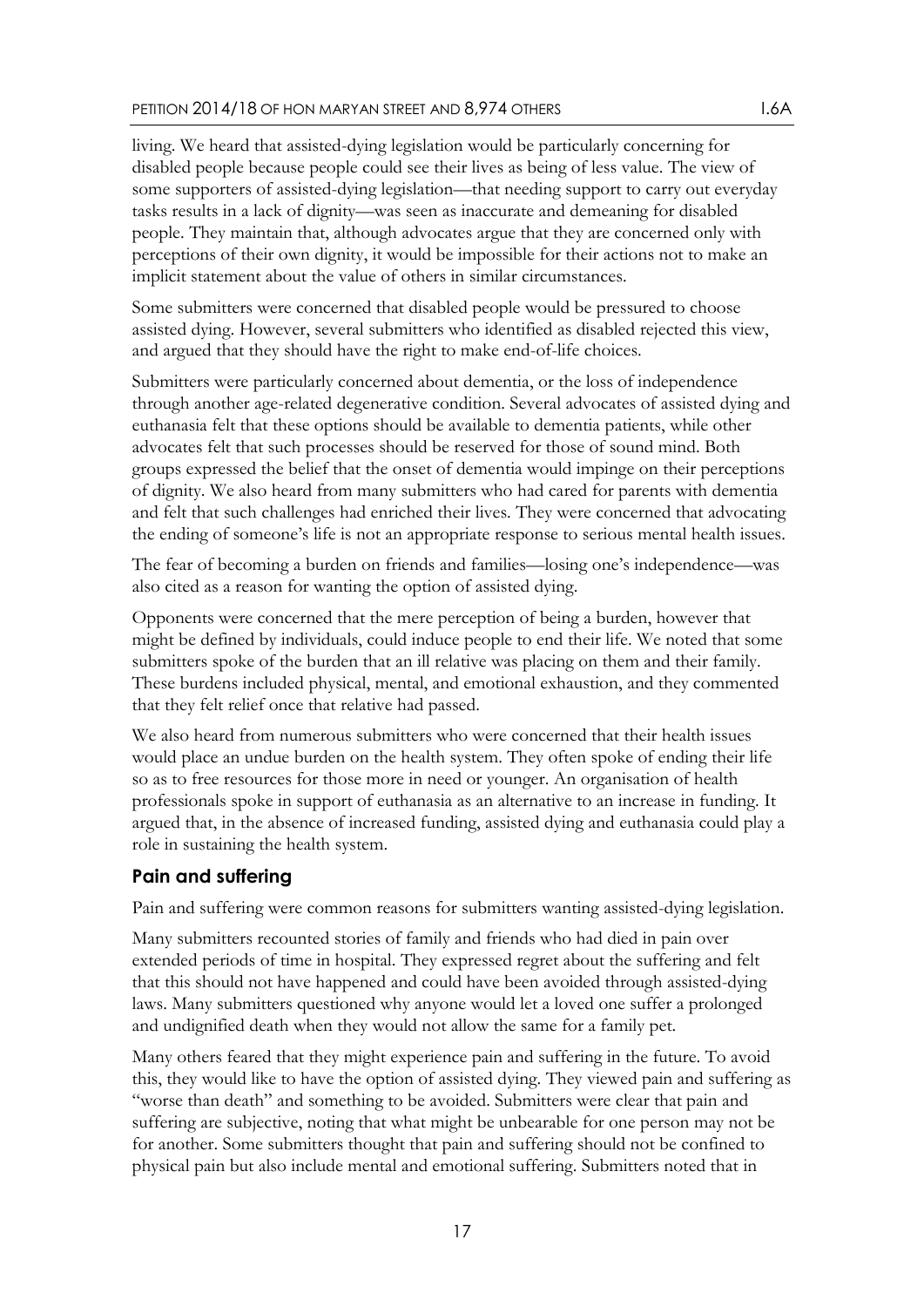some jurisdictions, such as Belgium, the suffering necessary to warrant assisted dying was determined by the sufferer alone. There were also submitters who felt that assisted dying and euthanasia should not be limited to those suffering in any particular way but should be available to anyone for any reason. Reasons given included old age and the general "burden of living".

Medical and health practitioners stated that no one should be dying in pain in New Zealand in the 21st century. Instances of this indicated a failure in care and a deviation from the norm. It was also stated that many people misunderstand serious health issues and frequently misinterpret symptoms as indications of pain.

We heard that there have been great advances in pain management, and most pain can be effectively managed. However, some palliative-care clinicians acknowledged that there are some, rare, instances where pain cannot be alleviated. Submitters demonstrated that the public is not clear on whether pain can always be effectively relieved. Members of the public spoke of relatives dying in extreme pain because the pain relief was not working, while many medical professionals stated that such tragedies almost never occur. We found it difficult to reconcile these perspectives and suspect that greater communication between health professionals and the general public is required to explain the dying process and alleviate fear. For example, we heard from several submitters whose dying relatives had stopped eating and drinking in what they perceived to be an attempt to hasten death. We heard from doctors and nurses that this is actually a normal symptom of the dying process rather than a cause. They say that it is not uncommon for people who are extremely ill to lose their appetite and reduce fluid intake.

Several hospices made submissions on the nature of pain and suffering. They pointed out that not all pain is physical, and that in addition to treating physical discomfort, they also pursue the treatment of emotional, social, and spiritual suffering. They argued that the very nature of hospice care and the underlying philosophy of neither hastening death nor prolonging life, precludes the use of assisted dying or euthanasia. While some submitters felt that these options were a perfectly acceptable extension to palliative care, the hospice submitters were unambiguous in their assertions that palliative care and assisted dying are incompatible.

There was some discussion around palliative sedation, the process of inducing varying degrees of unconsciousness in extreme cases in which patients' pain cannot be managed. Some submitters found this practice a perfectly reasonable solution in such cases. Others, however, found it to be an unacceptable treatment, undignified, and one which merely prolonged suffering.

## <span id="page-17-0"></span>**Autonomy**

Supporters of assisted dying seek autonomy to make decisions about their end-of-life choices. They said that an essential part of life in a liberal democracy and of medical ethics is individual autonomy: the right to make decisions about the course of one's life. Many submitters felt that current laws circumscribe their right to make decisions about how and when to end their life. They placed a high value on their own autonomy and desired the right to end their life at the time of their choosing.

Other submitters argued that in a society, individual autonomy is frequently limited for the good of other members of that society. They illustrated their point by highlighting the need for traffic speed limits, and controls on guns and tobacco. Public safety was frequently

18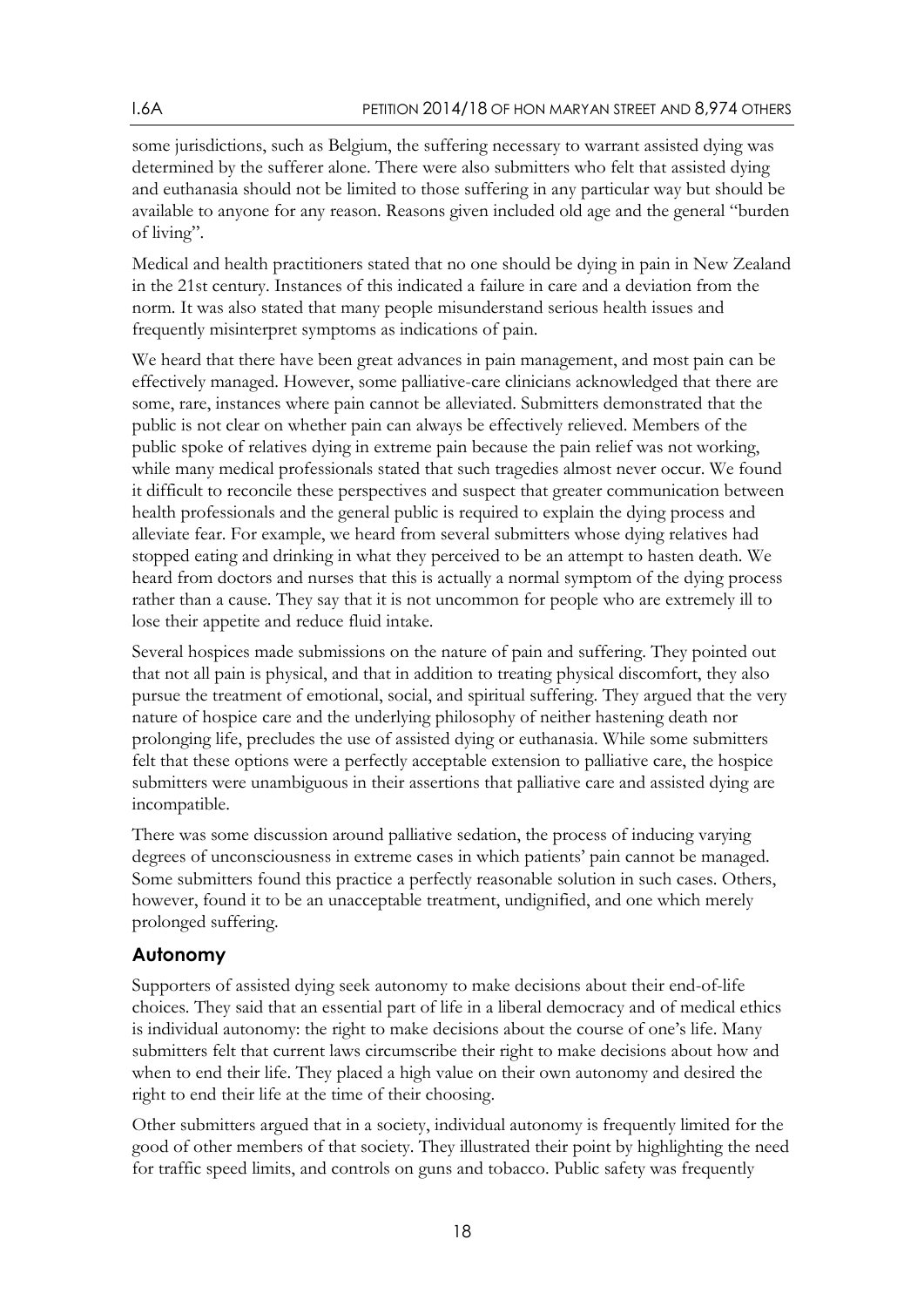cited by submitters as a reason why assisted dying could not be legalised. They believed that the individual's right to autonomy must be balanced against the effect that assisted dying could have on others, such as patients' families and vulnerable members of society.

Many submitters felt it was inappropriate to completely remove an individual's right to choose because of the potential risks others may face. The principle of individual freedom is applied widely throughout New Zealand and should not be abridged on this important issue. Many supporters argued that the ability to choose the manner of one's death is a fundamental human right. Supporters expressed certainty that legislators could devise a system which permitted individual autonomy while preserving general public safety, because safeguards would be an essential part of any legislation on this matter. A variety of safeguards were proposed, including age limitations, medical certification, and review panels.

Whether the right to die is a human right was a source of much discussion and debate. Some submitters argued that if there is a right to life there must be a concomitant right to death. Others queried how such a human right could be limited to only certain groups, such as those who are terminally ill or have an intolerable condition. Any human right would have to be applicable to all humans, and to deny it to any group would be discriminatory.

Submitters also raised concerns about an individual's ability to make a truly autonomous decision. Many factors were raised which may influence someone's decision-making process, such as family pressures, financial considerations, social expectations, and frame of mind at a given time. Submissions from several psychiatrists and psychologists, as well as doctors and counsellors, noted that depression and feelings of hopelessness are common responses to terminal diagnoses or chronic pain and suffering. Health professionals expressed concern that an individual's decision-making abilities could be compromised under such circumstances. The belief that one could make a decision to end one's life without being affected by many surrounding factors was highly contentious.

Advocates of assisted dying and euthanasia suggested that any concerns around an individual's ability to make an autonomous decision could be mitigated in various ways. Proposals included assessment by counsellors, a close relationship with a medical practitioner, and the use of advance directives. Others stated that these requirements actually limited or removed personal autonomy. They noted that any requirement to seek the permission of others, such as a counsellor or medical practitioner, was inherently an infringement on their autonomy. This would also apply in the case of advance directives in which someone other than the patient is required to make the decision on their behalf.

Advance directives in particular were seen as a concern by some palliative care specialists because they are written by individuals for circumstances they are not currently experiencing. Health practitioners frequently stated that terminal illnesses and disability are often feared more by those anticipating them than those living with them.

Supporters of assisted dying wished for autonomy to make decisions about their end-of-life choices. Others believed that the right to autonomy needs to be balanced against the effect that assisted dying could have on others, such as patients' families and vulnerable members of society. Several submitters asked why legislation could allow autonomy for one group those who are terminally ill or have an intolerable condition—but not allow another person the right to autonomy; for example, somebody with depression.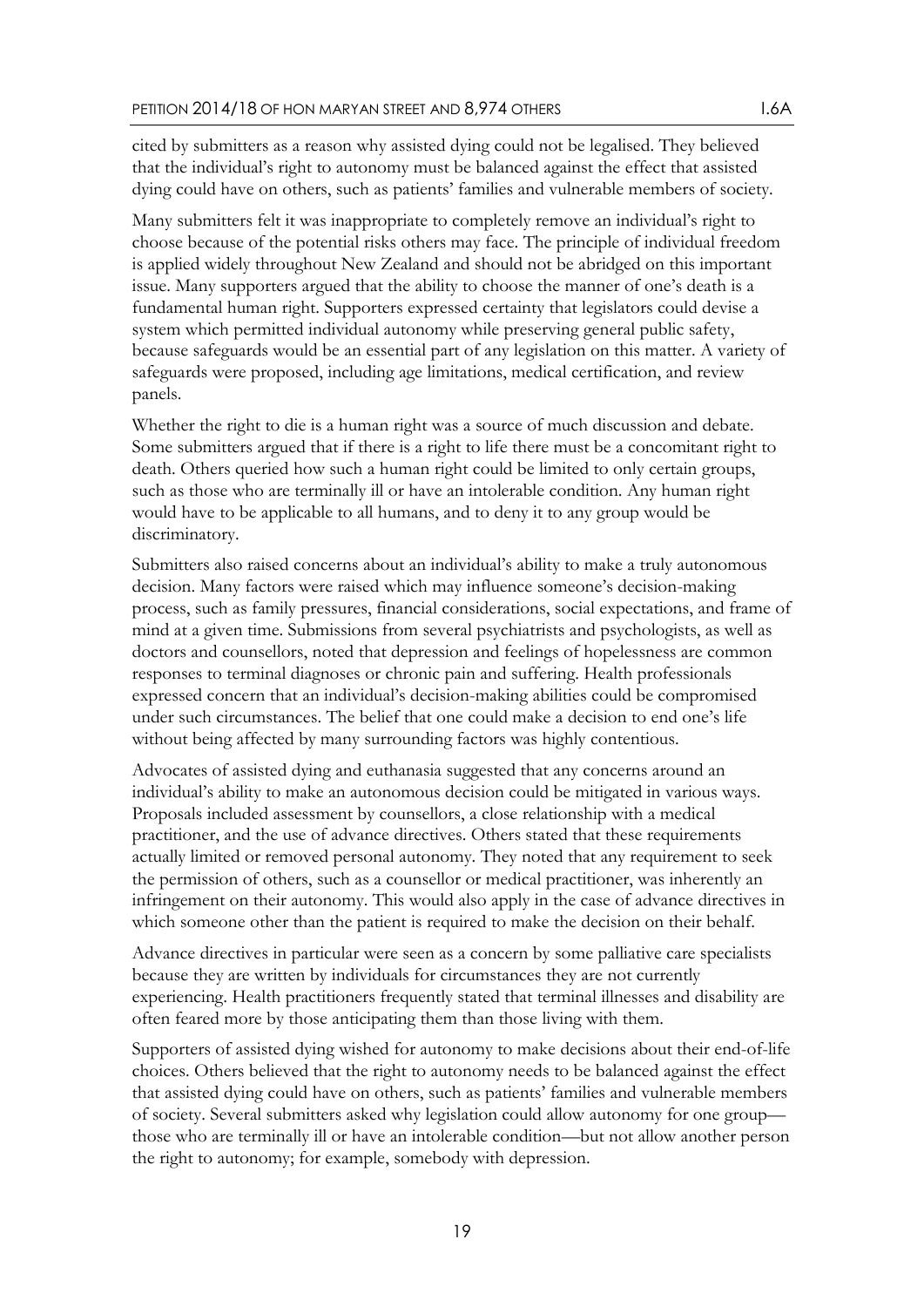# <span id="page-19-0"></span>**Effect on families**

Some submitters were concerned that if there were a change of legislation, some people might request assisted dying and euthanasia only because it was convenient for the remaining family members. They would not want to see people choosing to end their own life because they felt that they were a burden. There is also a risk that some families may pressure a relative to end his or her own life.

Submitters told us about the effect that illness can have on the family members of the dying person. We heard personal stories from many submitters about the trauma of watching family members suffer through what they considered to be a bad death. Palliative care clinicians acknowledged that the dying process can be more traumatic for families to witness than it is for the individual who is dying.

On the other hand, we heard that the end of life can be a chance for families to spend time together and reconcile any past grievances. Submitters were concerned that this special time at the end of life would be lost if assisted dying was legalised.

We heard from some submitters that the current legislation can actually result in less time with loved ones. This is because family members might choose to suicide while they are still able to do so. These submitters pointed to evidence from proceedings in the Seales v Attorney-General case<sup>3</sup> that, were assisted dying legal, their loved ones would not have to choose to end their life at that time and on their own. Many submitters advocated assisted dying and euthanasia as a way to prevent people suiciding on their own using unreliable methods.

Numerous submitters conveyed to us tremendous feelings of guilt from being unable to mitigate the suffering of a dying family member. On the other hand, some submitters expressed sadness at the premature deaths of their family members due to suicide. Others were concerned that if, in the future, they were asked to help a family member to die, they might be happy to do so at the time but could later feel guilty.

Grief counsellors and some medical professionals explained the effects of a suicide in the family and expressed concerns about the intergenerational impact. It was stated that families that experience a suicide are at greater risk of further suicides. It was suggested that this could also apply to assisted dying and euthanasia.

# <span id="page-19-1"></span>**Effect on vulnerable populations**

Opponents of a law change argued that vulnerable populations, such as the elderly and the disabled, would be adversely affected by assisted-dying legislation. The Ministry of Health could find no evidence of adverse effects on ethnic minorities or the economically disadvantaged in jurisdictions where assisted dying is permitted. In Oregon, for example, 95 percent of individuals accessing assisted dying are white, and more than half have at least a bachelor's degree.

Some submitters pointed out that those groups traditionally considered disadvantaged are not necessarily those most vulnerable on this issue. When it comes to making end of life decisions, these submitters contend that more appropriate markers of vulnerability include difficulties communicating, having a distressing medical condition or unrelieved symptoms, or being socially marginalised.

<sup>-</sup>3 Seales v Attorney-General [2015] NZHC 1239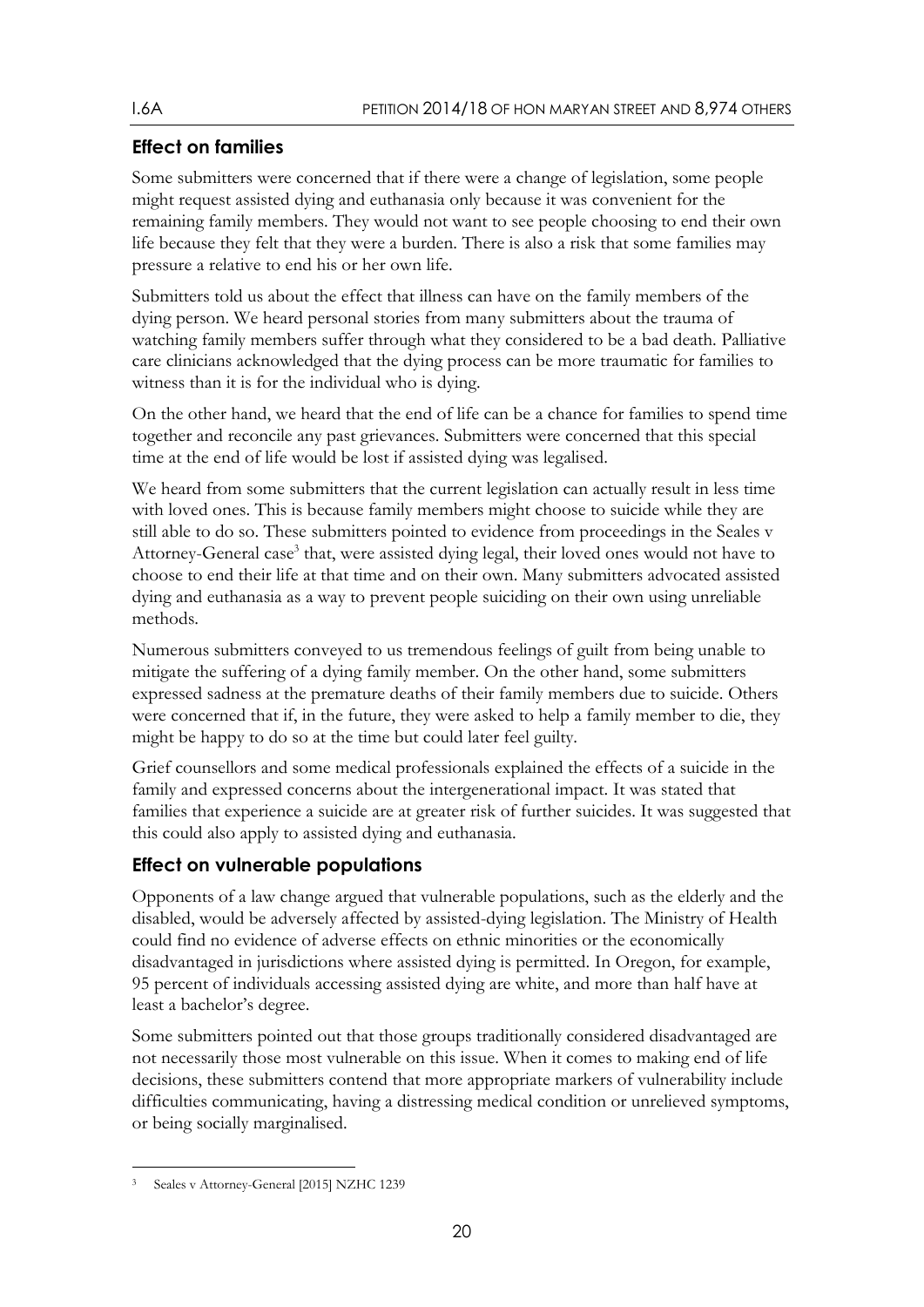We heard many different cultural, ethnic, and gender perspectives from groups and individuals. Some raised concerns that women are over-represented in cases of assisted dying around the world. Others expressed concern about the further marginalisation of members of communities that already suffer disproportionately high suicide rates, such as the LGBTIQ\* community, where legally assisted dying might be seen as incongruous with anti-suicide campaigns. Cultural reservations were raised as to how assisted dying could be incorporated into cultures that have high regard for the elderly, or traditions that include multi-generational care. Others questioned how legalising assisted dying would affect the already high levels of elder abuse in New Zealand.

While some acknowledged the concerns of these groups, many submitters felt that it was unnecessary to limit the individual choices of some in deference to these groups. They also stressed that they were advocating a voluntary approach to euthanasia and assisted dying, which no individual or group would be compelled to endorse. They further expressed certainty that safeguards could be developed to mitigate any concerns that vulnerable groups may have.

## <span id="page-20-0"></span>**Risk of coercion**

Submitters were concerned that individuals could be coerced into assisted dying. Submitters also argued that people with life-limiting illnesses are vulnerable, even if they are well educated and have family support.

Several submitters spoke about the fear that family members would put subtle pressure on individuals because they wanted to inherit, or to avoid spending money on care. Many submitters expressed fear that if assisted dying or euthanasia were institutionalised, the disabled, the elderly, and the ill could experience greater social prejudice. We heard various stories from overseas in which members of these groups felt societal pressure to end their life. Submitters were also concerned that the option could evolve into an expectation, and that the right to die would soon be seen as a duty to die.

Other submitters rejected this view, believing that adequate safeguards would prevent coercion. Some submitters suggested that overseas stories had been exaggerated.

## <span id="page-20-1"></span>**Discretion within sentencing**

While many submitters considered it inappropriate for anyone to assist in ending someone's life, some submitters believed that in some cases people could be considered to have acted reasonably in assisting a death, so punishment would be inappropriate. These submitters said people should not fear being punished for helping their loved ones. Others argued in response that the current law adequately addresses the few hard cases in which assisted dying might be appropriate, because the courts have discretion in sentencing.

# <span id="page-20-2"></span>**Widening of scope: the slippery slope**

Submitters, regardless of their views, were concerned about the "slippery slope" effect—a tendency for assisted-dying laws to widen beyond the initial intentions. Submitters cited the Netherlands and Belgium as examples of jurisdictions where the scope of legislation to assist dying has widened since it was introduced. Their laws were initially intended only for the terminally ill, but some submitters now point to evidence of assisted dying or euthanasia being used in cases of psychiatric conditions, dementia, depression, and old age.

In Belgium the initial law, passed in 2002, restricted euthanasia to those over the age of 18. However, in 2014 the scope was extended to people under the age of 18 in highly specific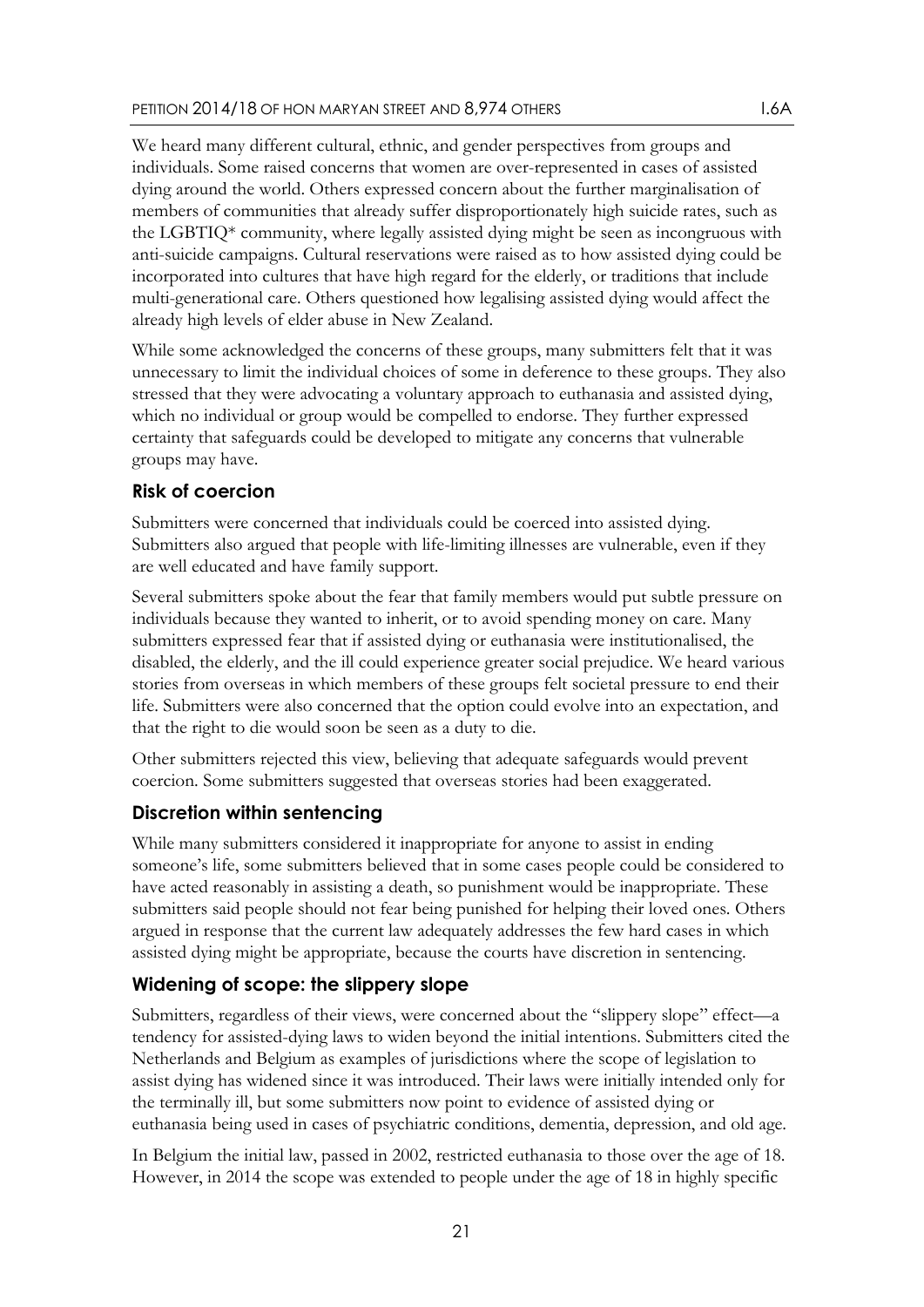circumstances, including having a terminal condition and where a psychiatrist has deemed them competent.

Some submitters expressed concern that the expansion of scope for assisted dying has seen the number of people ending their life increase. One of the more extreme examples offered by submitters was the increase that occurred in Belgium between 2002 and 2015. The number of people euthanised annually rose from 24 to 2,021. Other submitters argued that changes in scope are part of the democratic process, and that an increase in such deaths only demonstrates public awareness and acceptance over time.

Submitters also expressed concern about the increasing number of people ending their life in jurisdictions where the scope of assisted dying has not changed over time. For example, submitters cited Oregon where the number of people accessing assisted dying had expanded over time. In 1998, when assisted dying was legalised, 16 people took lethal drugs. In 2016, 133 people did so, representing 37.2 per 10,000 total deaths.<sup>4</sup>

<sup>-</sup>4 Oregon Public Health Authority (2017). [Oregon Death with Dignity Act: Data Summary 2016.](http://bit.ly/2v9CAjl)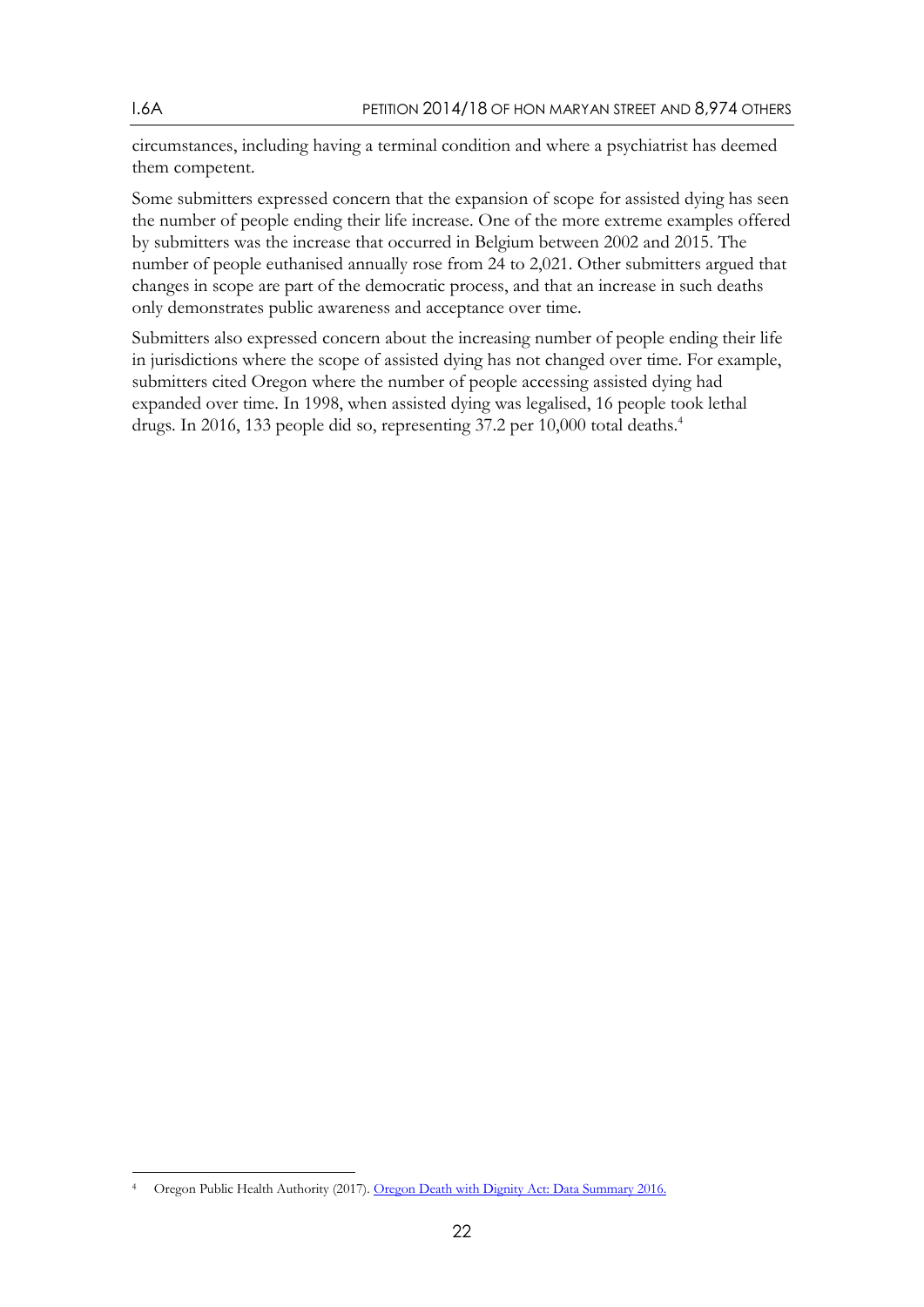The following graphs show the long term trends in Oregon, the Netherlands, and Belgium.



**Oregon<sup>5</sup>**

## **The Netherlands<sup>6</sup>**



<sup>-</sup><sup>5</sup> Murphy S. (2016). Assisted suicide reported in Oregon, U.S.A.: statistics compiled from the Oregon Public Health Division annual Death with Dignity Act reports. Protection of Conscience Project, September, 2016.

<sup>6</sup> Murphy S. (2016). Euthanasia reported in Netherlands: statistics compiled from the Regional Euthanasia Review Committees' Annual Reports. Protection of Conscience Project, September, 2016.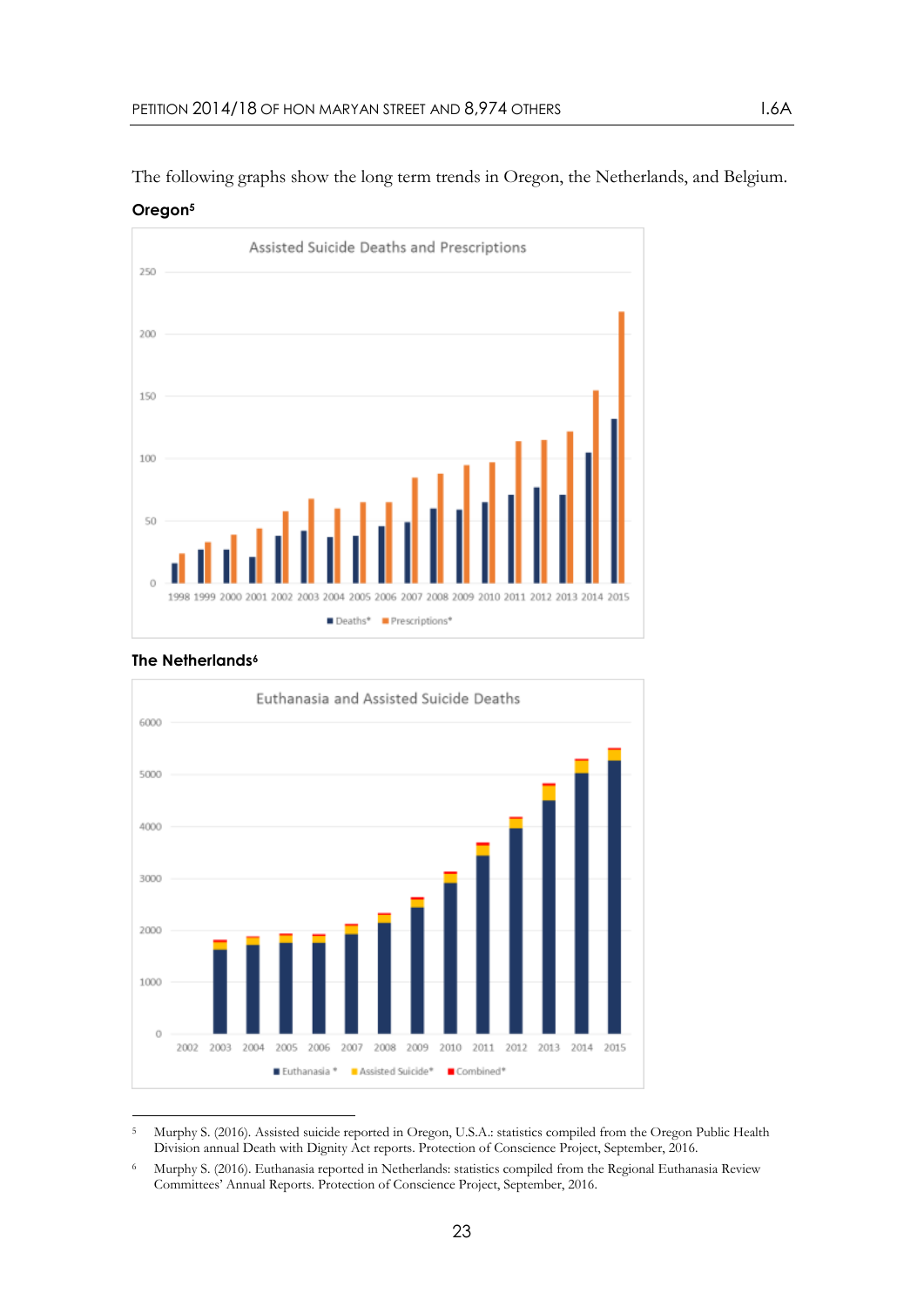

### **Belgium<sup>7</sup>**

## <span id="page-23-0"></span>**Adverse events**

There is an assumption among some supporters of assisted dying that a lethal injection is painless and uncomplicated. We asked for statistics about adverse events associated with assisted dying. The Ministry of Health told us that a study in the Netherlands in the 1990s found that technical problems occurred in 35 cases (5 percent), complications in 24 cases (4 percent), and problems with completion in 44 cases (7 percent). Complications were less frequent when the drug was delivered by specialists (only 2 percent of cases).<sup>8</sup>

Data from the Oregon Health Authority is incomplete because it does not require a doctor or other official to be present at ingestion. It shows complications in 3 percent of cases, which are almost always vomiting because the drug can only take by oral ingestion.<sup>9</sup> There was also a highly publicised case in 2005 involving an individual who regained consciousness 65 hours after ingesting lethal drugs.

# <span id="page-23-1"></span>**Other matters**

### **Cultural, religious, and ethnic community views**

We heard submitters from a wide range of cultural communities and ethnic groups, and with various religious beliefs, who spoke on behalf of their groups in opposition to a legislative change. For example, many submitters said that their culture's beliefs about death mean that hastening it would be unacceptable to members of that culture. Similarly, people of faith told us that assisted dying was incompatible with their beliefs. Cultural and

<sup>-</sup><sup>7</sup> Murphy S. (2016). Euthanasia reported in Belgium: statistics compiled from the Commission Fédérale de Contrôle et d'Évaluation de l'Euthanasie Bi-annual Reports. Protection of Conscience Project, September, 2016.

<sup>8</sup> Groenewoud, J. H., van der Heide, A., Onwuteaka-Philipsen, B.D., Willems, D. L., van der Maas, P. J., & van der Wal, G. (2000). Clinical Problems with the Performance of Euthanasia and Physician-Assisted Suicide in the [Netherlands.](http://bit.ly/1O7wjo7) New England Journal of Medicine, 342, 551-556

Oregon Public Health Authority (2016). [Oregon Death with Dignity Act: Data Summary 2015.](http://www.oregon.gov/oha/PH/PROVIDERPARTNERRESOURCES/EVALUATIONRESEARCH/DEATHWITHDIGNITYACT/Pages/ar-index.aspx)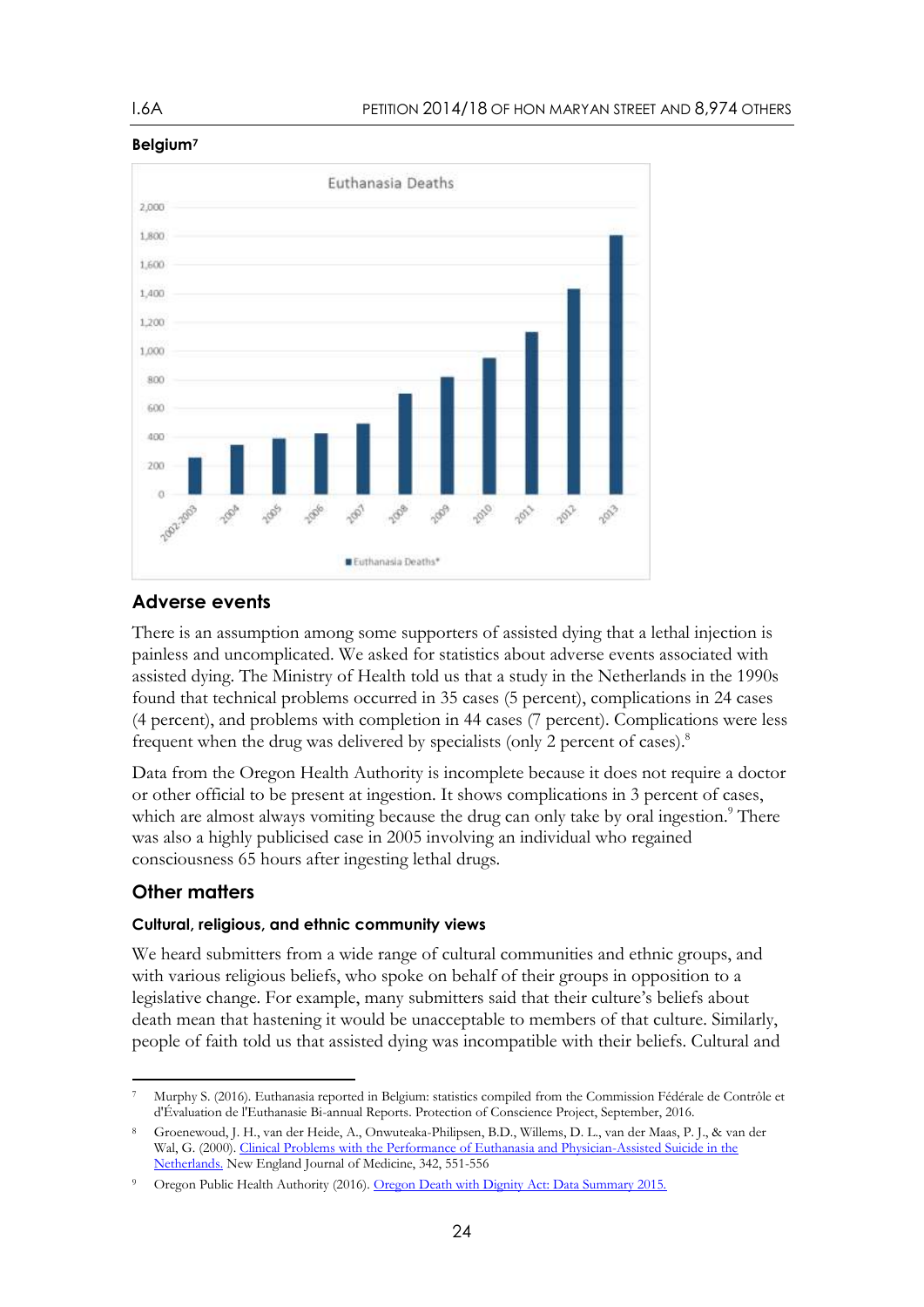religious groups are not homogenous, however we also heard from some members who were in favour of a law change.

#### **Insurance implications**

We heard that assisted dying legislation could have insurance implications relating to how a death is reported, the validity of insurance policies, and inheritances. Specifically, that a deliberate action to cause death would invalidate the policy.

Proponents suggested explicit exceptions be made in cases of assisted dying and euthanasia to allow insurance claims to be made. Others suggested that death certificates should make no reference to assisted dying but instead state the underlying condition believed to be likely to cause death. Others believed that this would be falsifying records.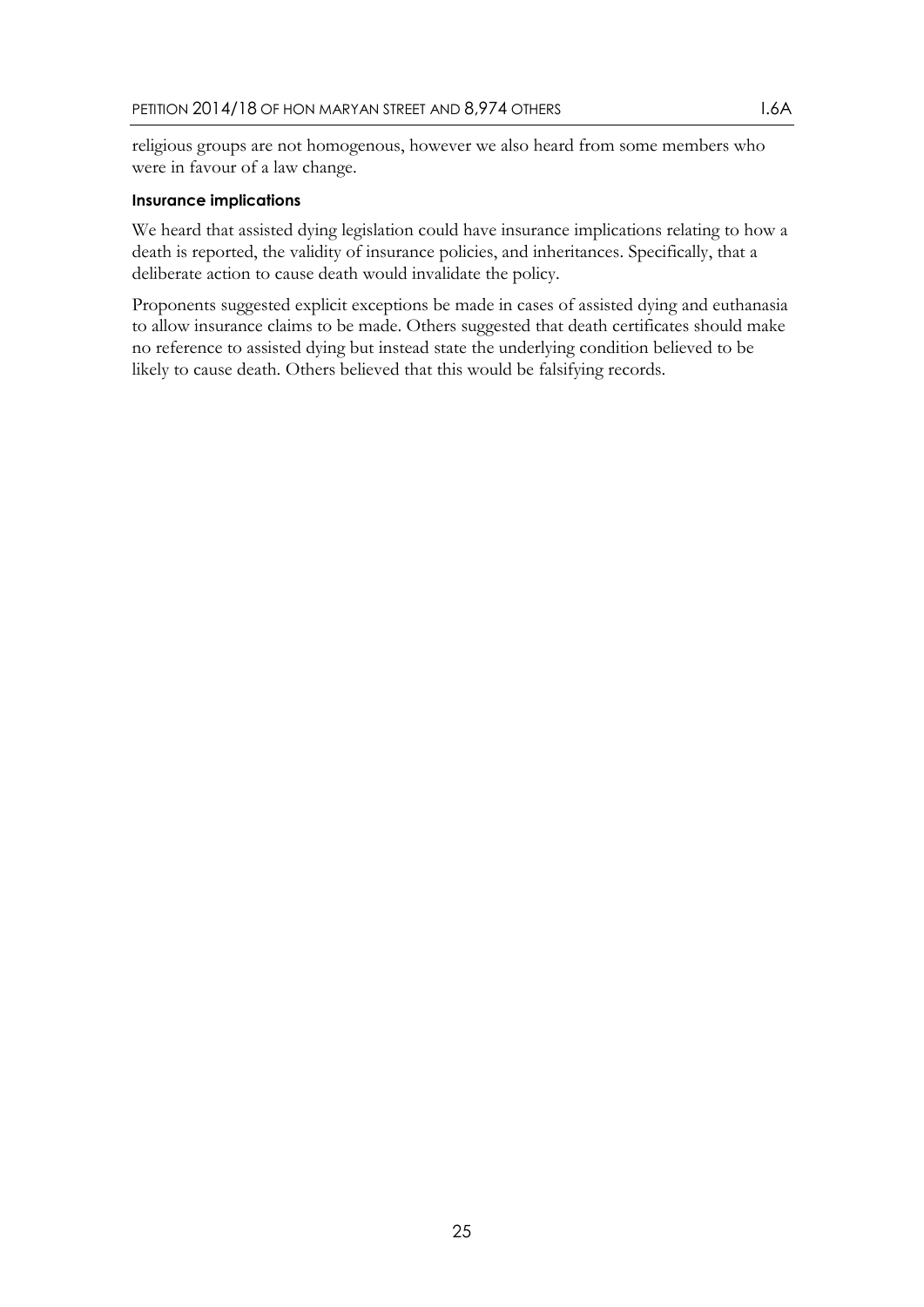# <span id="page-25-0"></span>**5 Jurisdictions that have voted for assisted dying and euthanasia**

# <span id="page-25-1"></span>**Switzerland**

Article 115 of the Swiss Federal Criminal Code provides that it is not a crime to assist another person to commit suicide, as long as there are no selfish motives. Euthanasia is not permitted under Article 114 of the Code.

Competent adults can request assistance to commit suicide. There are no medical criteria and doctors do not have to be involved. Swiss law does not require that a person be terminally ill but only that the motive of the assistant is not selfish.

Since the 1990s, Switzerland has had four private right-to-die organisations assisting people to die. These organisations provide patients with counselling and lethal drugs. Swiss citizens and foreigners can seek assistance from these organisations, although not all accept non-residents.

The organisations notify the police and coroner when they assist a person to die. The police and coroner determine whether any crime has taken place. This includes whether there are any selfish motives, the competence of the deceased, and the autonomy of their choice. If they find no evidence of wrongdoing, the death is reported as a suicide. If the suicide does not comply with the law, the case is referred to the public prosecutor.

There are no regulations or official statistics about the number of such deaths in Switzerland because assisted suicides are not recorded centrally by a national body. The lack of regulations appears to stem from the belief that the right to make an end-of-life decision is personal and individual, and the State should not interfere.

# <span id="page-25-2"></span>**Oregon**

Oregon's Death with Dignity Act was passed in 1997. Competent adults with a terminal diagnosis can legally be prescribed and self-administer drugs from a doctor if they are a resident of the state. They must have a terminal diagnosis, with a life expectancy of less than six months. A person must make three separate requests (two oral and one written) to access medication. Each request must be separated by a minimum of 15 days. An individual's suffering does not have to be intolerable. Euthanasia is not permitted.

Patients who are approved for assisted dying most commonly ingest a lethal drug, without the presence of their healthcare provider. We heard that those accessing the drugs were meant to have six months to live, but some took them years later. This appears to be supported by an Oregon Government report which notes that in 2007 up to 698 days passed between the prescribing and taking of the lethal drug.<sup>10</sup>

Several procedural requirements must be satisfied. Deaths must be reported to the state health department which monitors compliance and issues statistical reports.

<sup>-</sup><sup>10</sup> [Oregon's Death with Dignity Act. \(](http://bit.ly/2hiyH63)2007).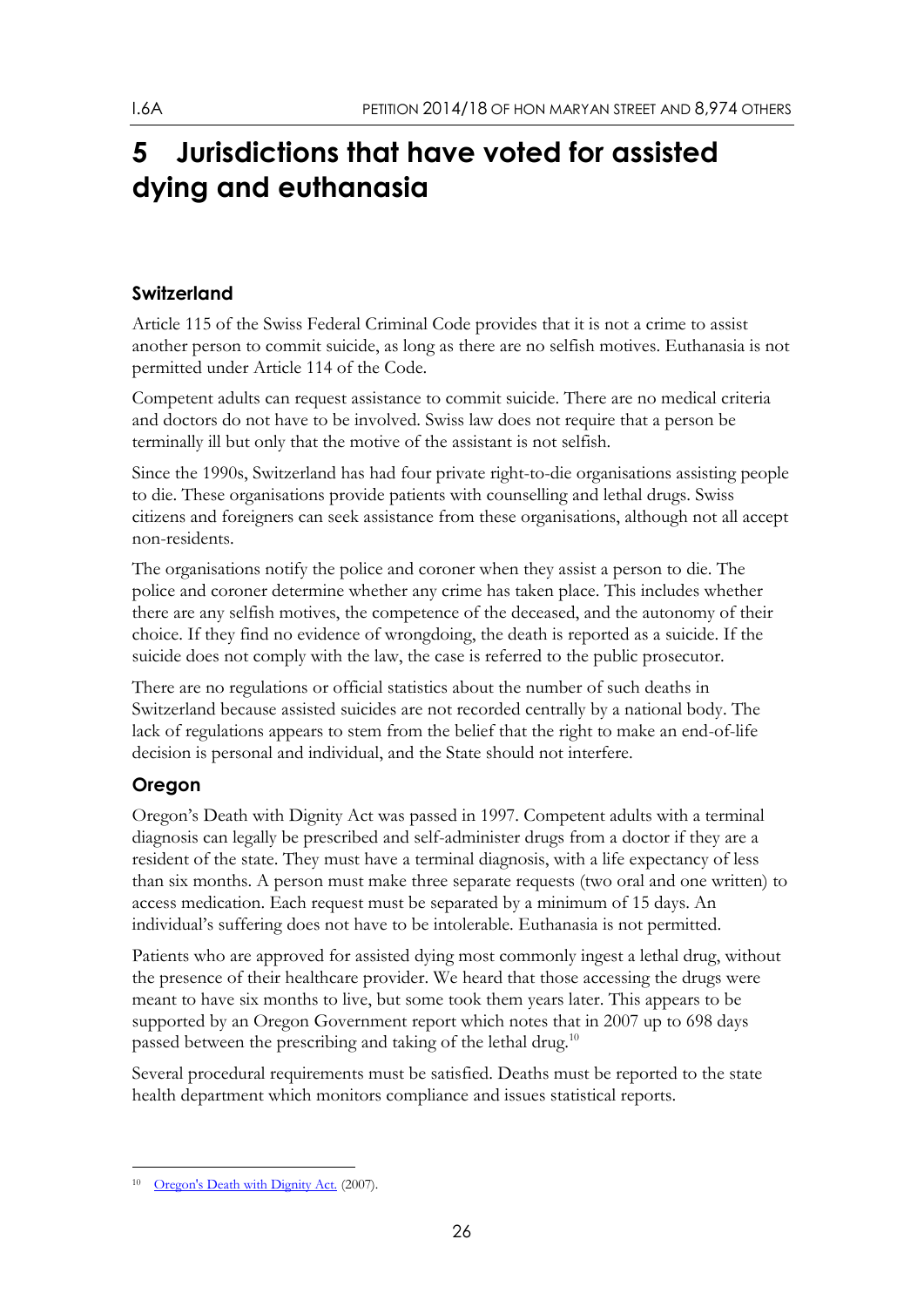## <span id="page-26-0"></span>**Netherlands**

In 2002, the Netherlands passed the Termination of Life on Request and Assisted Suicide Act. It specifies criteria that give doctors an exception to Article 293–294 of the Penal Code, which makes euthanasia a form of murder.

In Dutch law and society, there is generally considered no distinction between euthanasia and assisted dying. The Act applies to both under the term "euthanasia". The Act codified the practice of euthanasia that had developed through judicial decisions and professional guidelines over the previous several decades. From 1973 onwards, Dutch courts recognised the defence of necessity. This involved a physician assisting an individual to die as the only way to end that individual's unbearable and irremediable suffering.

Patients must be suffering unbearably and have no prospect of improvement to request euthanasia. The law does not require the patient to have a terminal condition but at the time of adoption it was assumed that most patients' unbearable suffering would be due to a terminal condition. This law has not changed, but the interpretation of what constitutes sufficient suffering has broadened. Individuals can now make a request on the grounds of mental suffering.

There must be a close physician–patient relationship for assisted dying. This means that non-residents cannot seek assisted dying in the Netherlands.<sup>11</sup>

Several procedural requirements must be satisfied. Deaths must be reported to a Regional Review Committee which evaluates all cases to ensure that the requirements are met. The committee assesses whether the physician acted in accordance with the criteria set out in the Act. The committees contain, at a minimum, a medical doctor, an ethicist, and a legal expert. Publicly available statistics are collated by the regional review committees in an annual report.

Minors can request euthanasia from the age of 12. Sick children require parental consent if they are aged between 12 and 16. Youths aged 16 or 17 do not require parental consent but their parents should be involved in the decision-making process. Parental involvement is not required from the age of 18 onwards.

We heard from a submitter about elderly people in the Netherlands wearing "do not euthanize me" bracelets. This is in case they are unexpectedly admitted to hospital or if they are unable to speak for themselves. The Ministry of Health found no evidence of these bracelets. However, a disability rights organisation, the Dutch Patients' Association, has developed wallet-size cards which state that if the signer is admitted to hospital "no treatment be administered with the intention to terminate life". These cards are not commonly used because individuals in the Netherlands generally use living wills to state their choices about euthanasia.

#### **Groningen Protocol**

The Groningen Protocol was developed by a team at Groningen University Hospital in 2005. It outlines the conditions under which the Government of the Netherlands considers it permissible for doctors to euthanise infants. The protocol requires that:

the child's suffering must be unbearable, with no chance of improvement

<sup>-</sup><sup>11</sup> Netherlands Ministry of Foreign Affairs. Euthanasia: A guide to the Dutch Termination of Life on Request and [Assisted Suicide \(Review Procedures Act\).](http://bit.ly/2tZ6AyM)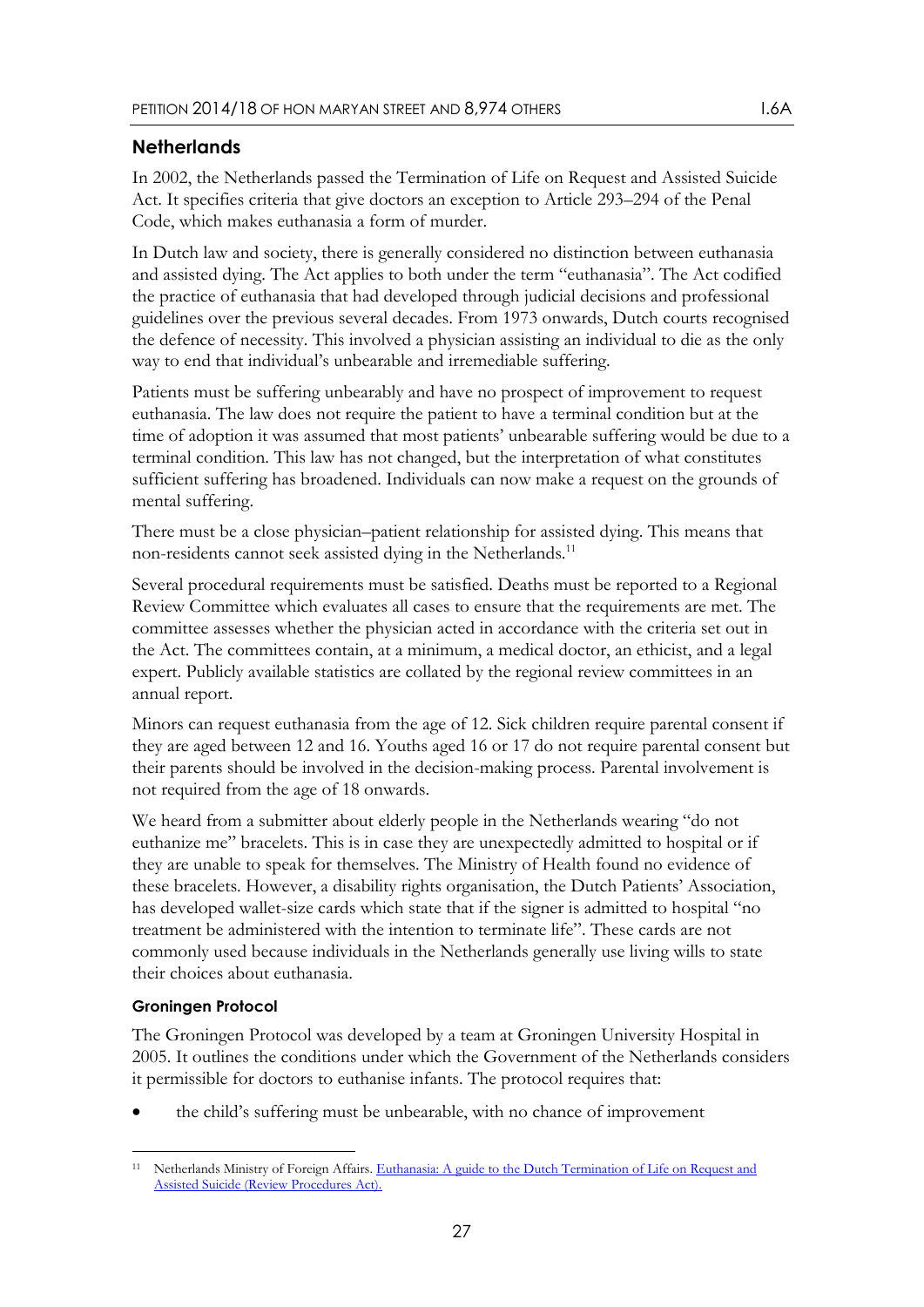- there must be no doubt about the child's diagnosis and prognosis
- the physician and the child's parents must be convinced that there is no reasonable alternative given the child's condition
- the parents must consent to the termination of the child's life
- the parents must be fully informed about the child's diagnosis and prognosis
- an independent physician must have examined the child and agreed in writing that the criteria of the protocol have been met
- the termination must be performed with due care.

## <span id="page-27-0"></span>**Belgium**

In May 2002, Belgium passed the Belgian Act on Euthanasia. It was designed to stop the practice of physicians administering life-ending drugs without an explicit request from a patient. This practice was known as LAWER and had been happening in some regions of Belgium.

The Act states that competent patients can request euthanasia from doctors if they have continuous and unbearable physical and mental suffering that cannot be alleviated. The suffering does not have to be physical, but it should result from a medical condition.

The law was expanded in 2014 to include children. However, there are narrower criteria and stricter safeguards. These include being in constant and unbearable physical pain, being likely to die in the short term, and having parental permission. Psychological pain is not considered a criterion for children.

Several procedural requirements must be satisfied for euthanasia deaths. They are more rigorous if a patient is not terminally ill. Deaths must be reported to the Federal Control and Evaluation Commission (FCEC) following the death of an individual. It verifies that the correct procedures were followed and provides statistical reports to the legislature every two years. If two-thirds of the commissioners or more believe that the statutory conditions have not been met, the individual's file is sent to the local state prosecutor. A 2010 study found that in the Flanders region, just under half of all cases were not reported as legally required. However, the study found that the main cause of the under-reporting was that physicians did not perceive the act to be euthanasia.<sup>12</sup>

The Belgian Euthanasia Review Committee collates yearly reports. The Euthanasia Control and Evaluation Commission, which consists of 16 lawyers and doctors, meets monthly in Brussels to review physicians' reports.

The Belgian Act does not mention assisted dying. However, the FCEC has since clarified that the Act includes cases of suicide where a physician has assisted by prescribing or supplying the drugs.

## <span id="page-27-1"></span>**Luxembourg**

In 2009, Luxembourg passed the Law on Euthanasia and Assisted Suicide. Competent adult patients suffering from constant and unbearable physical or mental suffering, without any hope of recovery, can ask for euthanasia or assisted dying from a doctor.

<sup>-</sup><sup>12</sup> Smets, T., Bilsen, J., Cohen, J., Rurup, M. L., Mortier, F. & Deliens, L. (2010). Reporting of euthanasia in medical [practice in Flanders, Belgium: cross sectional analysis of reported and unreported cases. B](http://bit.ly/2vnRR0i)MJ. 2010;341:c5174.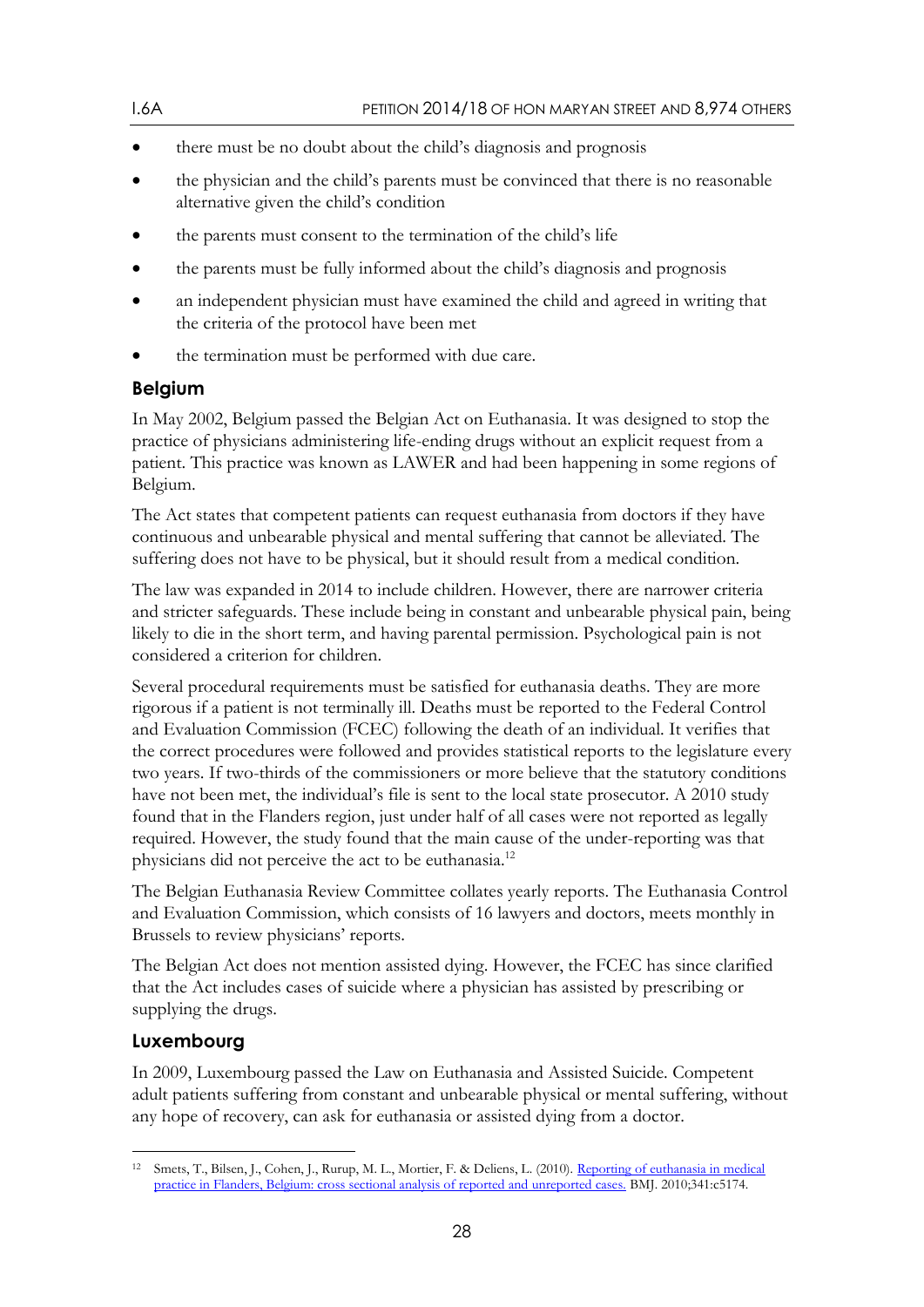The patient must make a written request to a doctor. The doctor must then inform the patient about his or her health condition, life expectancy, and about the possible therapeutic and palliative options and their consequences. The doctor must then consult a second physician about the serious and incurable nature of the disorder. The second physician must be independent of the patient and the attending doctor, be competent to give an opinion about the patient's disorder, and examine the patient and report on the findings.

Doctors who perform an act of euthanasia must submit a declaration document within four days to the National Commission for Control and Assessment. The commission consists of nine members and monitors compliance. The doctors must also submit documentation which is reviewed for compliance. A 2015 report found that all cases had been carried out within the legal framework.<sup>13</sup>

# <span id="page-28-0"></span>**United States of America other than Oregon**

The following states also allow assisted dying. Their Acts are all modelled on Oregon's:

- Washington: the Death with Dignity Act came into effect in 2009.
- Vermont: the Patient Choice and Control at End of Life Act was passed in 2013.
- California: the End of Life Option Act was passed in 2015.
- Colorado: the Colorado End-of-Life Options Act was passed in 2016.
- District of Columbia: the Death with Dignity Act was passed in 2016.

In 2009, a Montana Supreme Court ruling removed legal obstacles to assisted dying. There is no legislative or regulatory framework, and there are no limits or restrictions on the use of assisted dying. There is no reporting mechanism and no statistics are collected or published.

# <span id="page-28-1"></span>**Colombia**

In 2014, a Constitutional Court ruling in Colombia reaffirmed that ending a life was not a crime when it was requested by a terminally ill patient. This followed an initial ruling in 1997. In 2015 the Government published Resolution 2016, which provided a detailed federal policy. This allows adults who are expected to die soon because of a progressive and irreversible serious condition to request euthanasia from a doctor.

# <span id="page-28-2"></span>**Canada**

In 2015, the Supreme Court found that the prohibition on euthanasia and assisted dying violated section 7 of the Canadian Charter of Rights and Freedoms. The Court's declaration was suspended to allow the Government to amend legislation.

In June 2016, the Medical Assistance in Dying Act (Bill C-14) received Royal assent. It allows competent adults to request medical assistance in dying if they have a grievous and irremediable medical condition. This covers both assisted dying and voluntary euthanasia. An individual must meet the following criteria:

They have a serious and incurable illness, disease, or disability.

<sup>-</sup><sup>13</sup> Luxemburger Wort (2015). Luxembourg euthanasia report finds no abuses of the law.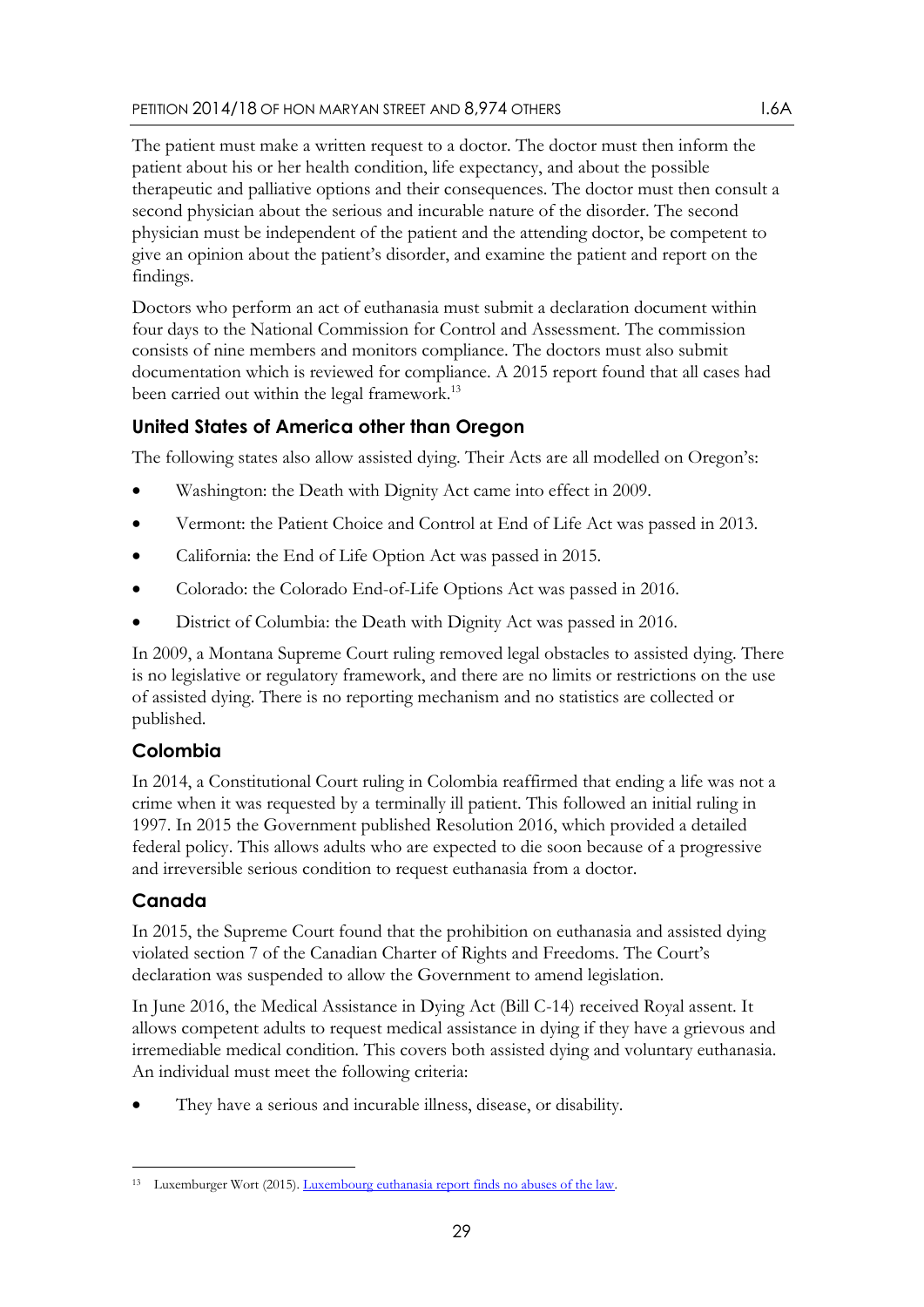- They are in an advanced state of irreversible decline in capability.
- The illness, disease, or disability or the state of decline causes them enduring physical or psychological suffering that is intolerable to them and that cannot be relieved under conditions that they consider acceptable.
- Their natural death has become reasonably foreseeable, taking into account all of their medical circumstances, without a prognosis necessarily having been made as to the specific length of time that they have remaining.

Individuals who are ineligible for government-funded healthcare and foreign visitors to Canada cannot currently access medically-assisted dying.

The Act provides the following safeguards which must be ensured by the practitioner administering the assisted death:

- The patient must meet all of the eligibility criteria.
- The patient must submit a written request stating that they want to have a medicallyassisted death.
- The written request must be signed and dated before two independent witnesses who must also sign and date the request.
- The patient's physician or nurse practitioner must ensure that the patient is eligible for medical assistance in dying according to all of the listed criteria.
- A second independent practitioner must confirm the patient's eligibility.
- The patient must be informed that they have the right to withdraw the request at any time.
- Ten days must elapse between the time the patient signs the written request and assisted dying is administered.

The legislation requires that the Minister of Health make regulations to collect information and publicly report on medical assistance in dying in Canada. Consultation with stakeholders and the public is taking place in 2017 to ensure that the regulations are appropriate. The monitoring system, including data collection and reporting activities, will begin in 2018. A year after introducing the legislation, the Canadian Government is consulting on whether to allow additional categories of people, such as mature minors and those with mental illness, to access assisted dying.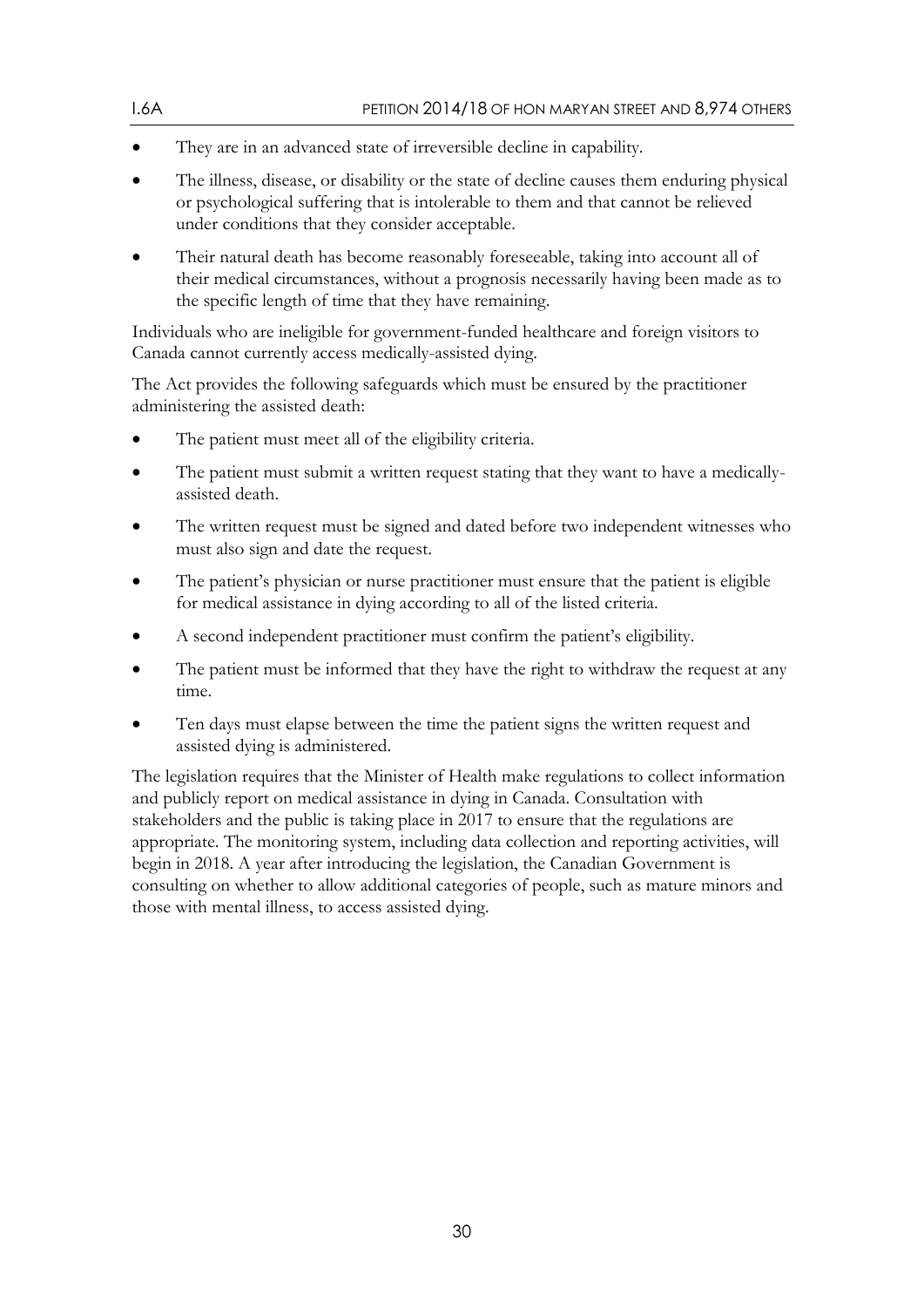# <span id="page-30-0"></span>**6 Jurisdictions that have voted against assisted dying and euthanasia in recent years**

## <span id="page-30-1"></span>**United Kingdom**

In England and Wales, section 2(1) of the Suicide Act 1961 states that a "person who aids, abets, counsels, or procures the suicide of another, or an attempt by another to commit suicide, shall be liable on conviction on indictment to imprisonment for a term not exceeding fourteen years."

The Act was primarily designed to decriminalise suicide. In doing so, the crime of assisting suicide was created. The Act indicates that no prosecution should take place without the agreement of the Director of Public Prosecutions.

In Scotland, suicide has never been a crime and no specific crime of assisting suicide exists. However, assisting a suicide is likely to fall under the law of murder or culpable homicide, which is the Scottish equivalent of manslaughter.

Euthanasia is prohibited in the United Kingdom by common law, rather than statute. The common law makes it clear that, except in cases of rape where consent is central to the offence, consent is no defence against criminal charges. Therefore in Scotland, where there is no crime of assisting suicide, a person who kills another can be prosecuted for the crime of murder. Despite the lack of Scottish cases, it can be concluded that although a murder charge is possible, it would be unlikely when the individual was motivated by compassion. The most likely charge would be culpable homicide.

### **Assisted Dying Bill [HL] 2014-15**

The Assisted Dying Bill [HL] 2014-15 was a private member's bill. It started in the House of Lords and was sponsored by Lord Falconer of Thoroton. The bill aimed to "enable competent adults who are terminally ill to be provided at their request with specified assistance to end their own life; and for connected purposes".

The bill reached the second day of committee stage on 16 January 2015.<sup>14</sup> Line by line examination of the bill took place during this stage.

The 2014/15 session of Parliament was prorogued<sup>15</sup> and the bill made no further progress. It was reported that Lord Falconer considered that such a bill would be best placed in the House of Commons.

### **Assisted Dying (No 2) Bill 2015**

The Assisted Dying (No 2) Bill 2015, a private member's bill, was tabled by Rob Marris MP after he was drawn first in the ballot in the 2015/16 Parliament. It aimed to "enable competent adults who are terminally ill to choose to be provided with medically supervised assistance to end their own life; and for connected purposes".

<sup>-</sup><sup>14</sup> In the House of Commons and the House of Lords, bills are not referred to a select committee. The committee stage involves line-by-line examination of the separate parts of a bill. Any member of the House of Lords can take part. It usually starts about two weeks after the second reading debate.

<sup>&</sup>lt;sup>15</sup> This is when a session of a Parliament or legislative assembly is discontinued without dissolving it.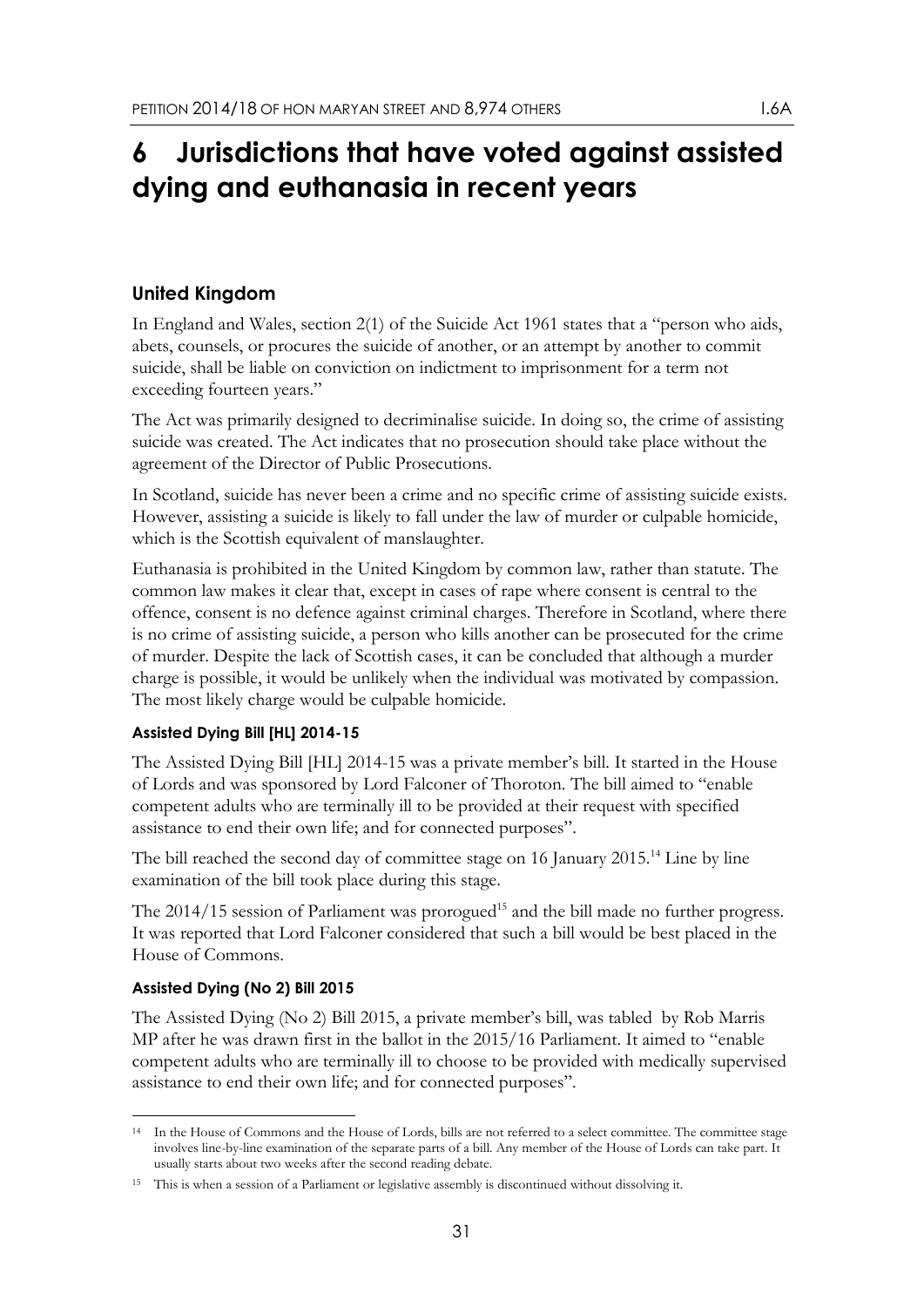The bill was presented to Parliament through the ballot procedure on 24 June 2015. In the United Kingdom, this is known as the first reading. No debate takes place at this stage. The bill did not pass its second reading debate on 11 September 2015 and made no further progress. It was defeated by 330 votes to 118.

## **Assisted Suicide (Scotland) Bill**

In the Scottish Parliament in 2013, Margo MacDonald MSP introduced a member's bill. It was sponsored by Patrick Harvie MSP following Ms MacDonald's death in 2014. The bill aimed to legalise assisted suicide for individuals who met all of the following conditions:

- had been diagnosed with a terminal or life-shortening illness or progressive condition
- had concluded that their quality of life was unacceptable and that there was no prospect of improvement
- were aged 16 or over
- were registered with a Scottish medical practice
- had the legal capacity to make the decision.

The Health and Sport Committee was designated the lead committee to look at the bill. The Justice Committee was designated the secondary committee.

In its report published in April 2015, the Health and Sport Committee concluded that the bill contained significant flaws, which presented major challenges to the bill being progressed. The majority of the committee did not support the general principles of the bill but made no formal recommendation to Parliament on the bill. This was because the issue of assisted suicide is a matter of conscience.

At the Stage 1 debate in May 2015, which asked whether the general principles of the Assisted Suicide (Scotland) Bill were agreed to, the bill was defeated by 82 votes to 36.

# <span id="page-31-0"></span>**Australia**

## **South Australia**

In November 2016 the South Australian Parliament rejected the Death with Dignity Bill proposed by Liberal MP Duncan McFetridge. The bill passed the second reading stage with a vote of 27 to 19. However, when it was examined clause by clause, the conscience vote was tied at 23. The Speaker Michael Atkinson used his casting vote against the bill. The bill would have legalised voluntary euthanasia.

## **Tasmania**

In May 2017 the Voluntary Assisted Dying Bill, co-sponsored by Labor MP Lara Giddings and Greens leader Cassy O'Connor, was defeated in the Tasmanian Parliament by 16 votes to 8 at the first reading stage. This followed unsuccessful votes at the second reading stage in 2009 for the Dying with Dignity Bill (15 against and 7 in favour) and 2013 for the Voluntary Assisted Dying Bill (13 against and 11 in favour).

# <span id="page-31-1"></span>**United States of America**

In the last 10 years, multiple pieces of assisted dying legislation have been introduced in 34 states. The majority have been defeated, withdrawn, or discontinued in committee. It is common in the United States for unsupported bills to not be referred back from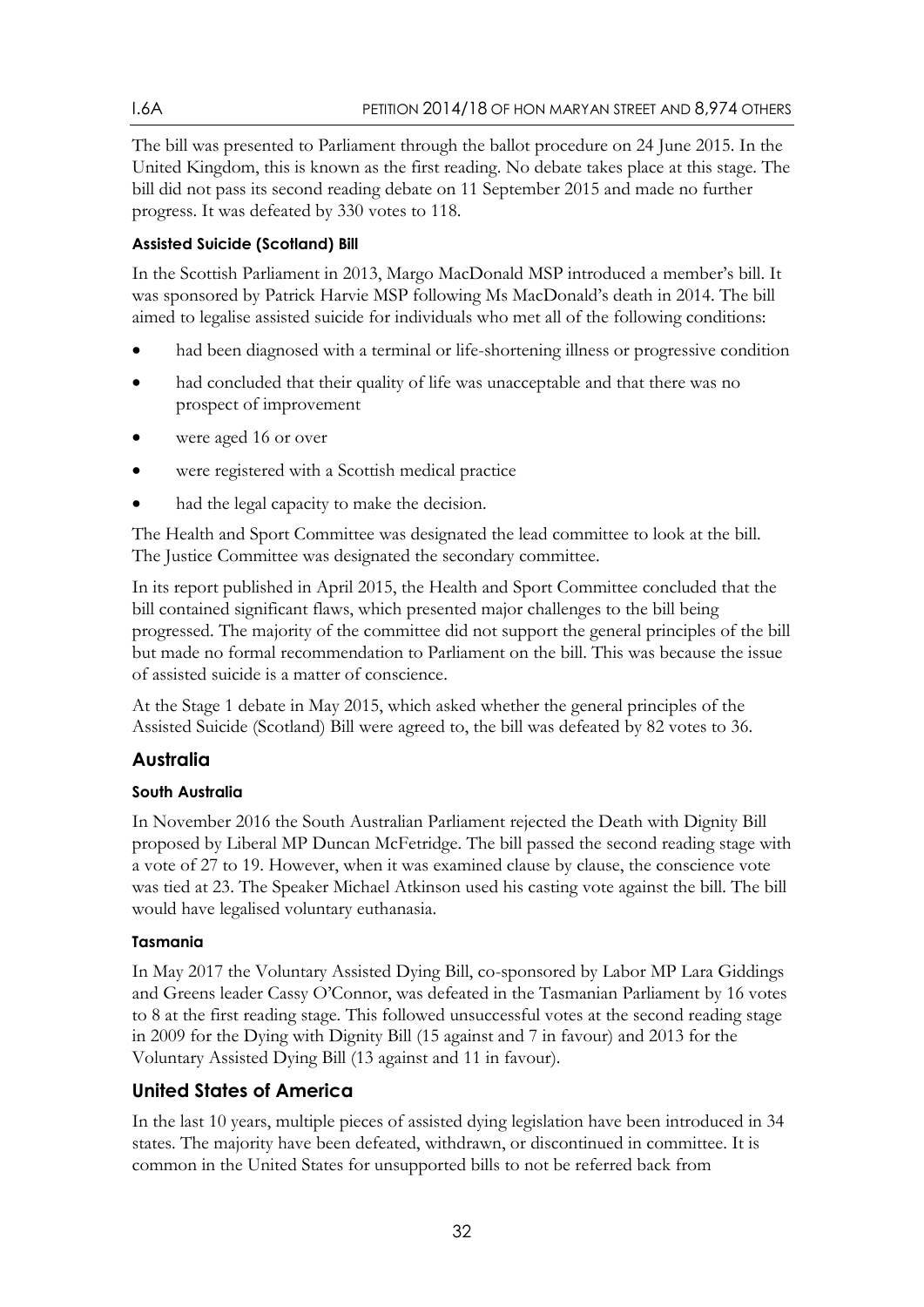committees, rather than for there to be a vote. States which have voted against assisted dying legislation in the recent years are:

- Massachusetts: the Death with Dignity Initiative was defeated in 2012 with 51 percent against and 49 percent in favour.
- New Mexico: In 2017 Senate Bill 252, which would have legalised assisted dying for terminally ill patients, was defeated by 22 votes to 20.
- Maine: In 2017 Bill LD 347, which would allow doctors to prescribe life-ending drugs to those with less than six months to live, was defeated in the Maine House of Representatives by 85 votes to 61.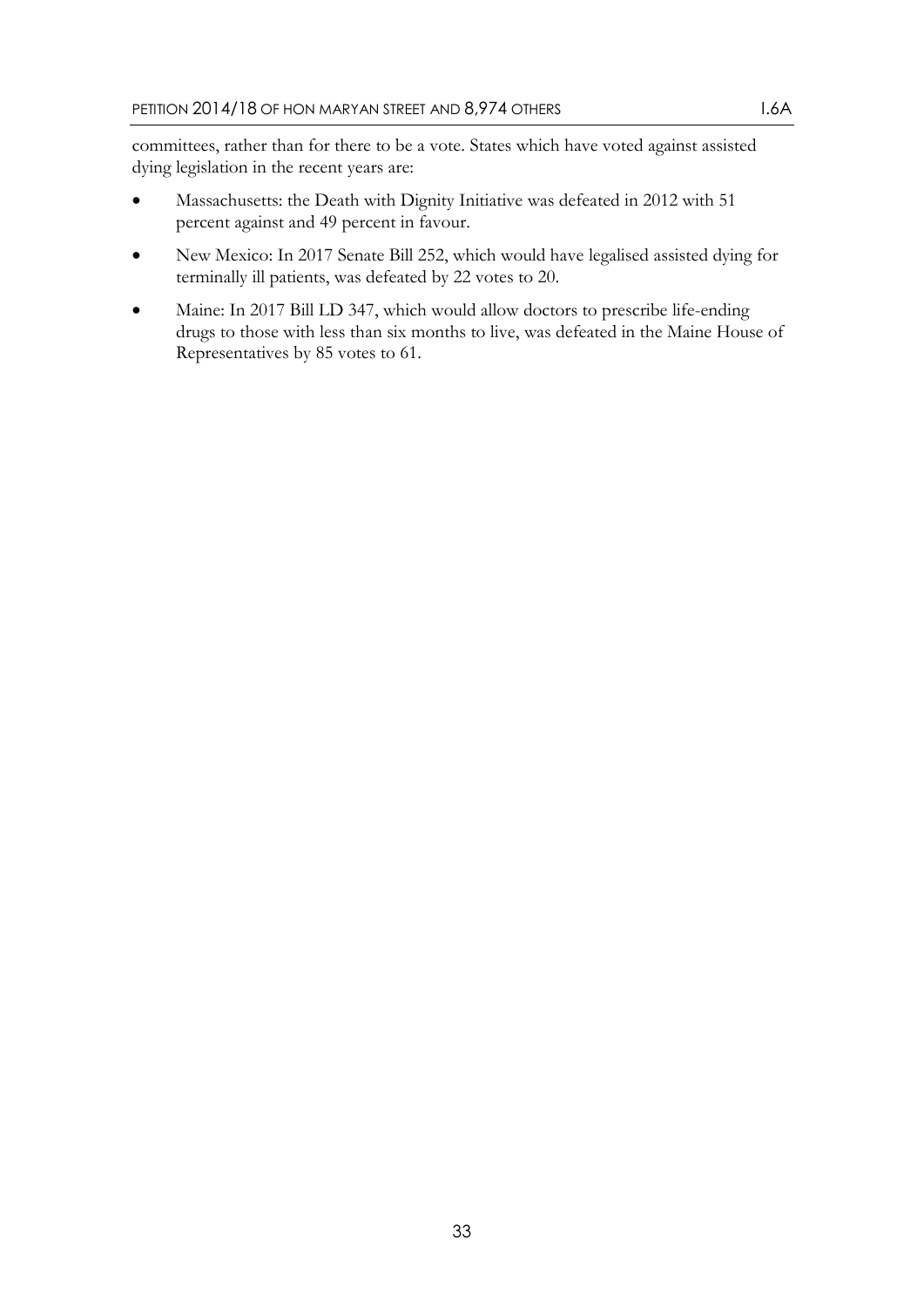# <span id="page-33-0"></span>**7 Health professionals and assisted dying**

Any discussion about assisted dying or euthanasia almost always involves the role of medical practitioners. Many submitters queried whether assisted dying is compatible with medical ethics and whether it would conflict with the very nature of medicine and other health professions.

# <span id="page-33-1"></span>**Medical ethics**

There are four generally accepted principles of medical ethics:

- respect for patient autonomy
- beneficence (doing the best for the patient)
- non-maleficence (doing no harm)
- distributive justice (fairly allocating scarce medical resources).

It is possible to construct ethical arguments both for and against assisted dying, depending on the understanding of and weighting given to each principle.

We heard from the New Zealand Medical Association that, although patients have a right to autonomy in their health care choices, ethical and societal considerations inherently limit personal autonomy. It also pointed out that assisted dying or euthanasia does not only involve a patient's own personal autonomy, it also necessarily requires the involvement of a health practitioner. The New Zealand Medical Association believes that assisting dying is incompatible with medical ethics. The World Medical Association holds the same view. However, we note there are other jurisdictions, such as Belgium, where medical associations support or are neutral towards assisted dying or euthanasia.

We heard from some individual doctors who support assisted dying in specific circumstances. Some submitters noted that Lecretia Seales' doctor was willing to assist her to die. This was only on the condition that the law would allow it and her doctor would not be charged under the Crimes Act.

# <span id="page-33-2"></span>**Other health professionals**

Whether doctors would have to be involved in assisted dying was not an area widely covered by submitters. However, if the involvement of health practitioners is required, this does not necessarily need to be restricted to doctors. In New Zealand, an increasing number of other practitioners are able to prescribe medication.

When the New Zealand Nurses Organisation (NZNO) appeared before the committee, it told us that most of the 145 nurse practitioners in New Zealand could prescribe medication. The NZNO told us that nurses have mixed views. However, in the event of assisted dying legislation being passed, it supports individual nurses being able to choose whether to take part in the practice or not.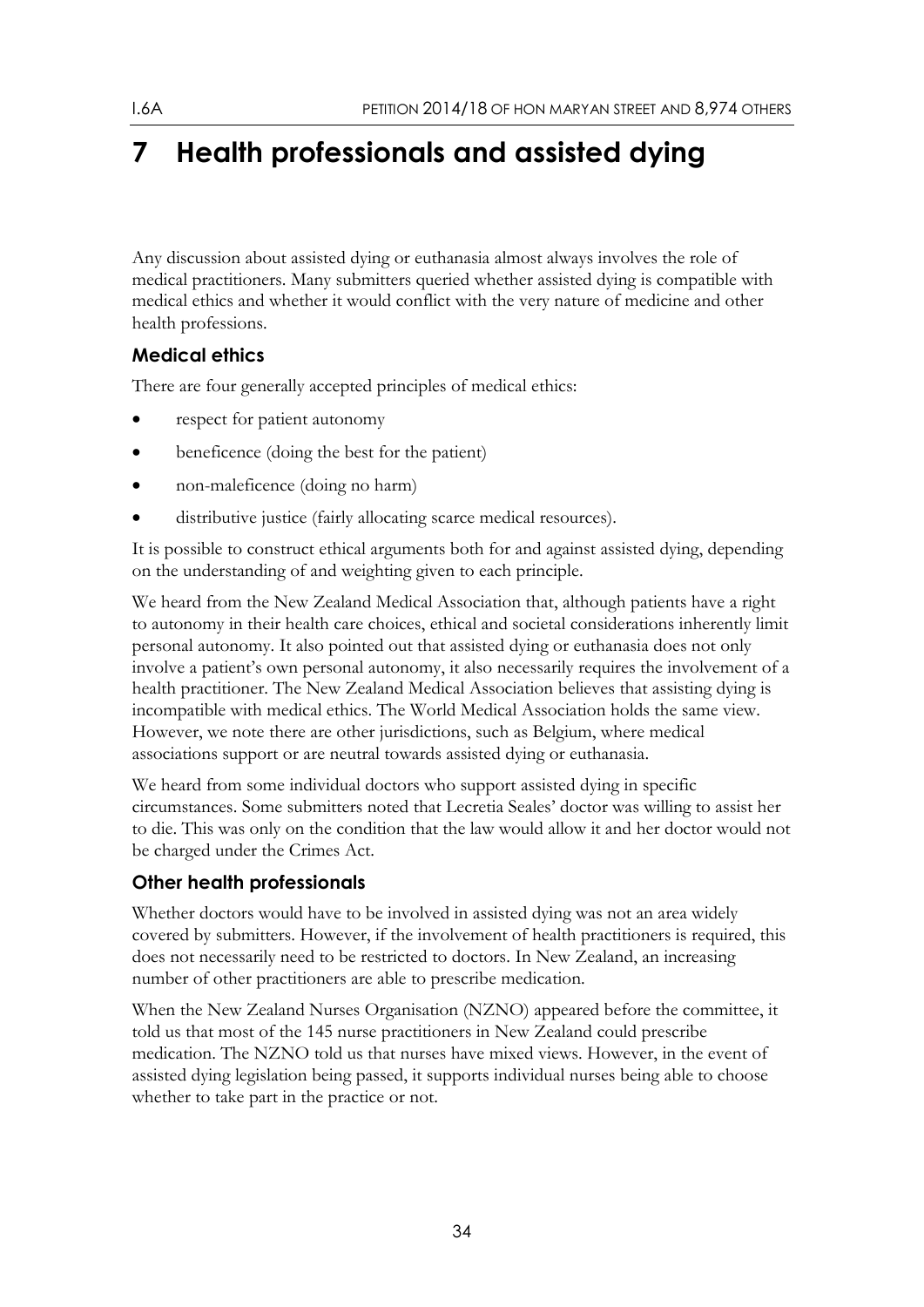### <span id="page-34-0"></span>**Would assisted dying affect the public's confidence in doctors?**

We were interested in whether assisted dying would adversely affect public confidence in doctors.

Medical practitioners who addressed the committee, as well as other submitters, noted several concerns about doctors' involvement in assisted dying and euthanasia. These included the effect it may have on doctor–patient relations, the effect on the public's confidence in doctors, and the effect on doctors themselves.

Several doctors described the special relationship doctors have with their patients, especially when those patients are seriously or terminally ill. Due to the complicated nature of many treatments and conditions, doctors tend to have considerable power, responsibility, and trust placed with them. Many doctors were worried that their patients' trust in them might be eroded if assisted dying or euthanasia became a legal option.

On a societal level, several doctors were concerned that the legalisation of assisted dying and euthanasia could have an adverse effect on public confidence in doctors. We sought advice from the Ministry of Health about jurisdictions where assisted dying or euthanasia is legal.

The International Social Survey Programme collected data between 2011 and 2013. It found that public trust in doctors was the highest in Switzerland. A total of 83 percent of respondents agreed or strongly agreed with the statement "All things considered, doctors in [our country] can be trusted". In the Netherlands, the figure was 78 percent, while in Belgium it was 74 percent. In the United Kingdom and France, where assisted dying is not permitted, the figures were 76 percent and 75 percent respectively.<sup>16</sup>

A 2005 US survey of a random sample of 1,117 adults found that, for the majority of respondents, trust in doctors would not reduce if euthanasia were legal. Respondents were asked about the level of agreement with the statement "that they would trust their doctors less if euthanasia were legal and doctors were allowed to help patients die". Only 20 percent of participants agreed with this statement, while 58 percent of participants disagreed, and the remainder were neutral.<sup>17</sup>

Many health professionals talked to the committee about the effect that legalising assisted dying and euthanasia may have on their own conscience, mental health, and their understanding of their profession. Several doctors said that they entered medicine to heal people, not to kill them. They cited studies from jurisdictions where assisted dying is legal demonstrating the negative impact the procedure had on the health professionals involved. They also worried that the right to refuse to participate in such a procedure might not be permanently protected and that an expectation might develop that doctors unwilling to participate would be obligated to refer their patients to someone who would. Some stated that they would not be able to remain in the field of medicine if such concerns eventuated.

### <span id="page-34-1"></span>**Euthanasia and veterinarians**

Several submitters suggested that research shows veterinarians to be under worse stress than other professions. The Ministry of Health told us they could not find any research

<sup>-</sup><sup>16</sup> Blendon, R.J., Benson, J. M. & Hero, J. O. (2014). Public Trust in Physicians - U.S. Medicine in International [Perspective.](http://bit.ly/2ueWsgF) New England Journal of Medicine 371, 1570-1572.

<sup>&</sup>lt;sup>17</sup> Hall, M., Trachtengerg, F. & Dugan, E. (2005)[. The impact of patient trust of legalising physician aid in dying.](http://bit.ly/2vg1e21) Journal of Medical Ethics. 31(12), 693-697.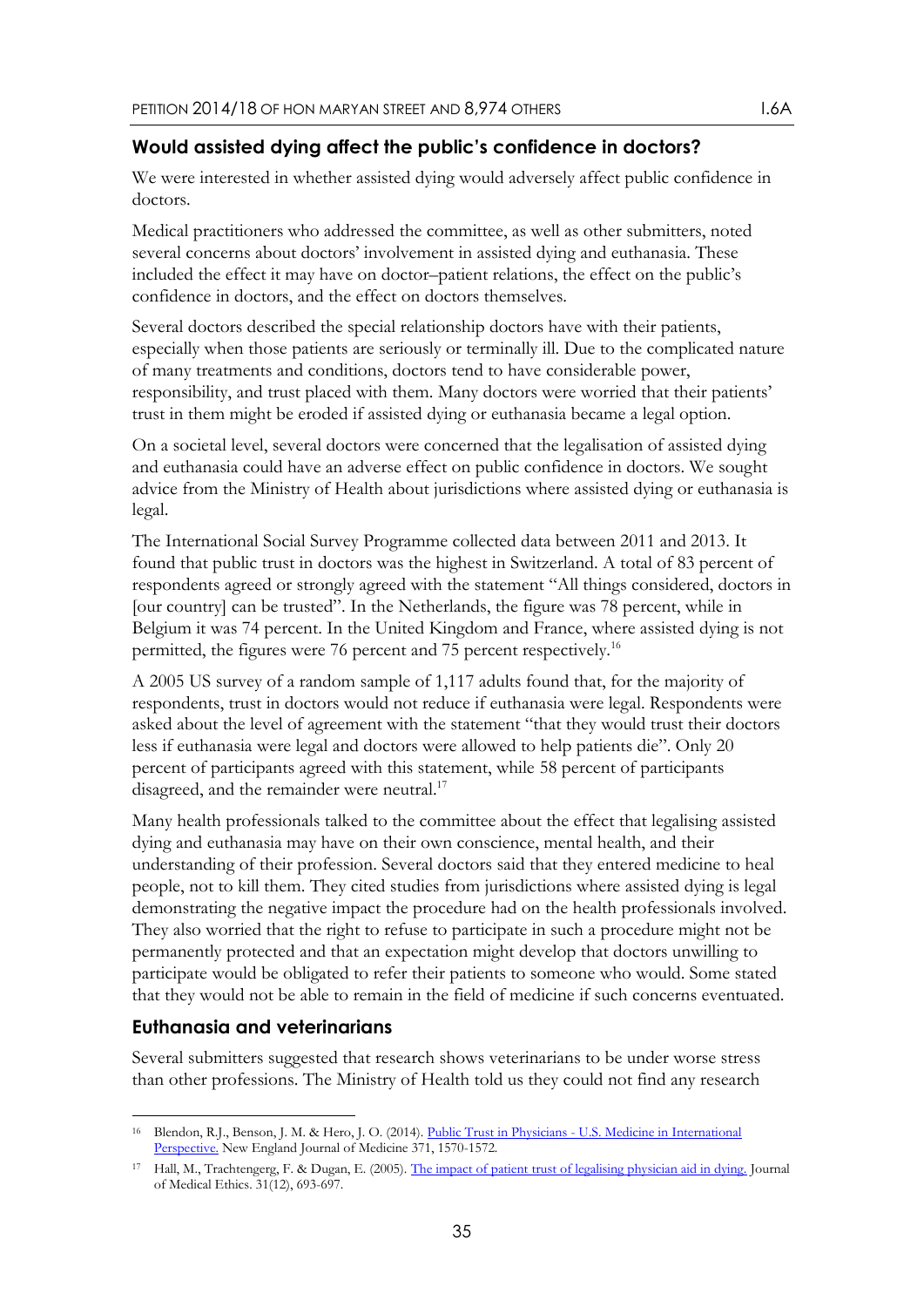that directly compared veterinarians' stress levels with other professions. It told us that some research suggests that veterinarians may have higher levels of stress than the general public.<sup>18</sup> The major causes appeared to be client grief and financial stresses. Euthanasia was considered a further contributing factor.<sup>19</sup>

A systematic review of 36 studies found that veterinarians are highly satisfied with their work.<sup>20</sup> There appears to be little evidence to suggest that they have poor levels of mental health. However, suicide rates among veterinarians are much higher than for other professionals and the general public.<sup>21</sup>

In 2013, researchers investigated why the rates of suicide were high when veterinarians do not have high levels of stress or mental illness. They concluded that although veterinarians had similar levels of stress and mental illness to the public, individuals with repeated experience of euthanasia were less fearful about their own death.<sup>22</sup>

We invited veterinarians from the Massey Veterinary School, the New Zealand Veterinary Association, and the Veterinary Council to appear before us to discuss their experiences of euthanasia. They told us that their primary focus is on animal welfare and they consider euthanasia absolutely justified to ease animal suffering. The veterinarians said it was common when euthanising pets for an owner to comment that they wished that they had been able to do this for a relative.

Veterinarians also euthanise dangerous dogs and animals for which they are unable to find a home. They said that some veterinarians refuse to euthanise healthy animals. However, they noted that this was not a comparable situation for humans, because it is unlikely that healthy humans would be euthanised.

We asked whether animals ever experience any adverse reactions to the lethal drugs. We heard that, provided the drug is injected correctly into the vein, it is usually very peaceful. However, people are often unaware that death entails several normal physiological responses, such as releasing the bladder and gasping for breath in older animals.

-

<sup>18</sup> Platt, B., Hawton, K., Simkin, S., & Mellanby, R. J. (2010). Systematic review of the prevalence of suicide in veterinary surgeons. Occupational medicine, 60(6), 436‐446.

<sup>19</sup> Wallace, J. E. (2015). The Downs: What Stresses Veterinarians and Technicians Out.

<sup>20</sup> Platt, B., Hawton, K., Simkin, S., & Mellanby, R. J. (2012). Suicidal behaviour and psychosocial problems in veterinary surgeons: a systematic review. Social psychiatry and psychiatric epidemiology, 47(2), 223-240.<br><sup>21</sup> Witte T. K. Correia C. J. & Aportano, D. (2013). Experience with euthanosia is associated with featles

<sup>21</sup> Witte, T. K., Correia, C. J., & Angarano, D. (2013). Experience with euthanasia is associated with fearlessness about death in veterinary students. Suicide and Life-Threatening Behavior, 43(2), 125-138.<br><sup>22</sup> Ibid

<sup>22</sup> Ibid.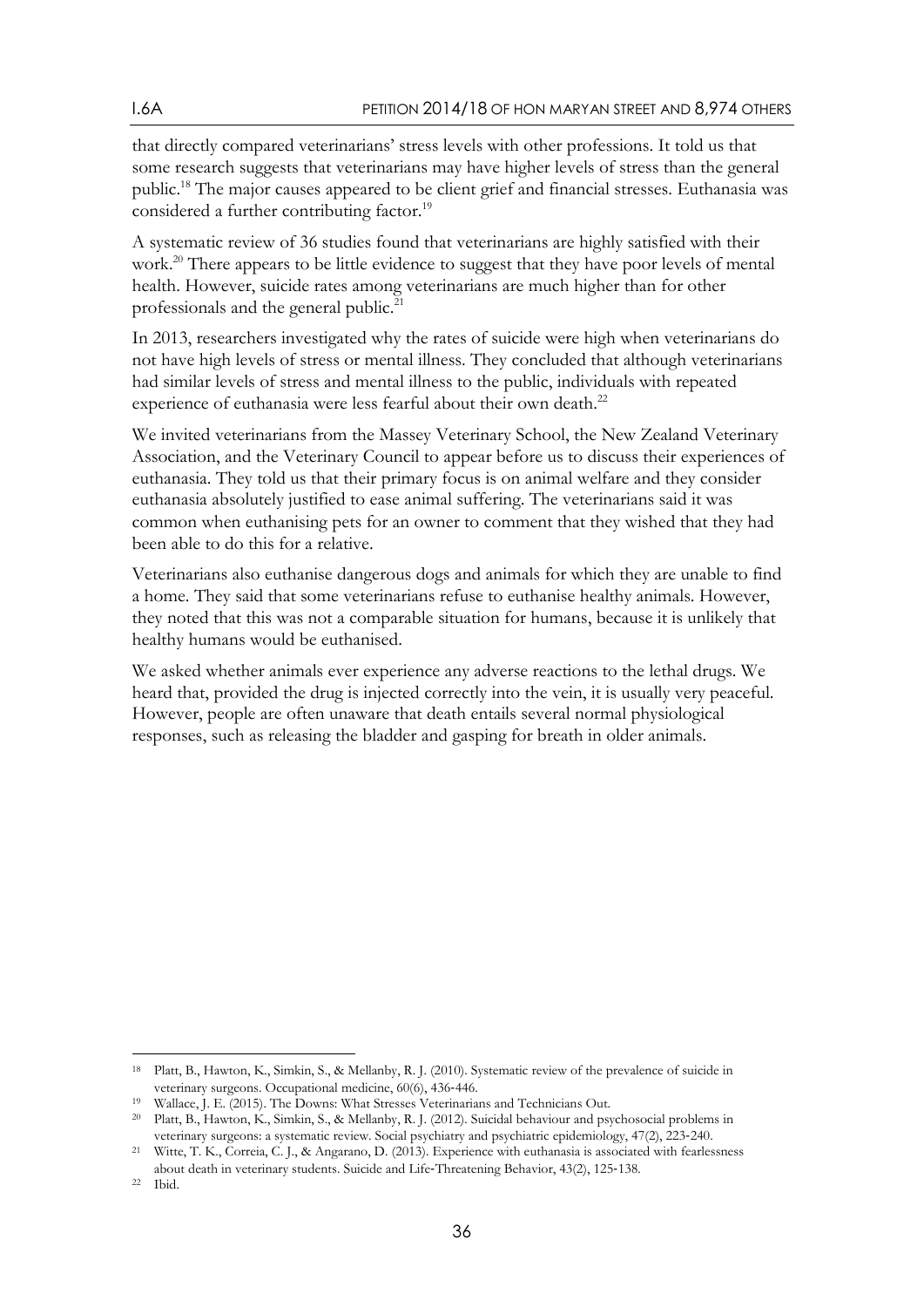# <span id="page-36-0"></span>**8 Criteria and safeguards**

Opponents and supporters of a law change both identified effective safeguards as an important part of any assisted dying legislation. Many of the safeguards proposed were actually eligibility criteria. These criteria and safeguards were discussed by various submitters, though many frequently disagreed on the specifics.

Criteria that may be considered for assisted dying and euthanasia:

- age
- the nature and particulars of a person's condition(s)
- mental competency
- residency status.

Considerations that may regulate assisted dying and euthanasia:

- how many medical practitioners' assessments are required, if any
- the nature of the medical practitioner–patient relationship
- conscience rights of medical practitioners
- availability of appropriate lethal drugs and ancillary equipment
- the need for counselling
- a stand-down period
- family involvement.

Who should be responsible for approving an application for assisted dying and euthanasia:

- the patient alone
- health or medical practitioner(s)
- lawyers
- a committee that might include health practitioners, lawyers, ethicists, cultural advisors, lay people, and others
- a Family Court judge
- a Registrar, assigned by the Director-General of Health, to co-sign for lethal drugs.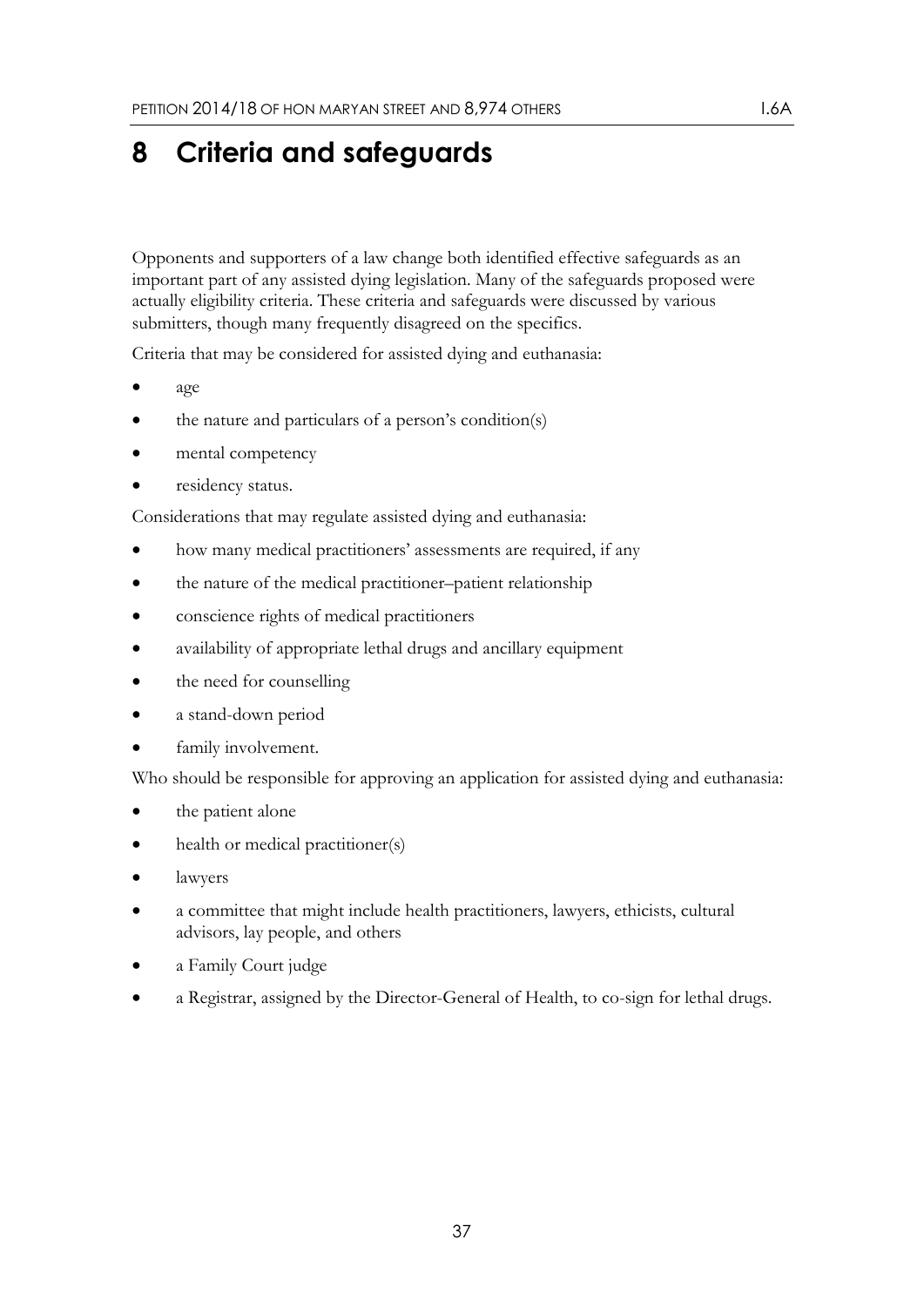# <span id="page-37-0"></span>**9 Palliative care**

## <span id="page-37-1"></span>**What is palliative care?**

The World Health Organization (WHO) describes palliative care in the following way:

An approach that improves the quality of life of patients and their families facing the problem associated with life-threatening illness, through the prevention and relief of suffering by means of early identification and impeccable assessment and treatment of pain and other problems, physical, psychosocial, and spiritual. Palliative care:

- provides relief from pain and other distressing symptoms
- affirms life and regards dying as a normal process
- intends neither to hasten or postpone death
- integrates the psychological and spiritual aspects of patient care
- offers a support system to help the family cope during the patients' illness and in their own bereavement
- uses a team approach to address the needs of patients and their families, including bereavement counselling, if indicated
- will enhance quality of life, and may also positively influence the course of illness
- is applicable early in the course of illness, in conjunction with other therapies that are intended to prolong life, such as chemotherapy or radiation therapy, and includes those investigations needed to better understand and manage distressing clinical complications.<sup>23</sup>

### <span id="page-37-2"></span>**Palliative care in New Zealand**

Palliative care is provided to people of all ages with a life-limiting or life-threatening condition. It aims to enhance a person's quality of life until death by addressing their physical, psychosocial, spiritual, and cultural needs. It also provides bereavement support to a person's family, whānau, or caregiver.

In New Zealand, palliative care services are delivered in the community, including in private homes and residential aged care facilities, hospitals, and hospices.

Primary palliative care is provided by health care professionals as part of standard clinical practice. Individuals are assessed by providers and referred to specialist palliative care services when their needs extend beyond the scope of primary palliative care services.

Palliative care was introduced as a medical speciality in New Zealand in 2001. Specialist palliative care is provided by people who have had specific training or are accredited in palliative care or palliative care medicine. The training includes both an understanding of pharmacology (particularly in relation to pain management) and an appreciation of a

<sup>-</sup>World Health Organization (2017)[. "WHO Definition of Palliative Care"](http://bit.ly/1j3ErEy)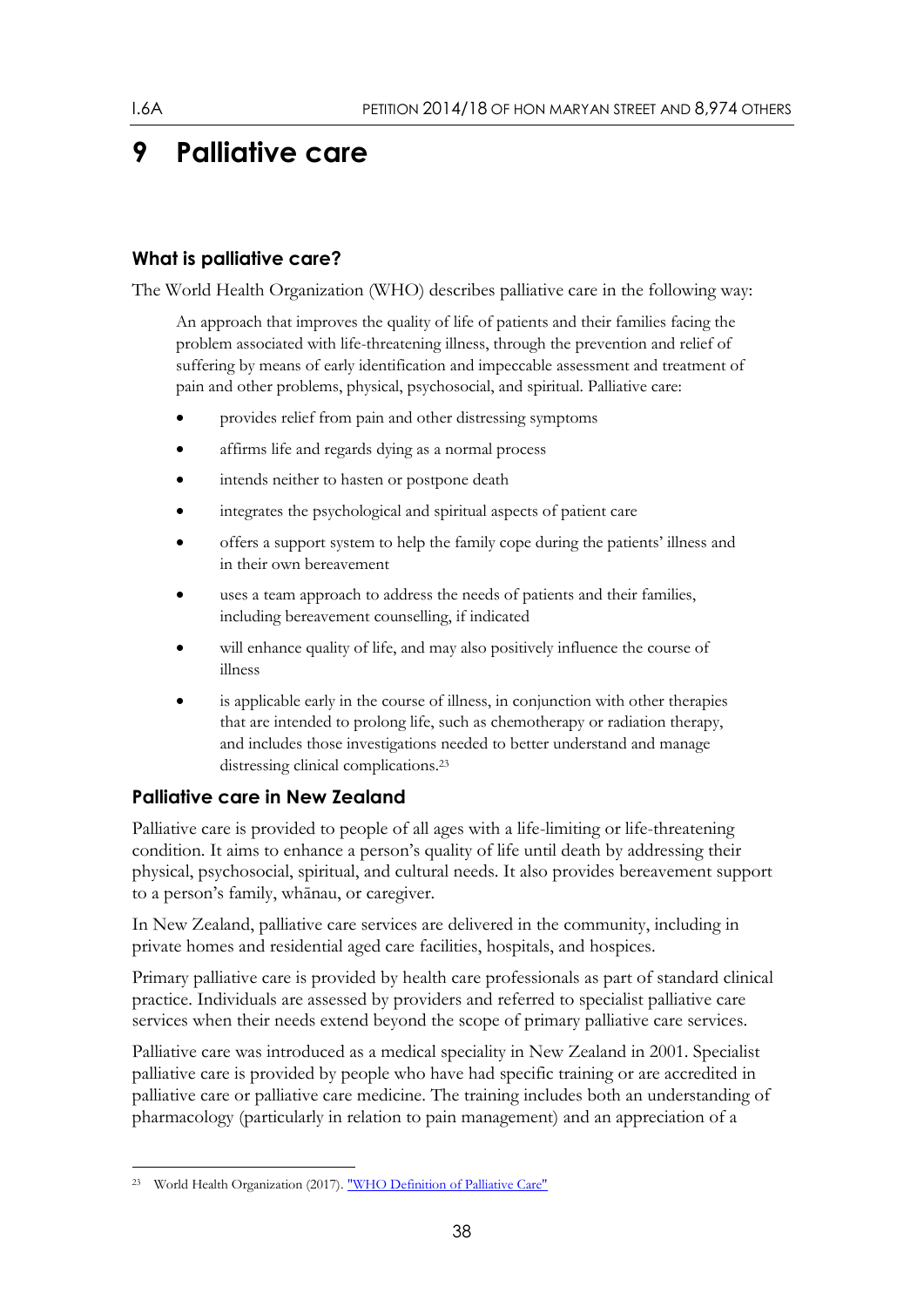person's emotional and psychological needs. This also includes working with families and their needs as they support a dying loved one.

## <span id="page-38-0"></span>**Funding for palliative care**

District health boards (DHBs) fund some palliative care services. These include assessment, care coordination, clinical care, and some support services, including grief and loss support services to family and whānau of people receiving specialist palliative care.

Most DHBs do not fund hospital specialist palliative care as a separate service. This is because many elements of palliative care are similar to non-palliative care. Therefore, the services are often integrated with other parts of service delivery and coding, such as longterm conditions.

Additional services to non-clinical patients and family support services are also provided. These are usually provided by volunteers and are funded through community fundraising.

Budget 2015 delivered an additional \$76.1 million of funding for hospice services. This included \$24.1 million over four years to support new palliative care services and innovation in aged residential care, primary care, and community settings. Forty new palliative care positions have been established across 15 DHBs.

## <span id="page-38-1"></span>**Review of adult palliative care services**

Between October 2015 and September 2016, the Ministry of Health reviewed adult palliative care services in New Zealand. The purpose of the review was to identify priorities to ensure that New Zealand adults continue to receive high-quality palliative care services when needed.

#### **Increased demand for palliative care services**

Demand for palliative care services is expected to increase by 51 percent between 2016 and 2038. This equates to an increase from 24,680 individuals in 2016 to 37,286 in 2038. Based on historic patterns of places of death, by 2038 the need for palliative care is expected to increase:

- by 37.5 percent in public hospitals
- by 84.2 percent in aged residential care
- by 51.8 percent under hospice care. This includes those in hospice services in aged residential care facilities and in the community.

#### **Shortage of palliative care specialists**

Some parts of New Zealand are experiencing shortages in palliative medicine specialists. DHBs are also having difficulties recruiting and retaining palliative medicine specialists in some places, particularly rural areas. This creates inequities in access to palliative care.

The sustainability of the palliative medicine specialist and nursing workforce is also a concern. This is because the workforce is ageing. Although this trend affects the whole health workforce, it is particularly relevant to palliative medicine specialists. By 2020, 56 percent of the palliative medicine workforce will be over the age of 65.

An ageing population means that demand for palliative care services will increase. This, combined with the ageing palliative care workforce, means a declining ratio of palliative medicine specialists to people aged 60 years and over.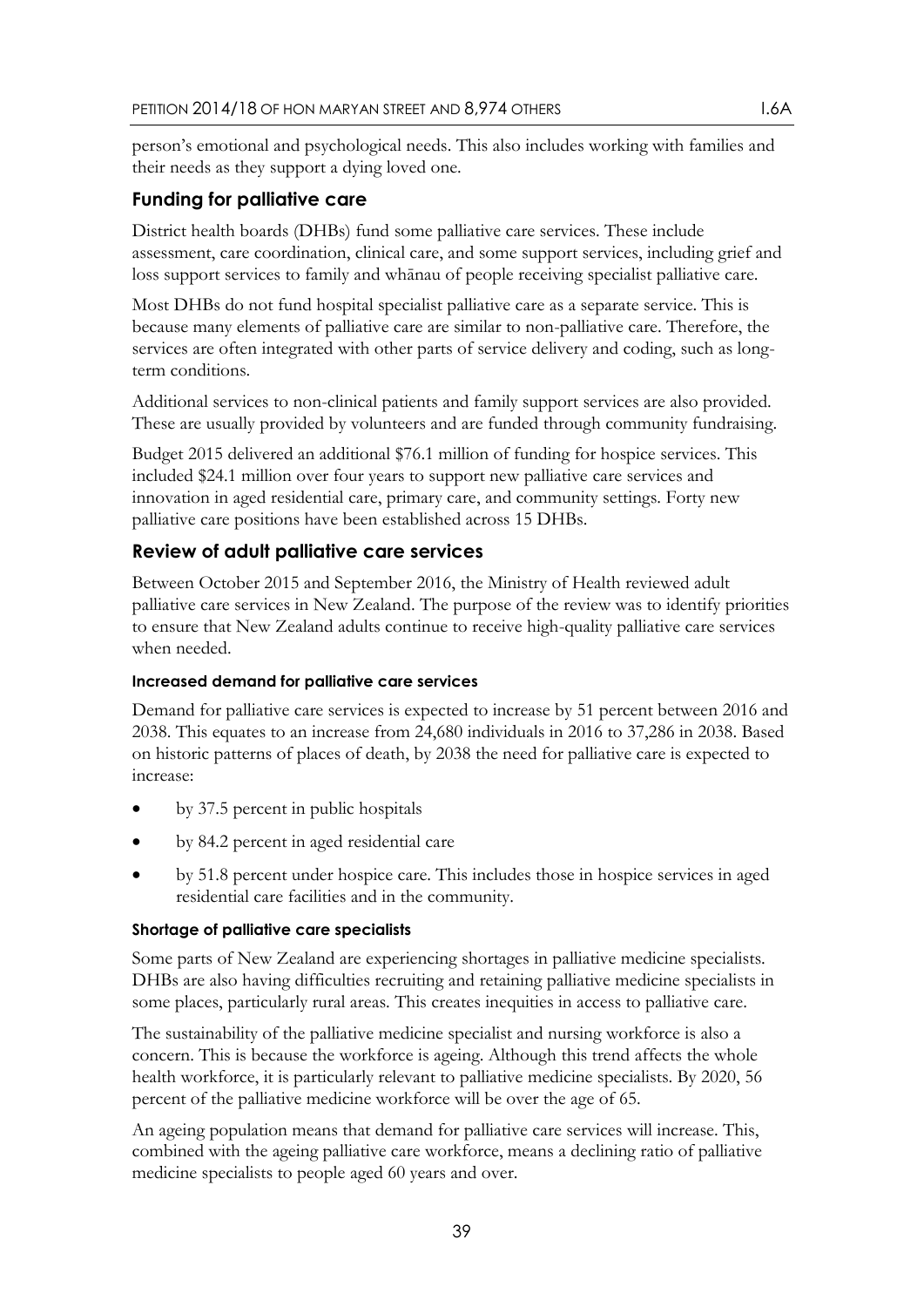## <span id="page-39-0"></span>**Palliative care action plan**

On 30 March 2017, the Minister of Health launched the Adult Palliative Care Services in New Zealand – Review and Action Plan. The review identified five priority areas to improve services over the next three to five years, while addressing the increased demand for palliative care services over the next 10 to 20 years. The priorities are to:

- improve the emphasis on primary palliative care
- improve the quality of palliative care in all settings
- grow the capability of informal carers in communities
- respond to the voices of people with palliative care needs and their families and whānau
- ensure strong strategic connections.

The action plan supports the review and provides a roadmap to address the five priority areas.

# <span id="page-39-1"></span>**Submitters' views on palliative care**

Palliative care services were a common focus in the submissions process. Submitters noted that New Zealand has a high-quality palliative care system, and generally agreed that palliative care is a valuable aid at the end of life. Submitters had different views on whether palliative care was sufficient in New Zealand. Regardless of whether they thought palliative care services are adequate, submitters agreed that palliative care in New Zealand needs more resources. Submitters generally agreed that, in most cases, good palliative care services are available and adequately relieve pain at the end of life. A few submitters suggested that assisted dying and euthanasia could be a further option within the palliative care space. We heard from a significant number of palliative care specialists, doctors, nurses, and support workers. Almost all stated that assisted dying or euthanasia was incompatible with the principles of palliative care.

Some submitters believed that palliative care does not always relieve pain and suffering. Specialists acknowledged that such rare cases do exist, but said they are always due to issues of access, delivery, and misperceptions. We heard that access to palliative care services is not uniform throughout New Zealand, particularly in rural and provincial areas. Late referral to palliative care services and other delays could also potentially diminish the efficacy of the care. Some medical practitioners noted that access to palliative drugs was also restricted by regulations. In these cases, an attending doctor would require the approval of a separate authority. This sometimes leads to the drugs not being used, or a delay in their use.

Some submitters noted that as palliative care has become a very specialised service, more training is needed for doctors and nurses who are not palliative care specialists to better understand what palliative medicine consists of. Further, more needs to be done to encourage new practitioners to enter the field to meet the increasing demand for these services.

These matters may affect the quality of palliative care, but are not a reflection of the efficacy of the service so much as a need to ensure better access to, and application of, the existing services.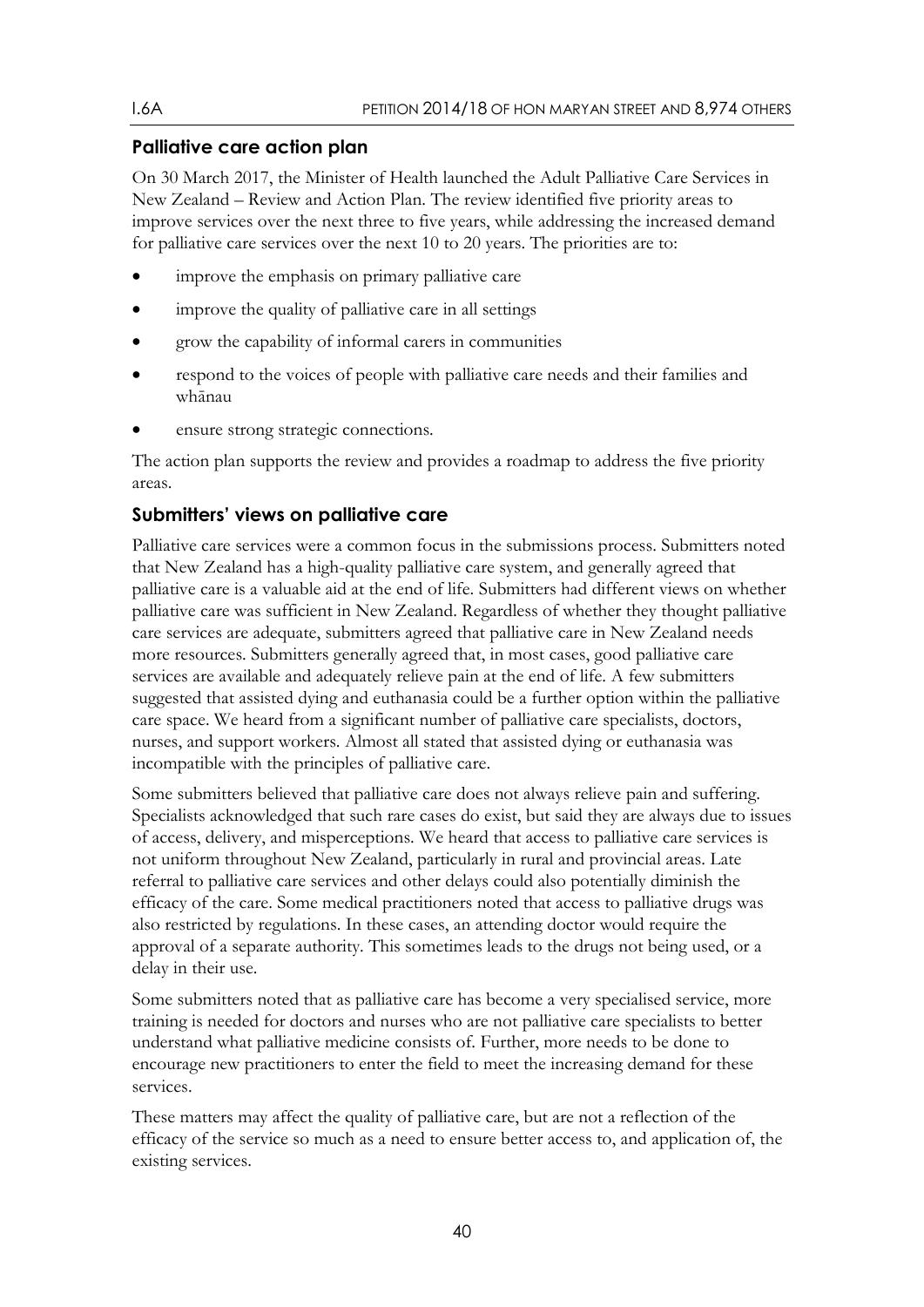Some submitters argued that even if access was uniformly available, there are examples in which palliative care has failed to relieve loved ones' pain and suffering.

When we put these examples to palliative care specialists, nurses, and others working in the field, they stressed that such instances were anomalies. Such cases indicated errors in the delivery of palliative care services, not in the nature of the services themselves. They also noted in these cases that family members frequently misunderstand what is happening to their loved one and this creates a perception that palliative care was ineffective. It is clear that better communication is needed by some palliative care workers to ensure that not only the patients, but family and friends, fully appreciate what is happening.

Specialists stressed that pain is always manageable within palliative care. However, they noted that it is important to acknowledge that life-limiting conditions frequently involve more than just physical pain. In addition to physical discomfort, such conditions often include elements of psychological and emotional pain. These can include anxiety, depression, and feelings of hopelessness. Some medical specialists, including psychologists and psychiatrists, reported that terminal diagnoses were often accompanied, initially, by severe depression, though this often abates with time. Treatment for such pain is an important part of palliative care. People suffering from depression and suicidal thoughts are treated in the same way regardless of whether their underlying condition is terminal or not. A few specialists, and several disabilities advocates, expressed serious concern that terminal patients might seek assisted dying and euthanasia while suffering from the depression related to their diagnosis. Such depression almost always passes if given time and treatment. Concerns about making it easier to end one's life during such episodes were also echoed by suicide prevention groups.

In contrast, some submitters referred to the Oregon model. About a third of individuals in Oregon who have a prescription for lethal medicine filled do not take it. Submitters argued that having options can have a palliative effect. Others expressed serious concern that this phenomenon indicates that a large quantity of lethal prescription drugs is circulating unsupervised throughout the state.

Some submitters were concerned that any change to legislation would lead to reduced support for palliative care services. However, the only study on this issue, conducted in 2015, did not support this assertion. (It compared the development of palliative care services in three countries where assisted dying is allowed with four countries where it is not.) In fact, the legislation may have promoted the expansion of palliative care in Belgium.<sup>24</sup>

We were concerned to hear that Pasifika peoples and members of other ethnic communities are less likely to access palliative care. We heard that this maybe because the individuals are cared for by families in their own homes. One submitter suggested Pasifika people were not accessing palliative care because they were unaware of its benefits, rather than because they did not want it.

-

<sup>24</sup> Chambaere, K. and J. L. Bernheim (2015). "Does legal physician‐assisted dying impede development of palliative care? The Belgian and Benelux experience." Journal of Medical Ethics 41(8): 657‐660.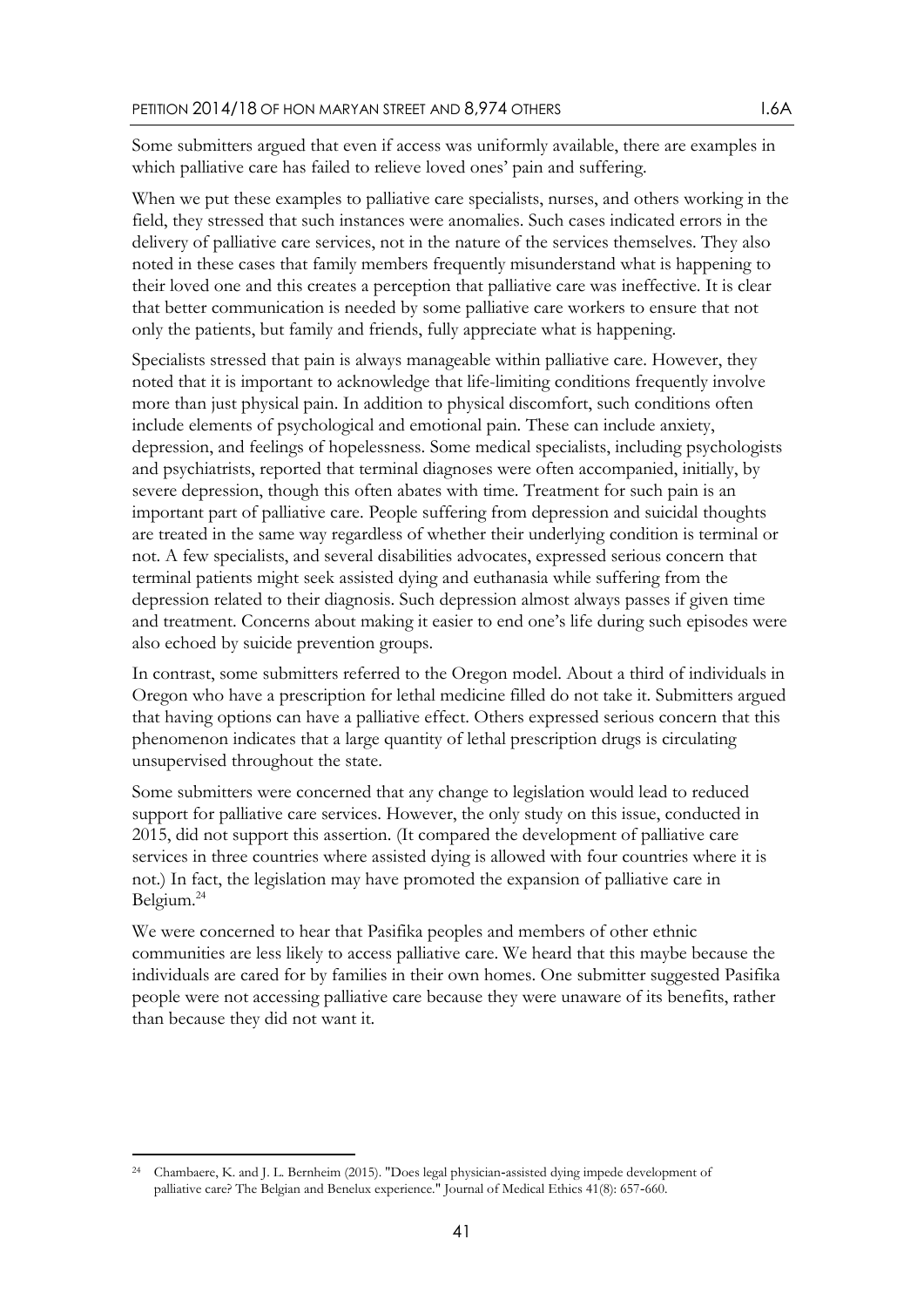## <span id="page-41-0"></span>**Our response**

We note that there appears to be a lack of understanding from the general public and some submitters about what palliative services can do. We urge the Government to invest in a campaign to better communicate the role of palliative care services in New Zealand, with particular emphasis given to communities that do not generally access the services.

We considered whether hospices should be funded as a core health service, rather than as a service that relies on some community fundraising. However, we note that hospices appreciate the way fundraising allows engagement with the community. Smaller hospices in particular value the contributions that families and the wider community make, and families that have used hospice services appreciate being able to give back.

We recognise that a fully funded model could undermine community engagement. We believe that the Government should investigate palliative care funding and consider whether palliative care should be funded and coded as a separate service. This would ensure that hospices receive a consistent and certain amount of funding each year.

We were concerned to hear that access to palliative care may be uneven around New Zealand, particularly in rural communities and some ethnic communities. We suggest that the Government investigate how it can promptly reduce the inequities in palliative care across the country.

We were concerned to hear that some areas have difficulties in recruiting palliative care specialists and that the sustainability of the workforce is uncertain. We are interested in how the Government plans to address the shortages in the palliative care workforce.

Some doctors expressed concern that it is difficult for primary care doctors to prescribe palliative care drugs, such as dexamethasone. This can create unnecessary delays for patients requiring these drugs. We encourage the Government to improve primary care access to palliative care pharmaceuticals.

42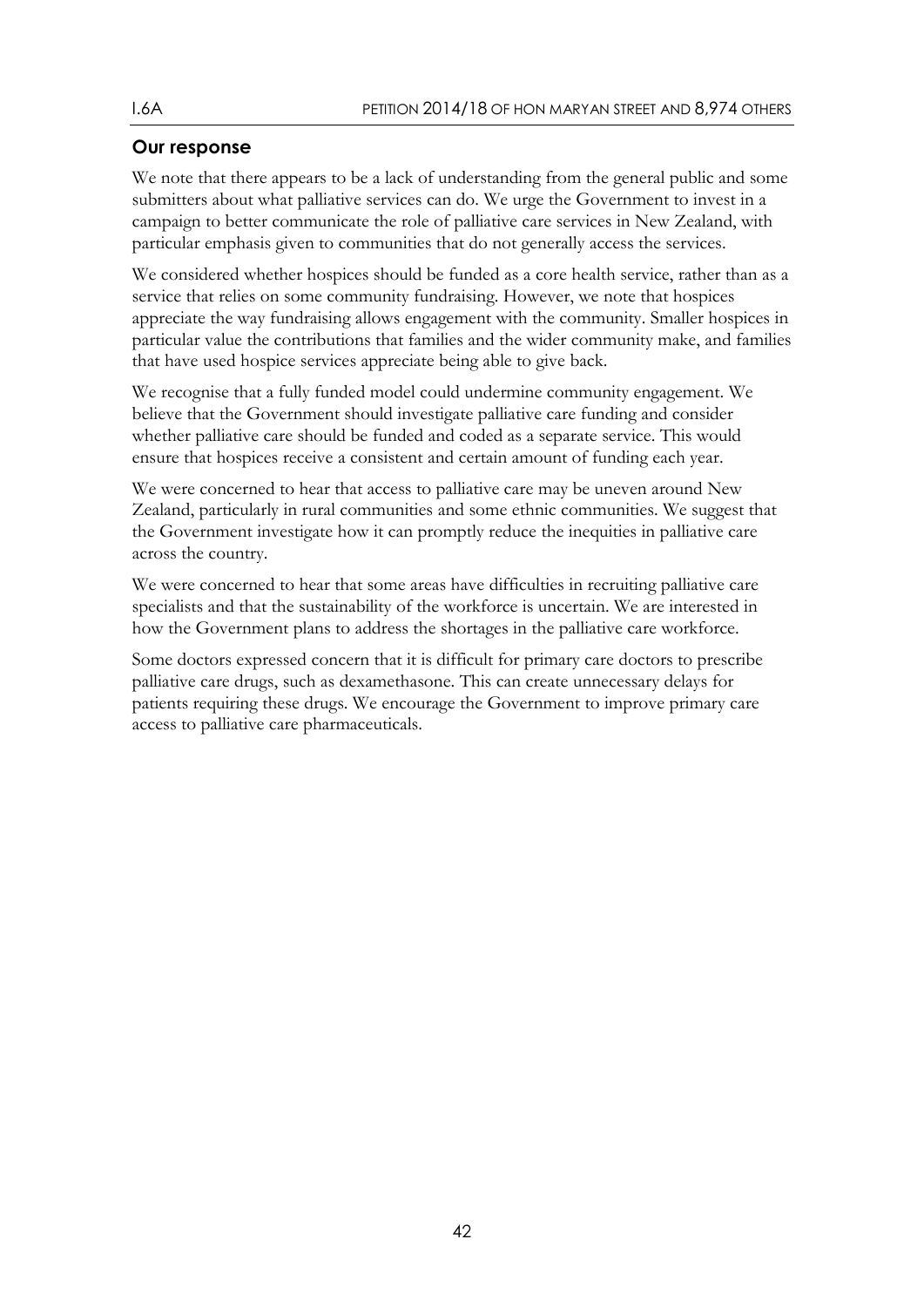# <span id="page-42-0"></span>**10 Suicide**

### <span id="page-42-1"></span>**Assisted dying, euthanasia, and ending one's life**

New Zealand has a high suicide rate. About 500 people die each year by suicide. Almost three-quarters of those are male. A further  $20,000$  people attempt suicide.<sup>25</sup> Suicide disproportionately affects Māori, Pasifika peoples, and youth.

The relationship between assisted dying and suicide was a common theme for submitters. Many referred to the definition of suicide and highlighted the parallels to the definition of assisted dying. The World Health Organization acknowledges significant definitional difficulties in its most recent publication on the issue. In its 2014 report, "Preventing Suicide: A global imperative", it defines suicide as the act of deliberately killing oneself.<sup>26</sup>

Some submitters were concerned that changing the law would be seen as normalising suicide. They felt that it was not possible to make a distinction between a suicide undertaken by someone with a terminal condition and one undertaken by someone without such a condition. Most advocates of assisted dying argued that suicide and assisted dying should not be conflated. They often made a distinction between some forms of suicide and others, suggesting that they can be categorised as either "rational" or "irrational". This distinction was not supported by any submitters working in the field of suicide prevention or grief counselling. On the contrary, we heard from youth counsellors and suicide prevention organisations that suicide is always undertaken in response to some form of suffering, whether that is physical, emotional, or mental. All forms are deliberate and intentional. It was pointed out by a few submitters that when the media cover assisted dying stories, they always accompany the story with suicide prevention contact details.

Many submitters were concerned that if assisted dying was legalised, people would see death as an acceptable response to suffering. It would be difficult to say that some situations warranted ending one's life while others do not. These submitters were concerned that while terminal illnesses would initially be the only scenario in which ending one's life would be considered acceptable, this would quickly widen to include any degree of physical pain, then to include mental pain, and then in response to many other situations that arise throughout life. They pointed to several overseas jurisdictions where they believe this happened, such as Belgium and the Netherlands.

Submitters told us about their experiences of depression and suicidal thoughts. Several submitters suggested that, during their worst periods of depression, they would have opted for euthanasia had it been available in New Zealand.

A submitter suggested that about 5 to 8 percent of suicides are undertaken by sick people. Submitters therefore argued that assisted dying would make suicide less likely. There was some debate as to whether in these cases, "assisted dying" was merely reclassifying those suicides. We heard it argued that when assisted dying is not available, some people intent on ending their lives will do so while they are still physically capable, in a method that they

-

<sup>&</sup>lt;sup>25</sup> Ministry of Health (2017). <u>A Strategy to Prevent Suicide in New Zealand: Draft for public consultation</u>

<sup>&</sup>lt;sup>26</sup> World Health Organization (2014)[. Preventing suicide: A global imperative](http://bit.ly/1xeMtI7)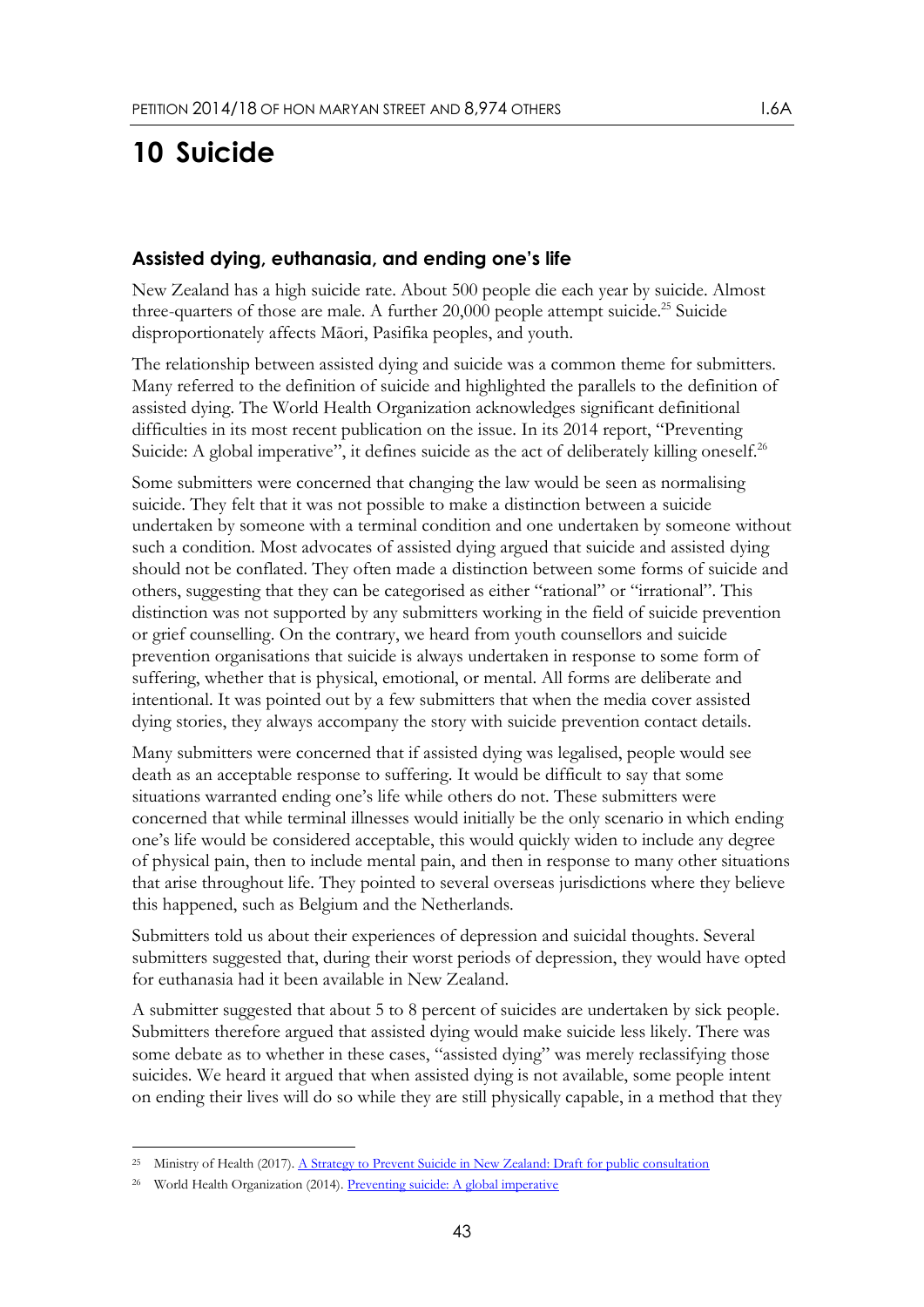considered less dignified than assisted dying. These individuals might choose to do this earlier than they might have otherwise done, if assisted dying was available.

### <span id="page-43-0"></span>**Rates of suicide where assisted dying is legal**

Some submitters suggested that suicide rates are higher in jurisdictions where assisted dying is legal. We sought advice about this claim. The Ministry of Health told us that there does not appear be any connection between assisted dying or euthanasia and rates of suicide. We heard that because causes of suicide are complex, increases in suicide rates are unlikely to be caused by one single factor, so certainty in this area is very difficult.

Oregon was often cited as an example of a jurisdiction that saw suicide rates increase when assisted dying was made available. While suicide rates in Oregon are significantly higher than the national average, they have been high for the last 30 years. Assisted dying was legalised in Oregon in 1998. Although the rate of suicide declined in 1999, it has grown since then. This follows the United States national trend.

In 2002, the law change in the Netherlands codified accepted practice of doctors not being prosecuted for assisting a patient to die. Suicide rates in the Netherlands had declined between 1987 and 2007. However, they have increased since 2007.

#### <span id="page-43-1"></span>**Suicide prevention support services**

Submitters highlighted the lack of support services and counselling for families bereaved by suicide. A submitter also suggested that suicide prevention is underfunded.

We asked the Ministry of Health about suicide prevention support services and funding for counselling services. The Ministry of Health told us that the Government is committed to investing in suicide prevention and postvention.<sup>27</sup> It defines suicide as "a death where evidence shows that the person deliberately brought about their own death". <sup>28</sup> In New Zealand a coronial ruling decides whether a death is classified as suicide.

The New Zealand Suicide Prevention Strategy 2006–2016 provided a framework for suicide prevention efforts. The New Zealand Suicide Prevention Action Plan 2013–16 was a cross-government plan to reduce the risk of suicide, involving eight government agencies. A draft revision of the strategy, "A Strategy to Prevent Suicide in New Zealand", was released for consultation in April 2017, led by the Ministry of Health. It includes new research and evidence about changes in society. The draft strategy does not deal with assisted dying or euthanasia because the Ministry of Health considers that there are separate legal, ethical, and practical issues to consider.

Other initiatives include "Rising to the Challenge", which is a five-year service development plan for mental health and addiction services, the rural mental health initiative in partnership with the Ministry for Primary Industries, and the Prime Minister's Youth Mental Health Project, which takes a cross-agency approach.

All DHBs have suicide prevention action plans for their areas. They include providing suicide awareness and prevention training for influential people in the community, such as teachers and ministers. DHBs also target support to local priority areas, including rural communities, schools, and workplaces.

-

<sup>&</sup>lt;sup>27</sup> Postvention is an intervention conducted after a suicide. It primarily involves providing support for the bereaved, who may themselves be at increased risk of suicide.

<sup>28</sup> Ministry of Health (2017). A Strategy to Prevent Suicide in New Zealand: Draft for public consultation.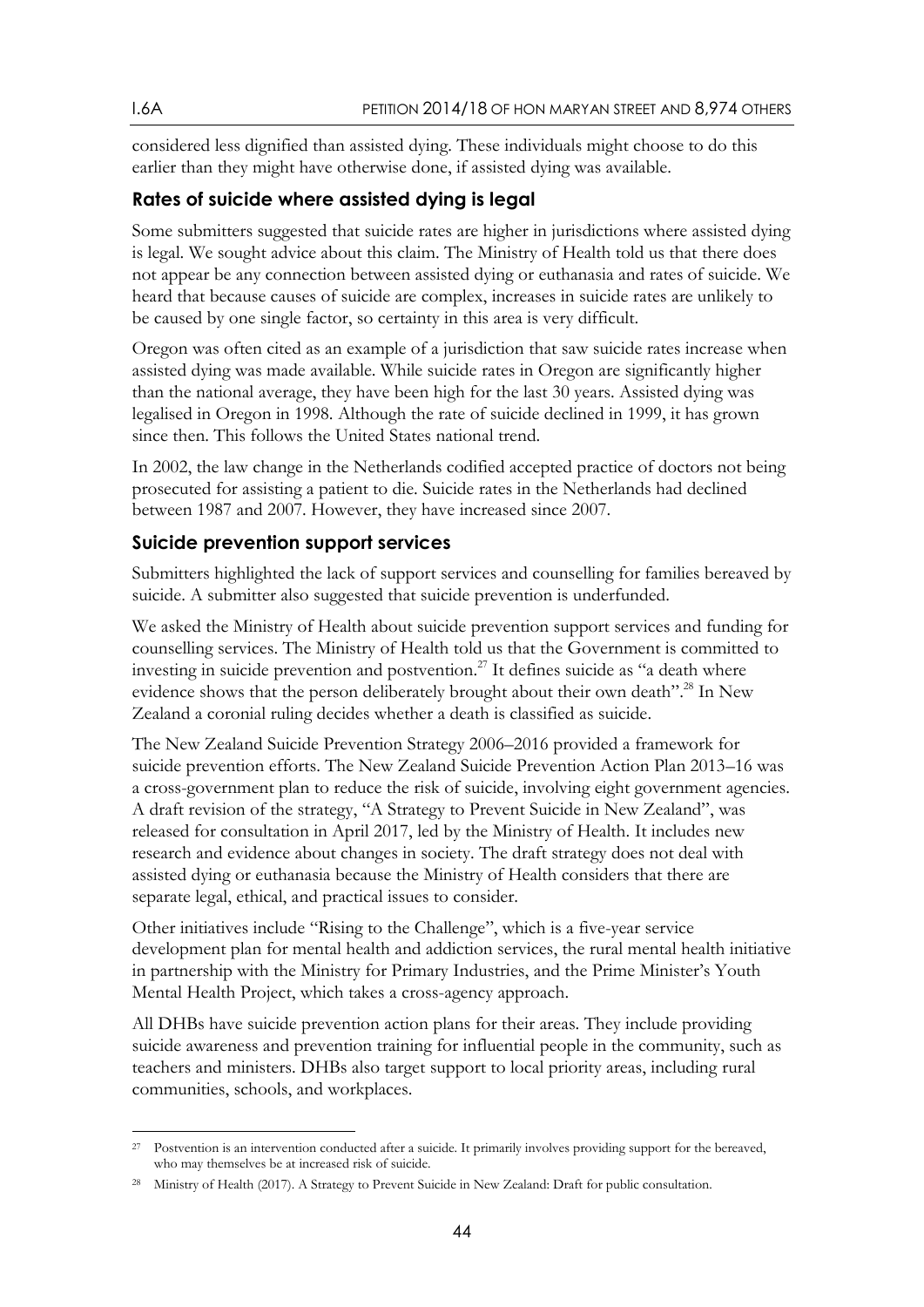The Ministry of Health also funds the following:

- Waka Houra, a national programme which supports Māori whānau, hapū, iwi, and Pasifika families and communities. Annual funding is \$2 million.
- The Kia Piki te Ora Māori suicide prevention service, which operates in eight DHBs, with a long term goal of reducing suicides and harm associated with suicidal behaviour in Māori communities. Current funding is \$1.5 million a year, excluding GST.
- The national suicide prevention training programme. The aim of the training programme is to create a supportive environment or safety net for those at risk of suicide by increasing the number of people aged 18 years and over who are able to identify individuals at risk of suicide in their communities and refer them to agencies and services that can help. The training will increase participants' understanding of suicide risk factors in New Zealand, help them identify signs that an individual may be at risk of suicide, and teach them the skills to intervene safely and constructively. The annual cost is \$530,775.
- The Family/Whānau Suicide Prevention Information Service, which develops and provides resources and information for those bereaved by suicide. Total funding for the current financial year is \$404,000.
- A support service for peer support groups for those bereaved by suicide. Funding for the current financial year is \$120,000.
- A service that works with media to promote safe reporting on suicide, suicide recovery stories, and information on suicide prevention. Funding for the current financial year is \$125,000.
- Training for the facilitators of the WAVES suicide bereavement programme. Funding for the current financial year is \$50,000.
- The Initial Response Service, which supports family, whānau, and friends in the aftermath of a suicide. This is provided by volunteers managed by Victim Support. Funding for the current financial year is \$785,000.
- Expert advice and support for communities experiencing "suicide clusters or contagion", to help them develop an appropriate response. Current funding for this is \$443,000.
- A coronial data-sharing service that promptly exchanges information about suspected suicides with DHBs. This allows them to deliver better postvention responses in the community. Funding for the current financial year is \$84,455.
- MH101 mental health and addictions literacy training, which provides training for "those in front-line positions who in their day to day work or life come into contact with people experiencing mental distress, so that they can recognise, relate to, and respond appropriately to that distress". Funding for the current financial year is \$394,506.

### <span id="page-44-0"></span>**Our response**

We acknowledge that the Government, through the Ministry of Health and other government agencies, has done significant work on suicide prevention programmes and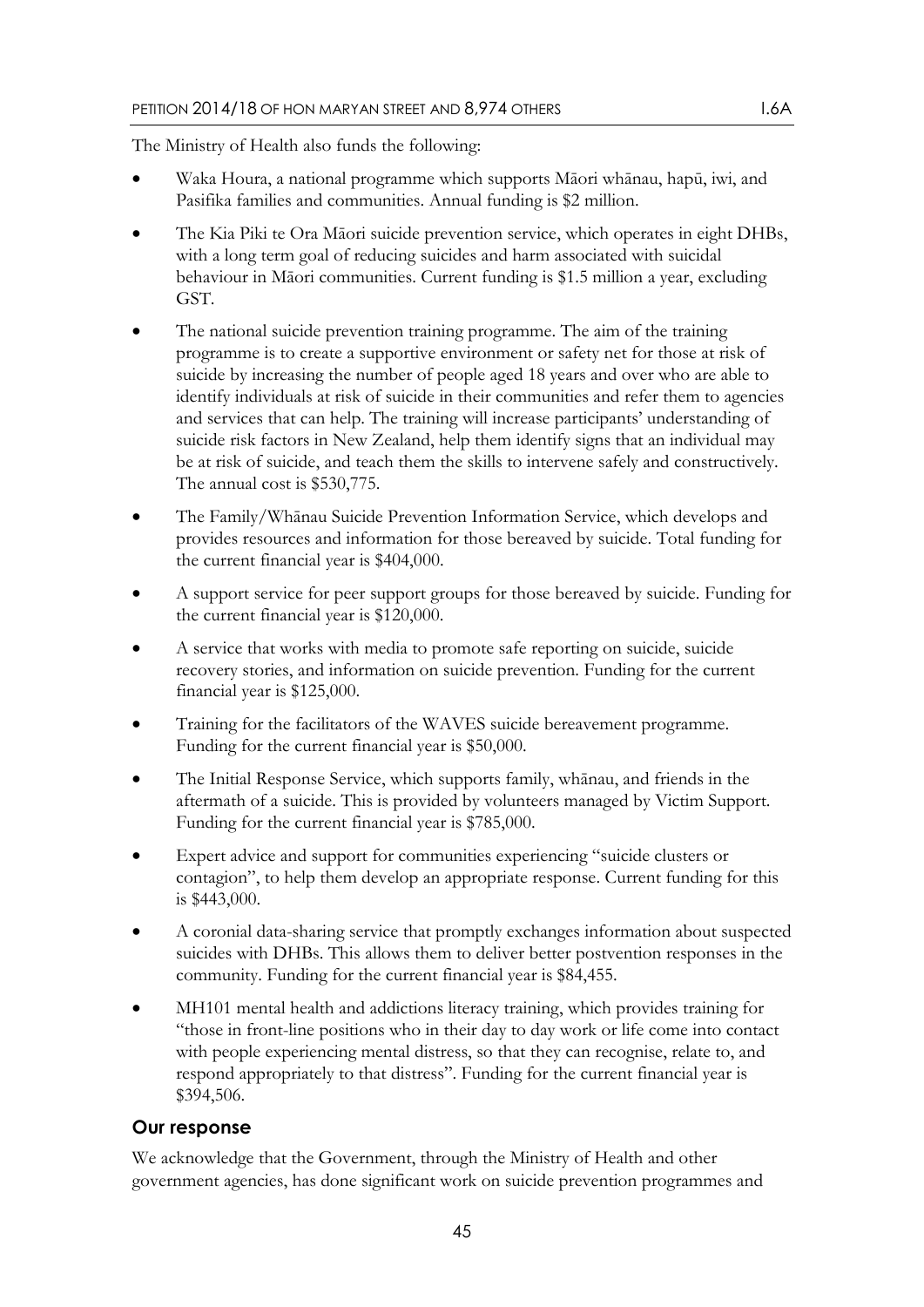providing support services for families bereaved by suicide. However, we were concerned to hear that some people affected by suicide do not feel that they are getting adequate support services and counselling. We encourage the Government to continue to improve access to, and funding for, suicide prevention services and wellbeing education, particularly for young people. We also urge the Government to consider the effectiveness of its bereavement programmes for families, friends, and communities affected by suicide, and consider changes to these programmes to ensure that those affected are able to access grief counselling.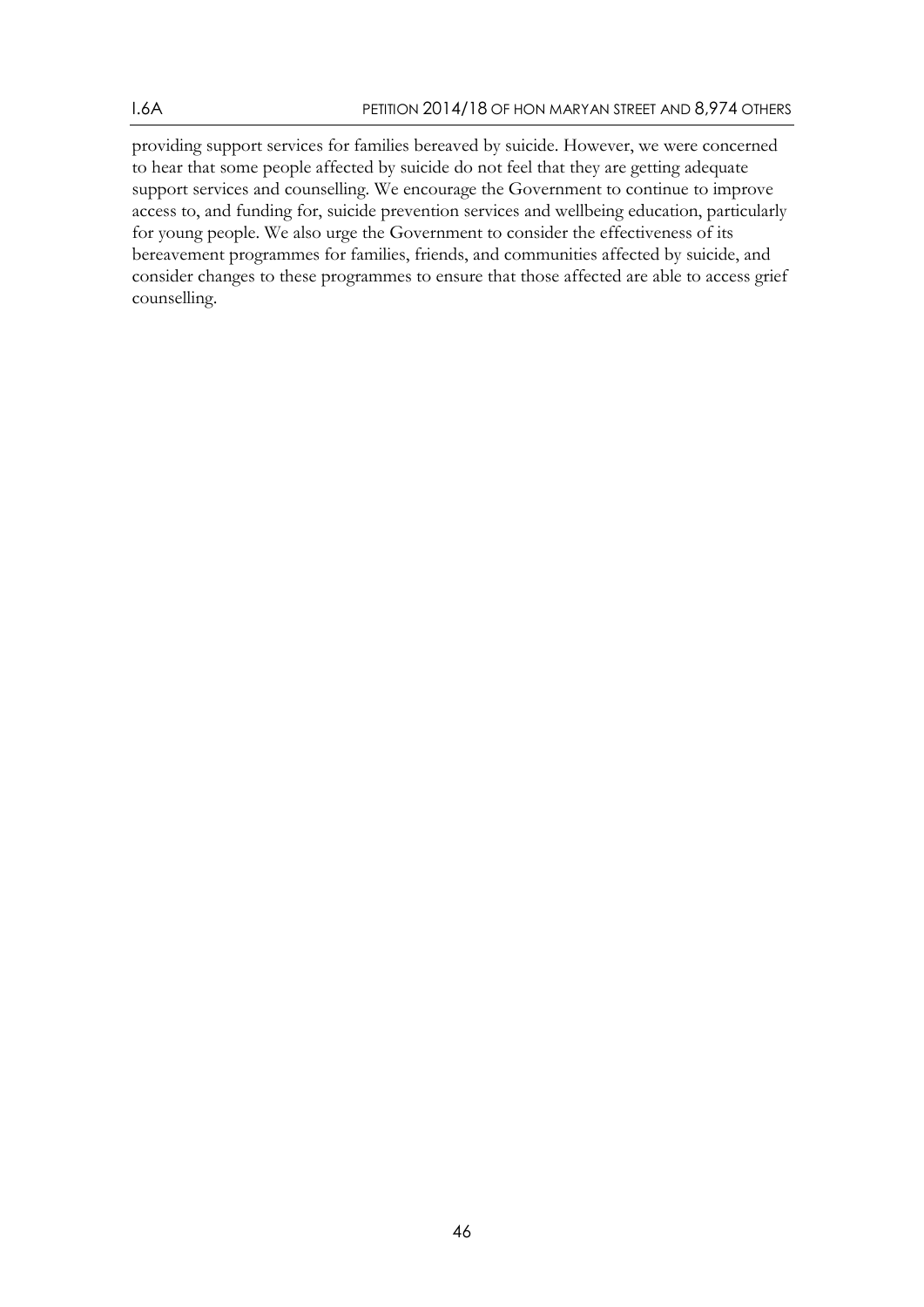# <span id="page-46-0"></span>**11 Conclusion**

We thank the petitioner for bringing this petition before the committee and encouraging us to ascertain the views of New Zealanders on ending one's life in this country. We appreciate that people come from a range of backgrounds and that this is a subject on which people hold strong views. We believe that the written submission and oral hearing process has provided a platform for people to share these views and discuss the issues with us. This report gives us an opportunity to summarise what we heard for the benefit of the House and the public.

Eighty percent of submitters were opposed to a change in legislation that would allow assisted dying and euthanasia. Submitters primarily argued that the public would be endangered. They cited concern for vulnerable people, such as the elderly and the disabled, those with mental illnesses, and those susceptible to coercion. Others argued that life has an innate value and that introducing assisted dying and euthanasia would explicitly undermine that idea. To do so would suggest that some lives are worth more than others. There were also concerns that, once introduced, eligibility for assisted dying would rapidly expand well beyond what was first intended.

Supporters of assisted dying feared their loss of dignity, independence, and physical and mental capacity. Submitters also spoke about the fear of pain and of having to watch loved ones suffer from a painful death. Supporters stressed their personal autonomy and that they should have the choice as to when to end their life.

Many submitters discussed their experiences of palliative care. We commend the service given by palliative care providers and hospices. However, we were concerned to hear that there is a lack of awareness about the role of palliative care, that access to it is unequal, and that there are concerns about the sustainability of the workforce. We urge the Government to consider ways in which it can better communicate the excellent services that palliative carers provide, address the unequal access, consider how palliative care is funded, and address the workforce shortages.

The relationship between assisted dying and suicide was a common concern for submitters. Some believe that assisted dying should not be considered until New Zealand's high suicide rate is reduced. Others believe that the lack of assisted dying legislation means that people are more likely to suicide.

We recognise that a lot of work and investment has gone into suicide prevention programmes and support services. However, we were concerned to hear that people feel that there is a lack of grief counselling. We therefore encourage the Government to investigate improving access to these services.

We have not made any recommendations about introducing assisted dying legislation. We understand that decisions on issues like this are generally a conscience vote.

The petitioner asked us to investigate attitudes towards the introduction of legislation that would permit assisted dying in the event of a terminal illness or an irreversible condition which makes life unbearable. However, some submitters thought that the criteria would or should be broader than terminal illness or an irreversible condition. This has made it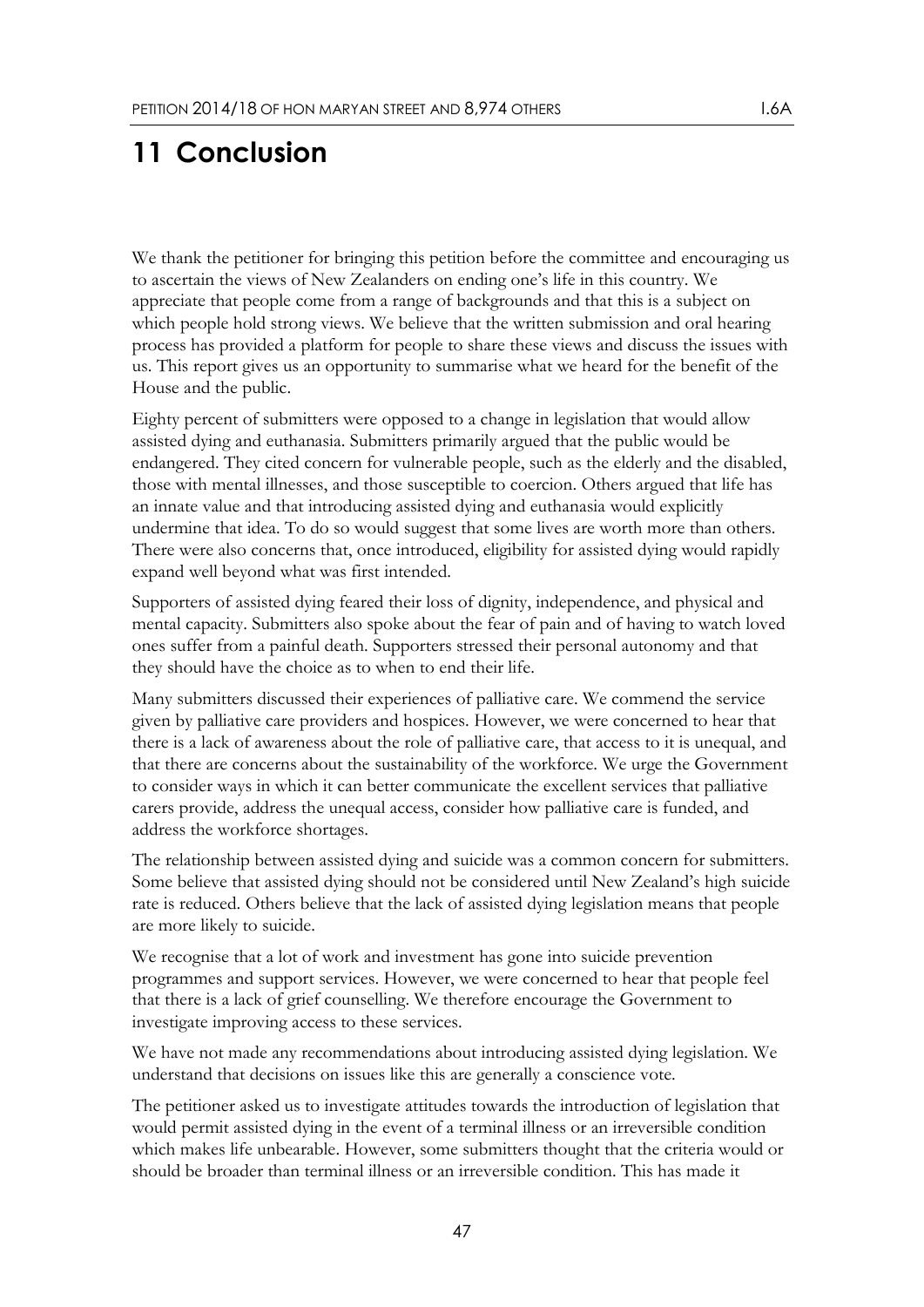difficult for us to consider what the safeguards should be. We were particularly concerned about protecting vulnerable people, such as individuals with dementia or reduced capacity. Some of us remain unconvinced that the models seen overseas provide adequate protection for vulnerable people.

We would like to thank all of the submitters for sharing their stories with us and for the respect submitters showed for opposing views when they appeared before the committee.

This issue is clearly very complicated, very divisive, and extremely contentious. We therefore encourage everyone with an interest in the subject to read the report in full and to draw their own conclusions based on the evidence we have presented.

## <span id="page-47-0"></span>**New Zealand First minority view**

New Zealand First congratulates the petitioner for bringing this issue before the Select Committee. Medically-assisted dying is a serious matter and is so serious that it is not one that should be taken by temporarily empowered politicians. New Zealand First cannot support such a fundamental change without a clear sign that this is the will of most New Zealanders. That would be achieved by either a binding Citizens' Initiated Referendum, or a Government Initiated Referendum held with a future General Election thus allowing for a period of informed debate.